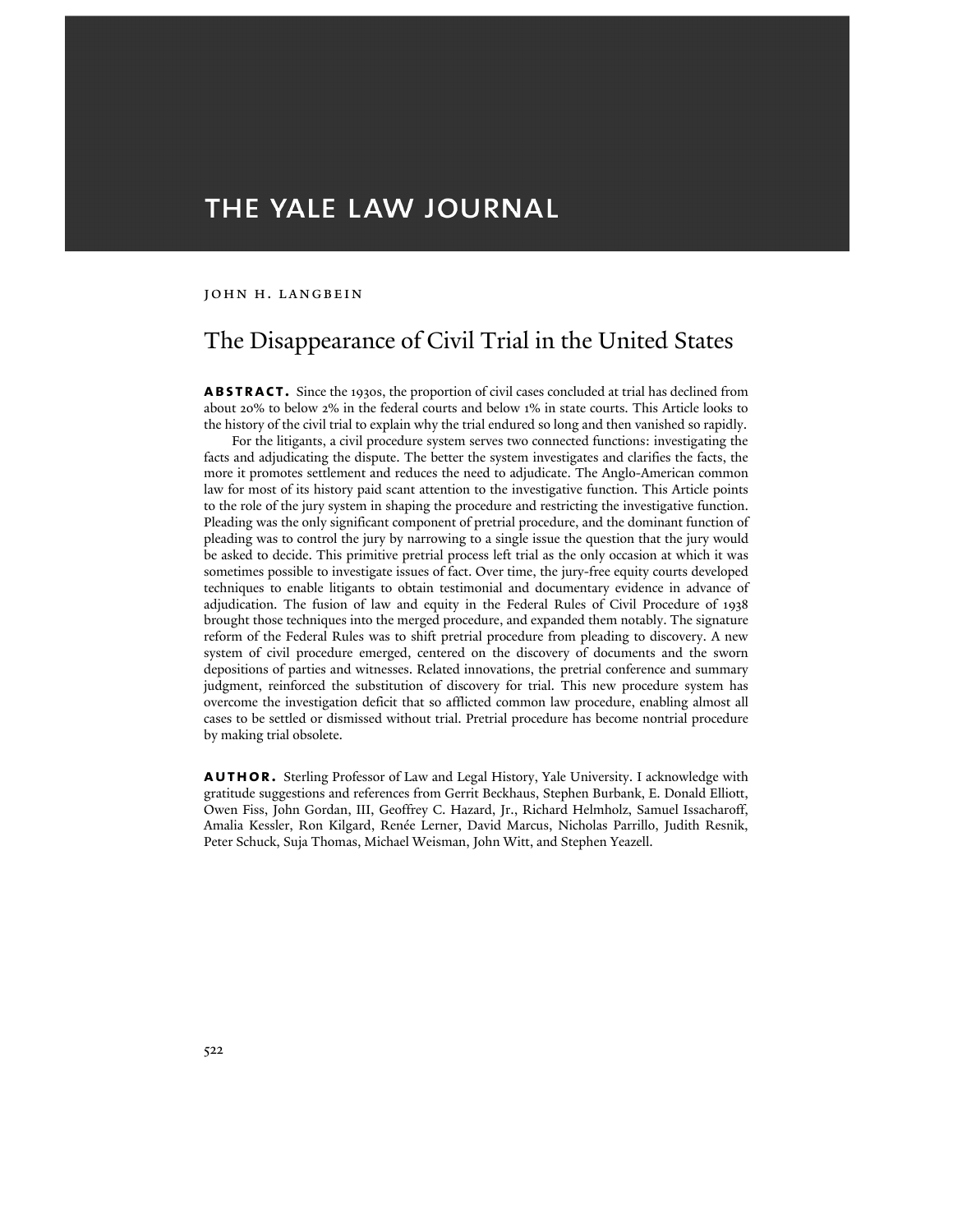

# **article contents**

| <b>INTRODUCTION: THE VANISHING TRIAL</b>                              | 524 |
|-----------------------------------------------------------------------|-----|
| I. COMMON LAW CIVIL TRIAL: ORIGINS AND ATTRIBUTES                     | 526 |
| A. The Shaping Role of the Jury System                                | 526 |
| <b>B.</b> Defining Traits                                             | 529 |
| 1. Concentration                                                      | 529 |
| 2. The Pretrial/Trial Division                                        | 530 |
| 3. Bifurcation and Jury Control                                       | 533 |
| 4. Orality, Immediacy, and Public Access                              | 534 |
| 5. Partisan Investigation and Presentation of Fact; Cross-Examination | 536 |
| II. EQUITY: NONTRIAL AND NONJURY CIVIL PROCEDURE                      | 538 |
| <b>III. THE FEDERAL RULES: THE PRETRIAL BECOMES THE NONTRIAL</b>      | 542 |
| A. The Flight from Pleading                                           | 542 |
| B. Party-Conducted Discovery: Overcoming the Investigation Deficit    | 544 |
| 1. The Regime                                                         | 545 |
| 2. Paper and Electronic Trails: The Changing Character of Evidence    | 548 |
| 3. Displacing Trial                                                   | 551 |
| 4. The Drawbacks to the Discovery Revolution: Expense and Abuse       | 551 |
| C. Judicial Case Management                                           | 553 |
| 1. The Pretrial Conference                                            | 553 |
| 2. Managerial Judging and Complex Cases                               | 555 |
| 3. Promoting Settlement                                               | 559 |
| a. The Danger of Coercion                                             | 561 |
| b. The Contrast with Nontrial Criminal Procedure                      | 562 |
| D. Settlement Dynamics                                                | 564 |
| E. Summary Judgment                                                   | 566 |
| CONCLUSION: WHY CIVIL TRIAL VANISHED                                  | 569 |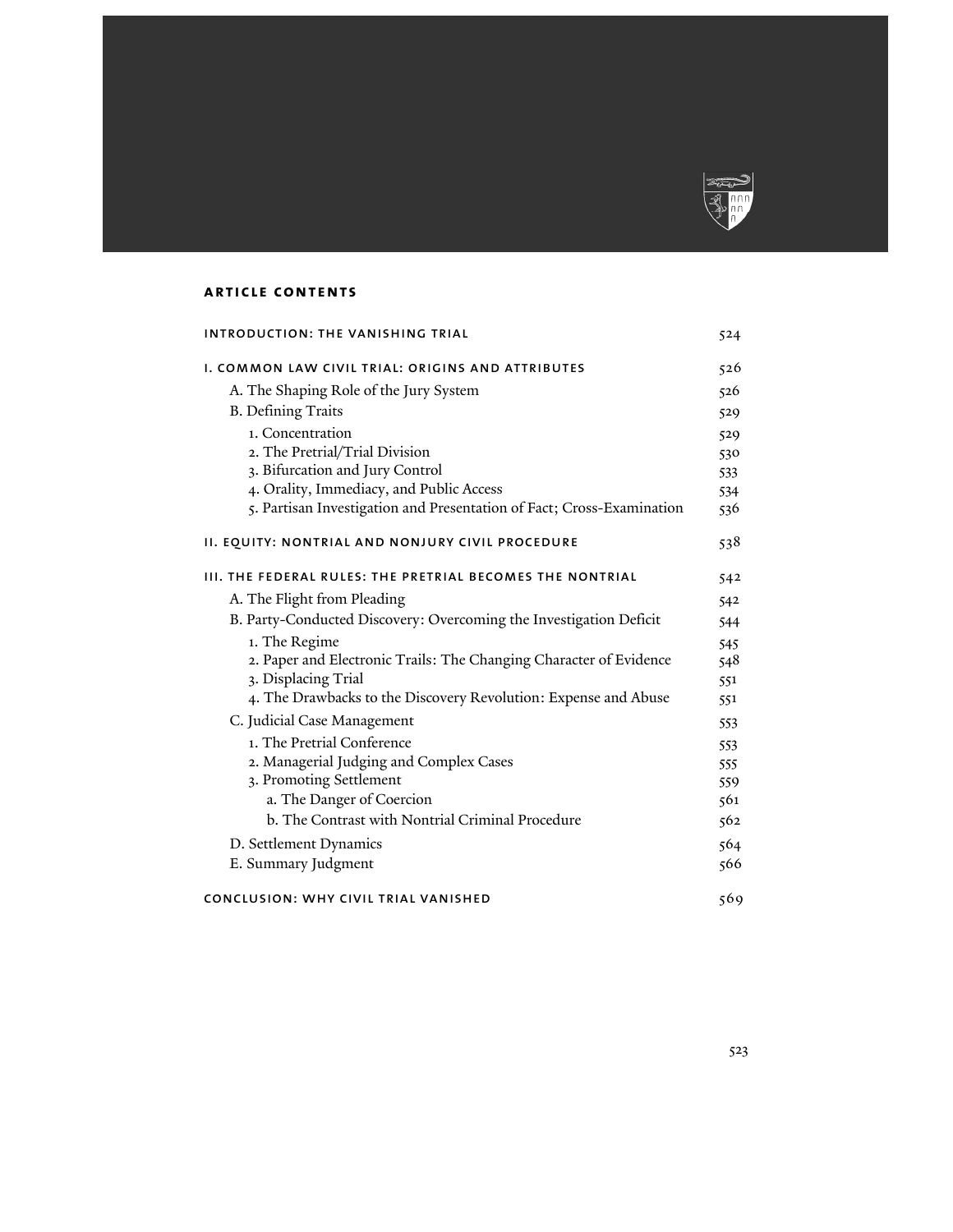# **introduction: the vanishing trial**

A striking trend in the administration of civil justice in the United States in recent decades has been the virtual abandonment of the centuries-old institution of trial. As late as 1936, on the eve of the promulgation of the Federal Rules of Civil Procedure, a fifth of all civil cases that were filed in the federal courts were resolved at trial.<sup>1</sup> The rest terminated either in the pleading and motions phase for failure to state a cause of action, or were settled before trial. That one-fifth trial rate was "a minority but a very substantial minority. Civil practice was still in significant measure a trial practice."<sup>2</sup>

By 1940, the proportion of cases tried declined to 15.2%.<sup>3</sup> In 1952, the figure was 12%; in 1972, 9.1%; in 1982, 6.1%; in 1992, 3.5%. By the year 2002, only 1.8% of federal civil filings terminated in trials of any sort, and only 1.2% in jury trials.<sup>4</sup> At the state level, where most civil litigation takes place,<sup>5</sup> trials as a percentage of dispositions declined by half between 1992 and 2005 in the nation's seventy-five most populous counties.<sup>6</sup> Jury trials in 2002 constituted less than one percent (0.6%) of all state court dispositions.<sup>7</sup> Thus, in American civil justice, we have gone from a world in which trials, typically jury trials, were routine, to a world in which trials have become "vanishingly rare."<sup>8</sup> This

- **2.** Yeazell, *Re-Financing*, *supra* note 1, at 185 (citation omitted).
- **3.** Marc Galanter, *Reading the Landscape of Disputes: What We Know and Don't Know (and Think We Know) About Our Allegedly Contentious and Litigious Society*, 31 UCLA L. REV. 4, 44 tbl.2 (1983) (citing 1940 ADMIN. OFF. OF THE U.S. COURTS ANN. REP.).
- **4.** Marc Galanter, *The Vanishing Trial: An Examination of Trials and Related Matters in Federal and State Courts*, 1 J. EMPIRICAL LEGAL STUD. 459, 462-63 tbl.1 (2004). Jury trial data appears in ELLEN E. SWARD, THE DECLINE OF THE CIVIL JURY 12-13 (2001).
- **5.** Galanter reports that 98% of all trials in the United States take place in state courts. Marc Galanter, *A World Without Trials?*, 2006 J. DISP. RESOL. 7, 9.
- **6.** LYNN LANGTON & THOMAS H. COHEN, BUREAU OF JUSTICE STATISTICS, U.S. DEP'T OF JUSTICE, CIVIL BENCH AND JURY TRIALS IN STATE COURTS, 2005, at 1, 9 & tbl.10 (2008).
- **7.** Brian J. Ostrom, Shauna M. Strickland & Paula L. Hannaford-Agor, *Examining Trial Trends in State Courts: 1976-2002*, 1 J. EMPIRICAL LEGAL STUD. 755, 768 (2004).
- **8.** The term originates with Samuel R. Gross & Kent D. Syverud, *Don't Try: Civil Jury Verdicts in a System Geared to Settlement*, 44 UCLA L. REV. 1, 51 (1996). "Our culture portrays trial especially trial by jury—as the quintessential dramatic instrument of justice. Our judicial system operates on a different premise: Trial is a disease, not generally fatal, but serious enough to be avoided at any reasonable cost." *Id.* at 3 (footnote omitted). Marc Galanter's important empirical study has popularized the concept of the vanishing trial. *See* Galanter,

**<sup>1.</sup>** Stephen C. Yeazell, *Re-Financing Civil Litigation*, 51 DEPAUL L. REV. 183, 185 n.9 (2001) [hereinafter Yeazell, *Re-Financing*] (citing Stephen C. Yeazell, *The Misunderstood Consequences of Modern Civil Process*, 1994 WIS. L. REV. 631, 633 n.3 [hereinafter Yeazell, *Process*]) (reporting the proportion of cases tried in 1936 as 19% and in 1938 as 19.9%).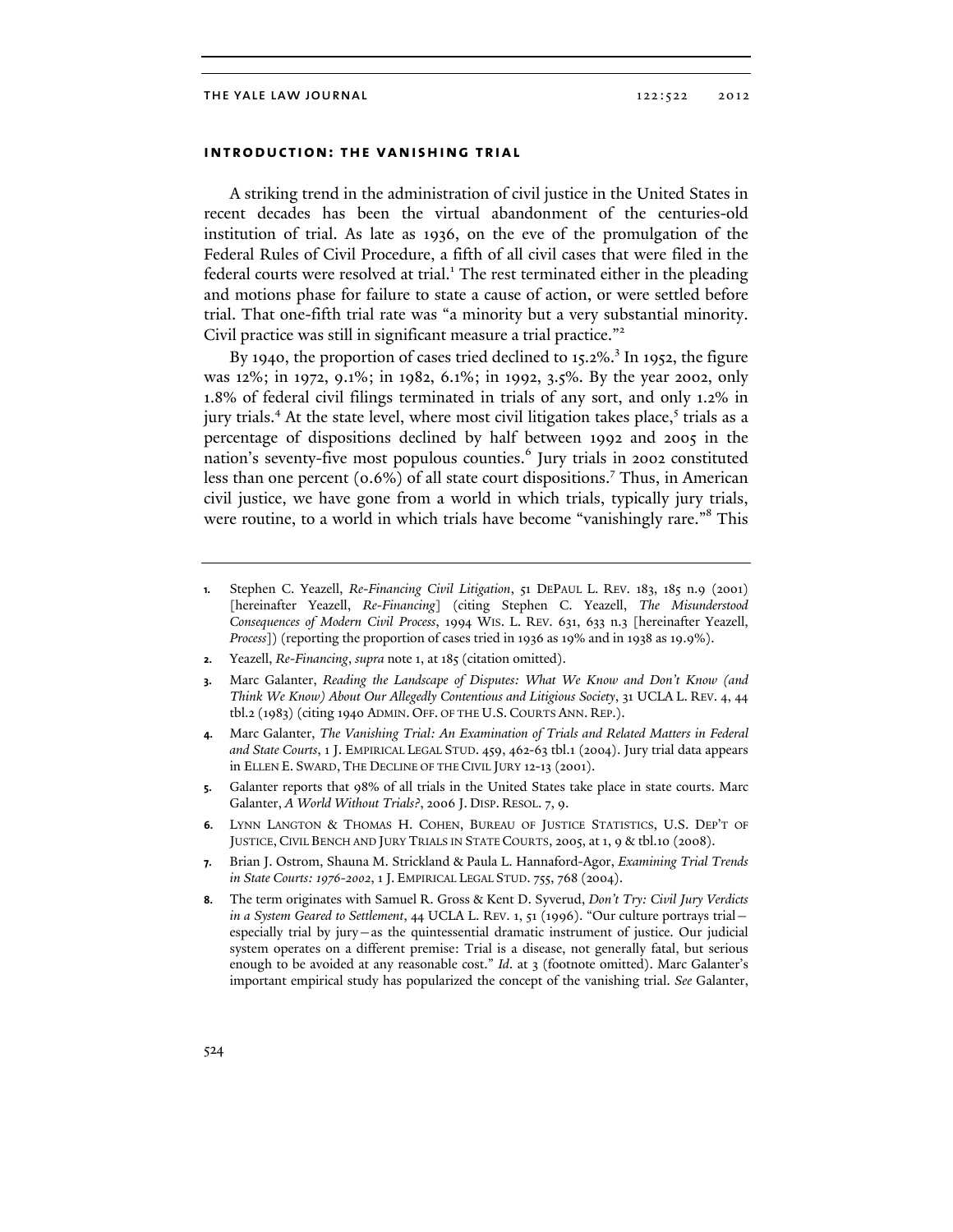Article explores how and why this movement away from trial occurred.

In functional terms, from the perspective of the litigants, a civil procedure system serves two connected objectives: investigating the facts of the case and adjudicating issues of law or fact that remain in dispute. Of these functions, investigating and resolving questions of fact is by far the more important. Sir William Blackstone, the English jurist who wrote in the 1760s, underscored the centrality of fact issues in an arresting passage: "[E]xperience will abundantly show," he said, "that above a hundred of our lawsuits arise from disputed facts, for one where the law is doubted of."<sup>9</sup> Was the traffic light red or green? Was the signature forged or genuine? Ascertain the facts in such a dispute, and the law is usually easy—so easy, indeed, that the parties will commonly settle the case, or the court will be able to dismiss it as groundless. Thus, the better a civil procedure system is at investigating and clarifying the facts, the less it will need to take cases to adjudication.

Alas, investigating the facts was for centuries a critical weakness of civil procedure at common law, for reasons connected to the central role of the jury system. Part I of this Article emphasizes that, apart from pleading, the common law provided no means other than trial to probe matters of fact, and that pleading was preoccupied with keeping order among the writs and circumscribing the role of the jury. Common law procedure offered the litigant no means to locate or force production of documentary evidence in the hands of an opponent or a third party, no opportunity other than trial to examine an uncooperative or adverse witness, and no opportunity whatsoever to obtain the sworn testimony of an opposing party. Only in the jury-free equity courts, discussed in Part II, was it possible for a litigant to obtain sworn testimony and documentary evidence in advance of adjudication.

Part III points to the merger of law and equity in the Federal Rules of Civil Procedure in  $1938^{10}$  as the precipitating event in the movement from trial to nontrial procedure in the United States. The Federal Rules and state procedure codes patterned on the Federal Rules govern most civil litigation in the United

*supra* note 4. In assessing the decline of trial in the ordinary courts, it is important to bear in mind the spread of what Herbert Kritzer calls "trial-like events" elsewhere, especially in administrative tribunals. *See* Herbert M. Kritzer, *The Trials and Tribulations of Counting "Trials*,*"* 62 DEPAUL L. REV. (forthcoming 2013), http://ssrn.com/abstract=2089447; *see also* JERRY L. MASHAW, BUREAUCRATIC JUSTICE: MANAGING SOCIAL SECURITY DISABILITY CLAIMS (1983) (discussing the claims resolution process of the Social Security Administration).

**<sup>9.</sup>** 3 WILLIAM BLACKSTONE, COMMENTARIES ON THE LAWS OF ENGLAND 330 (Oxford, Oxford Univ. Press 1765-69) (spelling modernized).

**<sup>10.</sup>** *See, e.g.*, FED. R. CIV. P. 2 ("There is one form of action—the civil action.").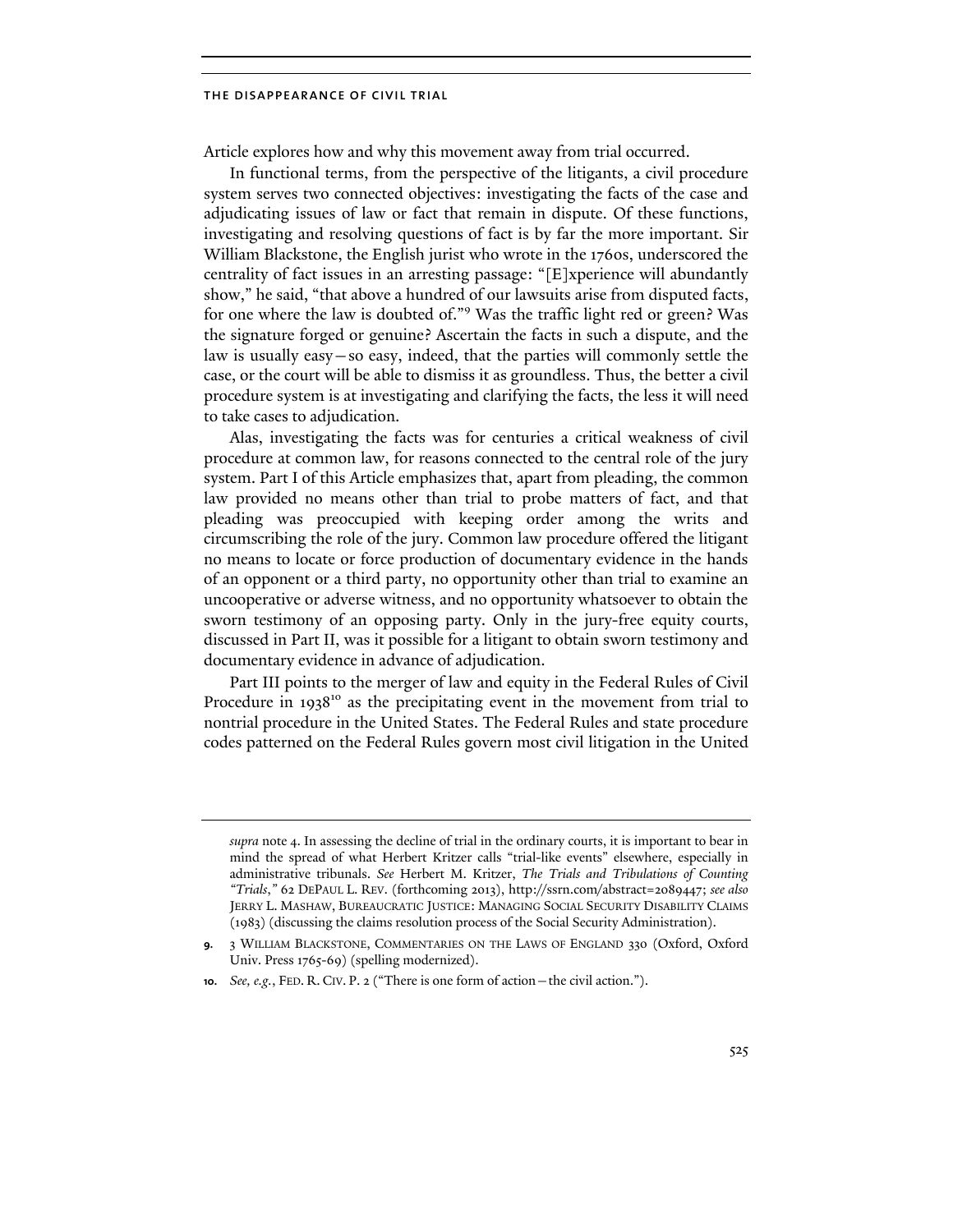States.<sup>11</sup> The drafters of the Federal Rules had two dominant and connected objectives: to consolidate the previously distinct procedures and courts of common law and equity into a single system, $12$  and to redirect pretrial procedure away from pleading and toward discovery. Discovery under the Rules became a system of litigant-conducted investigation, derived from equity procedure, featuring the sworn interrogation of parties and witnesses and compulsory disclosure of documents (and now electronic records). Relatedly, the Federal Rules made liberal provision for summary judgment in cases in which discovery showed that there was no material dispute of fact requiring trial. The discovery regime of the Federal Rules and the associated practices of judicial case management, ostensibly directed at enabling the litigants to prepare for trial, have had the effect of displacing trial in most cases, causing ever more cases to be resolved in the pretrial process, either by settlement or by pretrial adjudication. Pretrial civil procedure has become nontrial civil procedure.

# **i. common law civil trial: origins and attributes**

# *A. The Shaping Role of the Jury System*

The main features of the Anglo-American<sup>13</sup> civil trial developed in the

**<sup>11.</sup>** Regarding the absorption of the Federal Rules into the procedural systems of the states, see *infra* text accompanying note 92.

**<sup>12.</sup>** As promulgated in 1938, Rule 1 announced that "[t]hese rules govern the procedure . . . in all suits of a civil nature whether cognizable as cases at law or in equity." FED. R. CIV. P. 1 (1938) (amended 1948). This language was deleted in 2007 on the ground that "[t]he merger of law, equity, and admiralty practice is complete. There is no need to carry forward the phrases that initially accomplished the merger." FED. R. CIV. P. 1 advisory committee's note (2007). At the state level, there had been significant progress in consolidating law and equity from the mid-nineteenth century onward, especially as a consequence of the Field Code in New York. *See* JOHN NORTON POMEROY, CODE REMEDIES: REMEDIES AND REMEDIAL RIGHTS BY THE CIVIL ACTION §§ 6-10, at 8-16 nn.5-16 (Walter Carrington ed., 5th ed. 1929). The Field Code was widely imitated among the states in the period before promulgation of the Federal Rules. *See* CHARLES E. CLARK, HANDBOOK OF THE LAW OF CODE PLEADING § 8, at 23-31 (2d ed. 1947). Under code pleading, fact pleading replaced "the issue pleading of the common law." *Id*. § 7, at 23 (emphasis omitted); *see also id*. § 11, at 56. For more on the Field Code, see *infra* note 88 and accompanying text.

**<sup>13.</sup>** English and American civil procedure now differ in many ways, but the two systems have a common origin, and they retain profoundly important structural similarities, many of which are discussed in this Article. It is, therefore, hyperbole to dismiss as "nonsense . . . the glib phrase 'Anglo-American procedure.'" Neil Andrews, *English Civil Justice in the Age of Convergence*, *in* COMMON LAW, CIVIL LAW AND THE FUTURE OF CATEGORIES 97, 108 (Janet Walker & Oscar G. Chase eds., 2010).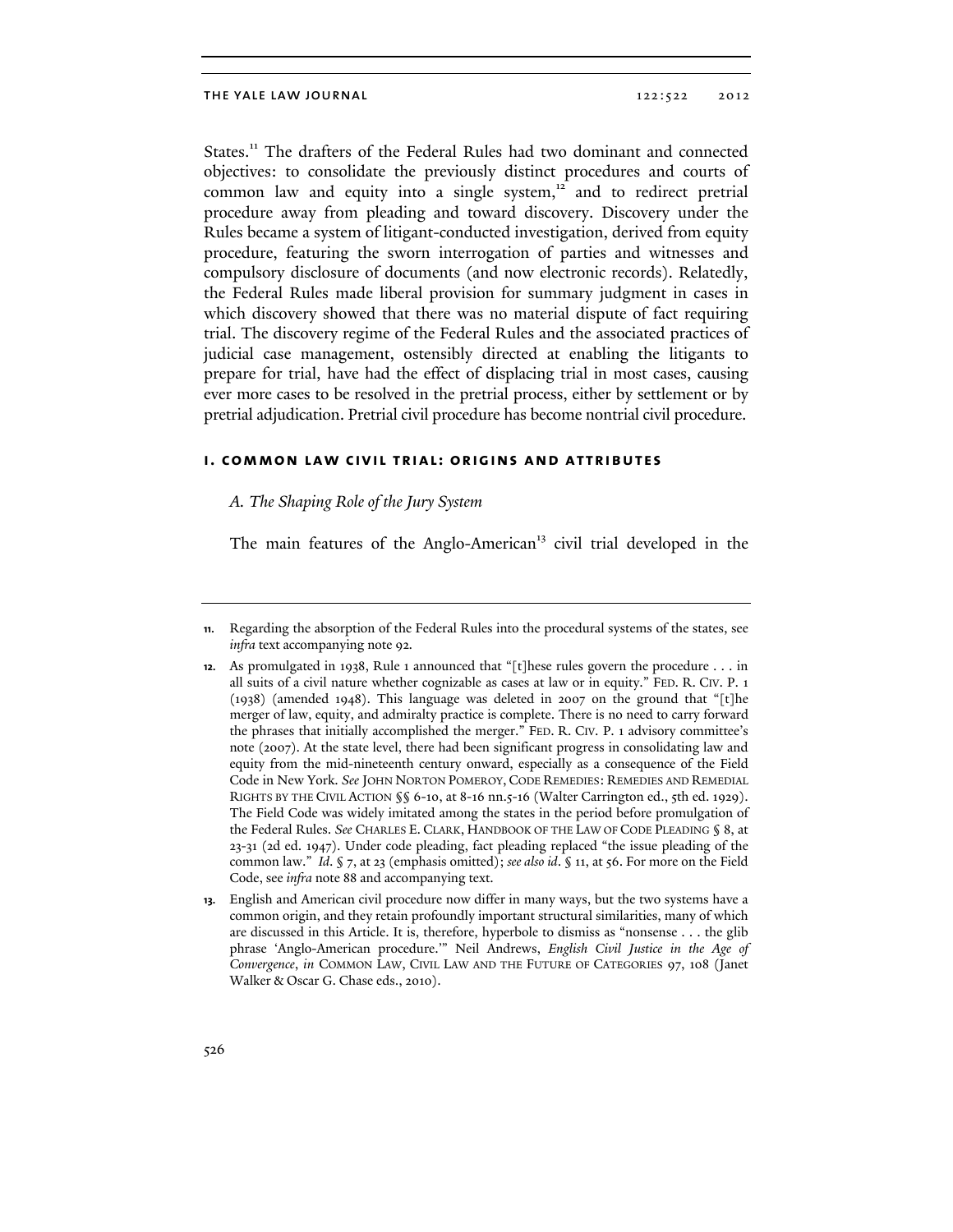practice of the English common law courts<sup>14</sup> in medieval and early modern times, as a consequence of the jury system, in which panels of lay persons were used to decide cases.<sup>15</sup> Legal professionals—judges and lawyers—operated the initial pleading stage of the procedure, which was meant to identify and to narrow the dispute between the parties. If the dispute turned on a matter of law—that is, on a question such as whether the complaint stated a legally actionable claim, or whether some particular legal rule governed—the professional judges decided the case on the pleadings.<sup>16</sup> If, however, the pleadings established that the case turned on a question of fact, the case was sent for resolution at trial by a jury composed of citizens untrained in the law.<sup>17</sup> So tight was the linkage between trial and jury that there was in fact no such thing as nonjury trial at common law.18 In any case involving a disputed issue of fact, bench trial (adjudication by the judge sitting without a jury) was unknown until the later nineteenth century.<sup>19</sup>

- **14.** The Courts of Common Pleas, King's Bench, and Exchequer. *See* J.H. BAKER, AN INTRODUCTION TO ENGLISH LEGAL HISTORY 17-20, 37-39 (4th ed. 2002).
- **15.** "[T]he common law trial, as we know it, is a direct result of the use of the jury. Without the common law jury, there would be no common law trial." Stephen Goldstein, *The Anglo-American Jury System as Seen by an Outsider (Who Is a Former Insider)*, *in* 1 THE CLIFFORD CHANCE LECTURES: BRIDGING THE CHANNEL 165, 170 (Basil S. Markesinis ed., 1996). The defining role of the jury in shaping the Anglo-American trial has been a central theme of historical and comparative scholarship since Thayer. *See* JAMES BRADLEY THAYER, A PRELIMINARY TREATISE ON EVIDENCE AT THE COMMON LAW 266 (Boston, Little, Brown & Co. 1898).
- **16.** For an historical overview of the pleading system, see THEODORE F.T. PLUCKNETT, A CONCISE HISTORY OF THE COMMON LAW 399-418 (5th ed. 1956).
- **17.** Regarding jury composition in the formative period, see JAMES MASSCHAELE, JURY, STATE, AND SOCIETY IN MEDIEVAL ENGLAND 89-156 (2008).
- **18.** "Until 1854, trial by jury was the only form of trial used in any court of common law." Adrian Zuckerman, *From Formalism to Court Control of Litigation*, *in* 1806-1976-2006: DE LA COMMÉMORATION D'UN CODE À L'AUTRE: 200ANS DE PROCÉDURE CIVILE EN FRANCE 339, 343 n.14 (Loïc Cadiet & Guy Canivet eds., 2006); *accord* J.A.JOLOWICZ,ON CIVIL PROCEDURE 29 (2000).

In criminal procedure, too, jury trial was the only mode of trial for cases of serious crime. Until modern times, the only way to avoid jury trial in a case of serious crime in England was to plead guilty. Jury-waived bench trial in such cases developed in the United States, mostly in the late nineteenth and early twentieth centuries. *See* Susan C. Towne, *The Historical Origins of Bench Trial for Serious Crime*, 26 AM.J. LEGAL HIST. 123 (1982).

**19.** In England, the Common Law Procedure Act of 1854 first authorized the parties in certain circumstances to waive jury trial. Common Law Procedure Act, 1854, 17 & 18 Vict., c. 125, § 1. In American practice, the right of litigants to waive jury trial was recognized slightly earlier than in England. Regarding the "obscure" history of jury-waived trial in American jurisdictions, see ROBERT WYNESS MILLAR, CIVIL PROCEDURE OF THE TRIAL COURT IN HISTORICAL PERSPECTIVE 260-61 (1952). Millar points to *Bank of Columbia v. Okely*, 17 U.S. (4 Wheat.) 235, 244 (1819), which held that a litigant may waive the Seventh Amendment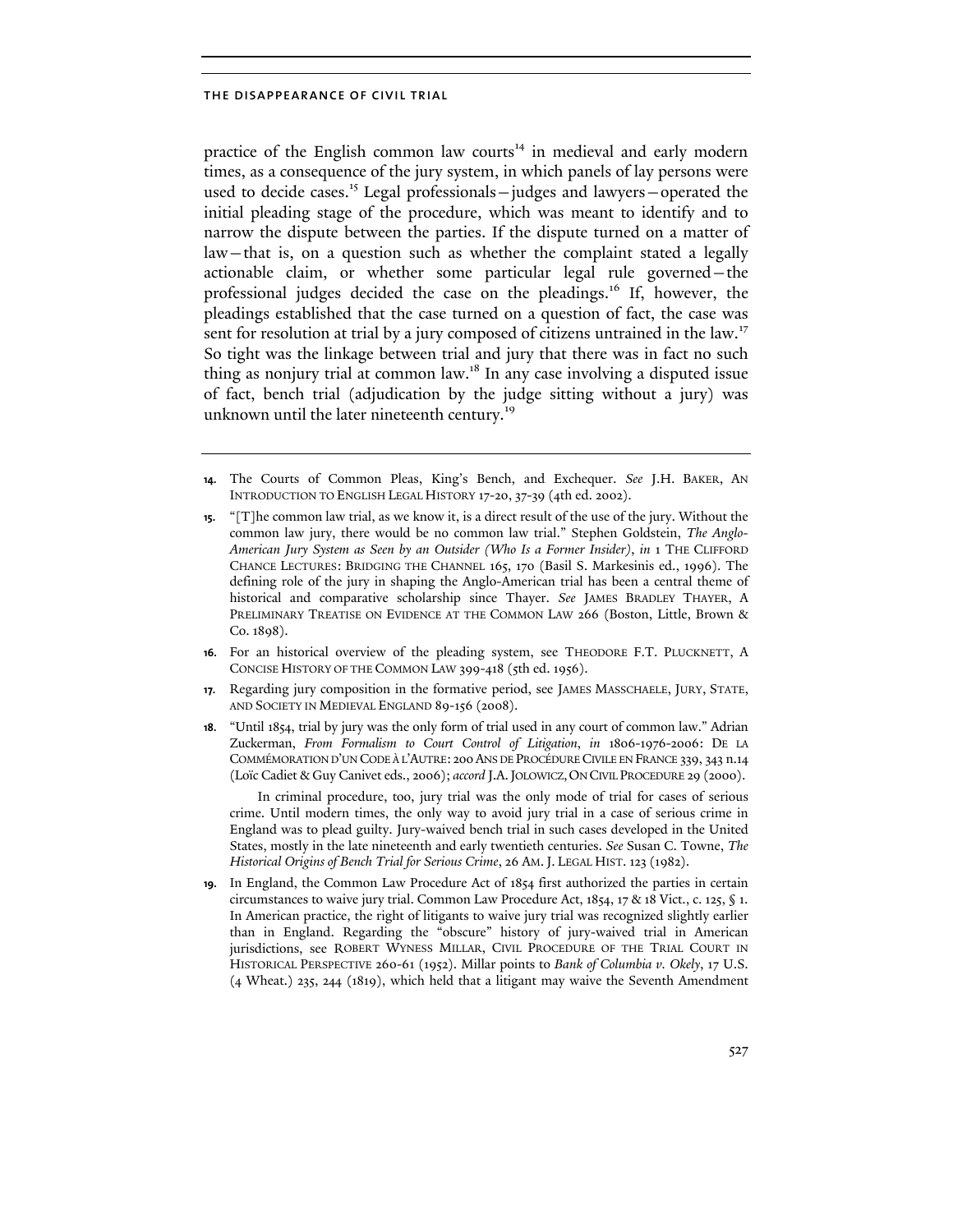In the early days of the jury system, in the twelfth and thirteenth centuries, jurors were drawn from the close vicinity of the events giving rise to the dispute, in the expectation that the jurors would have knowledge of the events, or if not, that the jurors would be able to investigate the matter on their own in advance of the trial.<sup>20</sup> Medieval jurors came to court mostly to speak rather than to listen—not to hear evidence, but to report a verdict that they had agreed upon in advance.<sup>21</sup> Across the later Middle Ages, the jury ceased to function in this way for complex reasons, including cataclysmic demographic dislocations following the Black Death (the great plague) of the  $1340s^{22}$  and the effects of urbanization<sup>23</sup> in producing more impersonal social relations. By early modern times, jurors were no longer expected to come to court knowing the facts. The trial changed character and became an instructional proceeding to inform these lay judges about the matter they were being asked to decide.<sup>24</sup>

This instructional form of trial came to have five distinguishing features, all of which were shaped by the special problems of using jurors, unlearned in the law, as triers of fact.

right to jury trial, and to the New York Constitution of 1846, which provided that "a jury trial may be waived by the parties in all civil cases," N.Y. CONST. of 1846, art. I, § 2. Clark and Moore identify federal legislation enacted in 1865 as "[t]he first general act authorizing parties to dispense with a jury, and try the issue of fact before the court." Charles E. Clark & James Wm. Moore, *A New Federal Civil Procedure: I. The Background*, 44 YALE L.J. 387, 412 (1935) (citing Act of Mar. 3, 1865, ch. 86, § 4, 13 Stat. 500, 501).

- **20.** For discussion of the workings of the self-informing jury, see JAMES OLDHAM, TRIAL BY JURY: THE SEVENTH AMENDMENT AND ANGLO-AMERICAN SPECIAL JURIES 115-26 (2006) [hereinafter OLDHAM, TRIAL]; and JAMES OLDHAM, THE VARIED LIFE OF THE SELF-INFORMING JURY (2005). The expectation that jurors would form their verdict in advance of trial underlies a statute of 1427 that provided that in certain civil cases the sheriffs were, on demand of a litigant, to furnish the names of the prospective jurors to the litigants at least six days before the convening of the trial court, a step that would enable the litigants "to inform them [the jurors] of their Right and Titles before the Day of the Session." 6 Hen. 6, c. 2 (1427); *see also* THAYER, *supra* note 15, at 92 (alluding to this expectation).
- **21.** It was the duty of the jurors "so soon as they have been summoned, to make inquiries about the facts of which they will have to speak when they come before the court. They must collect testimony; they must weigh it and state the net result in a verdict." 2 FREDERICK POLLOCK & FREDERIC WILLIAM MAITLAND, THE HISTORY OF ENGLISH LAW BEFORE THE TIME OF EDWARD I, at 624-25 (Cambridge, Cambridge Univ. Press 2d ed. 1898).
- **22.** For detail, see JOHN H. LANGBEIN, RENÉE LETTOW LERNER & BRUCE P. SMITH, HISTORY OF THE COMMON LAW: THE DEVELOPMENT OF ANGLO-AMERICAN LEGAL INSTITUTIONS 224-27 (2009) [hereinafter LANGBEIN, LERNER & SMITH].
- **23.** Dyer reckons "a fivefold rise in the whole urban population between 1086 and 1300 . . . culminating in a total of about a million town dwellers by 1300." Christopher Dyer, *How Urban Was Medieval England?*, HIST. TODAY, Jan. 1997, at 37, 39.
- **24.** Regarding the emergence of the instructional trial, see LANGBEIN, LERNER & SMITH, *supra* note 22, at 238-48.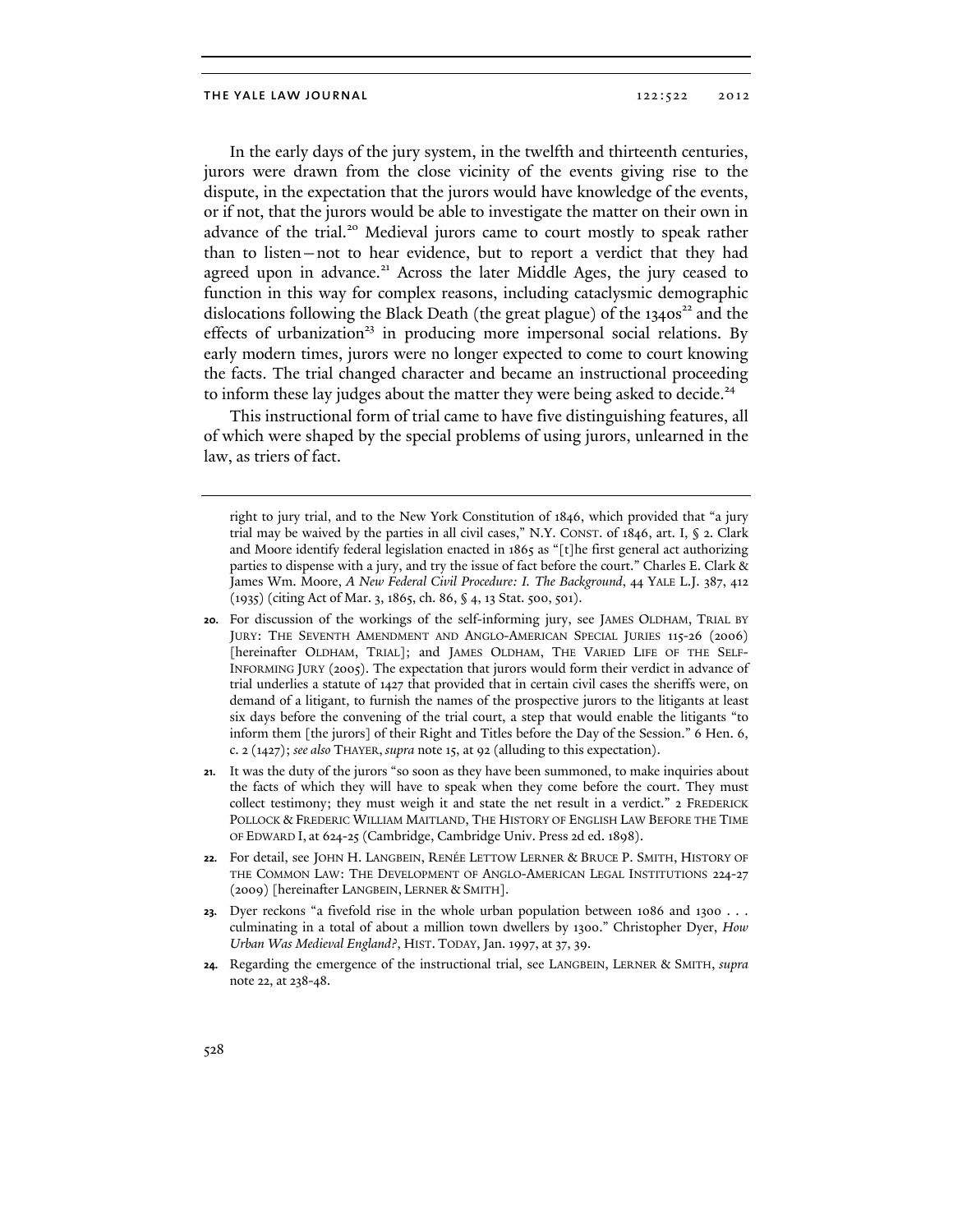*B. Defining Traits* 

# *1. Concentration*

In the parlance of comparative law, the Anglo-American trial is said to be concentrated, meaning that it transpires as a single continuous meeting of the court. This proceeding may now adjourn for the evening or the weekend, but it is otherwise uninterrupted. At this continuous proceeding, the court hears all the evidence and all the legal submissions, after which the jurors deliberate and render judgment.

The principle of concentration arose from the challenges of assembling, informing, and controlling a group of twelve lay judges. If you let jurors go home and tell them to return three weeks later, some of them may not show up.<sup>25</sup> Moreover, during any such interval, jurors would be at risk of being tampered with—intimidated, bribed, and so forth. "It is quite impractical, if not completely impossible, to reconvene a jury of laymen for a number of short hearings held over an extended period of time."<sup>26</sup>

In jury-free Continental legal systems, based on the Roman-canon tradition, $27$  civil proceedings are discontinuous, taking place across as many hearings as the court, staffed exclusively with professional judges, thinks necessary. At these hearings the court hears testimony and the submissions of the parties' lawyers.<sup>28</sup> The court records evidence and party submissions in an

**<sup>25.</sup>** Regarding the burden of jury service and the difficulty of obtaining jurors, see Daniel Klerman, *Was the Jury Ever Self-Informing?*, 77 S. CAL. L. REV. 123, 146-48 (2003). Regarding the unpleasantness of jury service in late medieval and early modern times, see David J. Seipp, *Jurors, Evidences and the Tempest of 1499*, *in* "THE DEAREST BIRTH RIGHT OF THE PEOPLE OF ENGLAND": THE JURY IN THE HISTORY OF THE COMMON LAW 75, 86-89 (John W. Cairns & Grant McLeod eds., 2002), which discusses the practice of pressuring jury members to agree by confining them without food or water until they returned a verdict; and LANGBEIN, LERNER & SMITH, *supra* note 22, at 420, which describes the confinement of jurors without heat or light.

**<sup>26.</sup>** Goldstein, *supra* note 15, at 171; *accord* MIRJAN R. DAMAŠKA, EVIDENCE LAW ADRIFT 60  $(1997).$ 

**<sup>27.</sup>** Regarding the Roman-canon origins of the European tradition, see R.C. van Caenegem, *History of European Civil Procedure*, *in* 16 INTERNATIONAL ENCYCLOPEDIA OF COMPARATIVE LAW 1, 16-23 (Mauro Cappelletti ed., 1973); and JOHN HENRY MERRYMAN & ROGELIO PÉREZ-PERDOMO, THE CIVIL LAW TRADITION: AN INTRODUCTION TO THE LEGAL SYSTEMS OF EUROPE AND LATIN AMERICA 112-24 (3d ed. 2007).

**<sup>28.</sup>** Damaška contrasts the Anglo-American "day-in-court" model with Continental-style "piecemeal trial." MIRJAN R. DAMAŠKA, THE FACES OF JUSTICE AND STATE AUTHORITY: A COMPARATIVE APPROACH TO THE LEGAL PROCESS 51-53, 57, 62 (1986). Goldstein resists that contrast as "misleading" on the ground that "the sporadic oral hearings that may occur in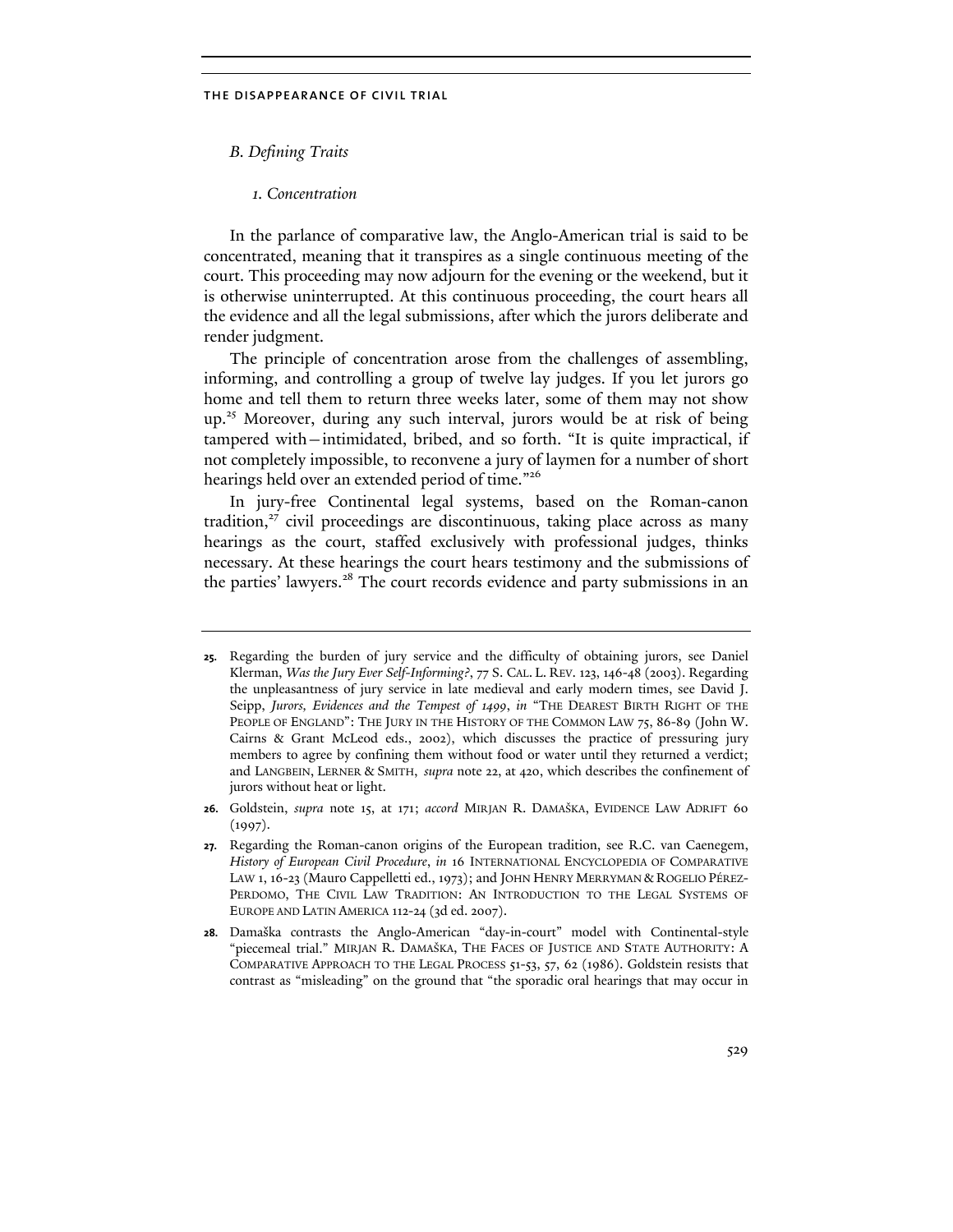official file or dossier, which the court will draw upon when writing its judgment if the case does not settle. For efficiency reasons, there has been an effort in modern times in various European systems to encourage the courts to conduct civil proceedings in a single, well-prepared hearing, but this *Konzentrationsmaxime*29 is at most a managerial aspiration. If the proceedings in a case cannot be so arranged, the case will transpire across as many discontinuous hearings as the circumstances require. In an Anglo-American jury trial, by contrast, the principle of concentration is structural.<sup>30</sup>

# *2. The Pretrial/Trial Division*

The principle of concentration makes the danger of surprise in an Anglo-American trial acute, because a trial once underway cannot be interrupted and adjourned to a further hearing. In a system of concentrated trial, there is no tomorrow. Contrast Continental procedure: If one party raises an issue of law or fact or offers a significant item of evidence that the opposing party has not anticipated, the surprised party simply motions the court to schedule a further hearing, which will allow time to explore the new matter and, if need be, to identify further responsive evidence.<sup>31</sup>

Because the danger of surprise in Anglo-American procedure has been so consequential, the system has had to institute some sort of procedure in advance of trial to identify and to limit what the trial will be about.<sup>32</sup> For most of the history of the common law, this pretrial procedure was largely confined

Continental civil litigation . . . are not 'trials' at all for they lack the fundamental aspect of a trial, exclusivity . . . of the oral hearing as a means of providing information to the adjudicator." Goldstein, *supra* note 15, at 171-72.

**<sup>29.</sup>** *See* PETER WILLMANN, DIE KONZENTRATIONSMAXIME: EINE UNTERSUCHUNG HEUTIGEN UND FRÜHEREN RECHTS (2004).

**<sup>30.</sup>** Regarding the relationship between the principle of concentration and the law of evidence, see DAMAŠKA, *supra* note 26, at 58-73.

**<sup>31.</sup>** "[I]n systems where the trial is not concentrated . . . the problem of surprise at the trial stage can be handled by simply allowing a further appearance before the court at a later date." Arthur Taylor von Mehren, *The Significance for Procedural Practice and Theory of the Concentrated Trial: Comparative Remarks*, *in* 2 EUROPÄISCHES RECHTSDENKEN IN GESCHICHTE UND GEGENWART: FESTSCHRIFT FÜR HELMUT COING 361, 364 (Norbert Horn et al. eds., 1982).

**<sup>32.</sup>** The pretrial/trial division is also characteristic of Anglo-American criminal procedure, in which the investigative and charging phases of a case constitute the pretrial. In some Continental systems, the nineteenth-century reforms that instituted public trial for cases of serious crime resulted in a pretrial/trial division. For Germany, see EBERHARD SCHMIDT, EINFÜHRUNG IN DIE GESCHICHTE DER DEUTSCHEN STRAFRECHTSPFLEGE §§ 288-289, at 327- 332 (3d ed. 1965).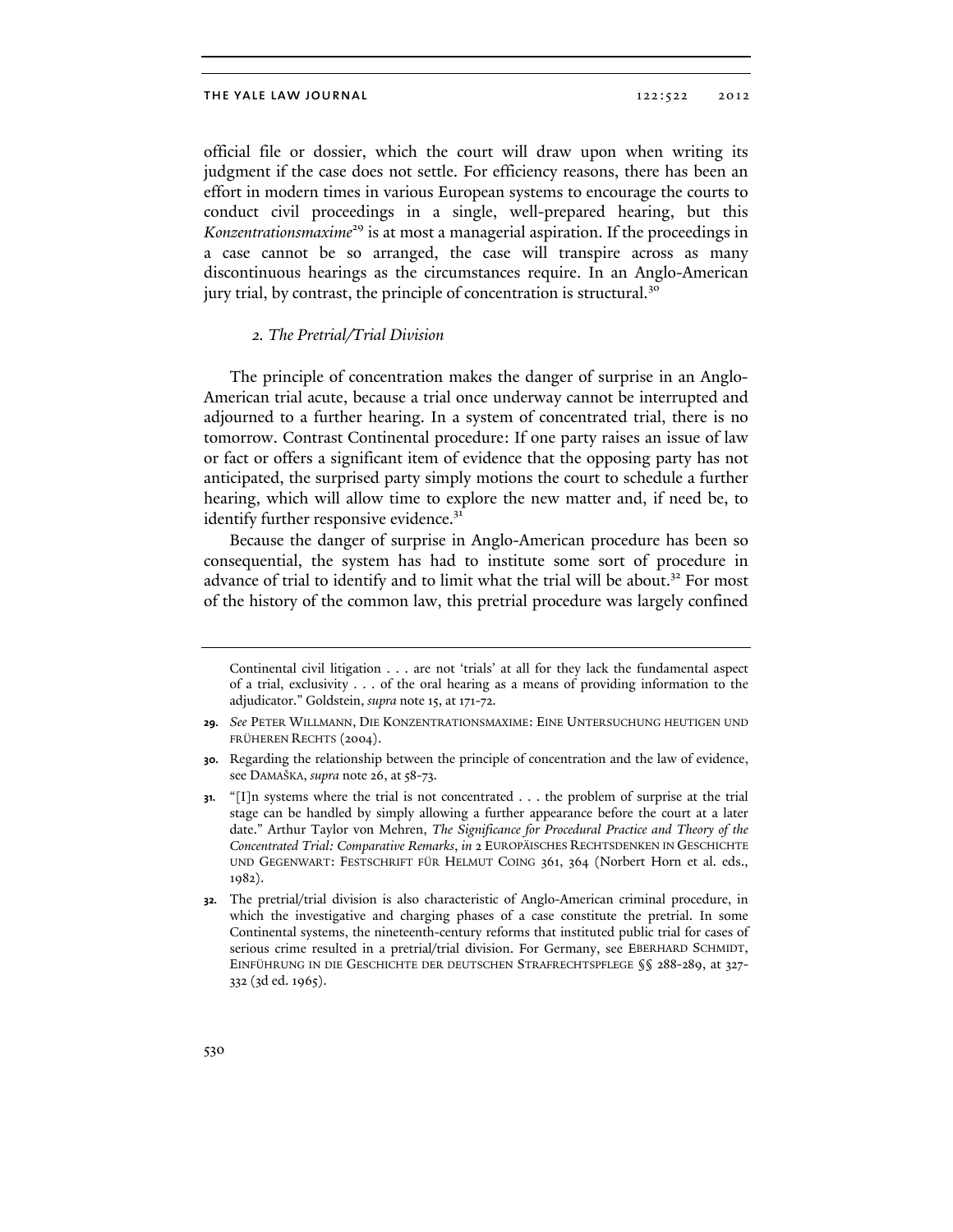to pleading—that is, the opening phase of litigation in which the litigants were meant to disclose their respective positions. "Indeed, pleadings were nearly the only device that common law procedure afforded for the pretrial disclosure of the parties' claims and evidence."<sup>33</sup>

Common law pleading had the further function of controlling the jury, by severely narrowing—to a single issue—the question that the jury would be asked to decide.<sup>34</sup>

The common law made no provision for the pretrial examination of opposing parties or nonparty witnesses; nor did the common law provide any means<sup>35</sup> to compel the production of documents. This inattention to evidencegathering can be traced back to the foundational period of the common law, in which the self-informing jury was expected to know the facts or to investigate on its own. By treating the jurors as already knowing the facts when they arrived in court, the common law happily dispensed with the need for procedures to investigate fact. In later times, when the trial became an instructional proceeding to educate jurors who no longer had knowledge of the matter in dispute, the pretrial remained confined to pleading. Investigation by means of witness testimony occurred only at trial.36 Moreover, because the parties were disqualified from testifying on account of interest until the middle of the nineteenth century, $37$  the common law wholly suppressed party testimony.

**<sup>33.</sup>** FLEMING JAMES, JR., GEOFFREY C. HAZARD, JR. & JOHN LEUBSDORF, CIVIL PROCEDURE § 3.1, at 181 (5th ed. 2001).

**<sup>34.</sup>** Regarding the single-issue pleading requirement, see *infra* text accompanying note 162. "The logic of medieval pleading was directed to the possible misleading of juries." S.F.C. MILSOM, HISTORICAL FOUNDATIONS OF THE COMMON LAW 79 (2d ed. 1981). "Pleading had originated as a means of controlling juries, by narrowing their terms of reference and excluding problems of law from their consideration." BAKER, *supra* note 14, at 88. The need for pleading to serve this role declined after the development of post-verdict review, especially by means of the motion for new trial, which "enabled juries to be controlled after they had pronounced" their verdicts. *Id*.

**<sup>35.</sup>** There was an exception of sorts: In the rare circumstance in which the demandant claimed that he or she owned the document in question, he or she could seek the document by bringing a common law action of replevin (to recover wrongfully withheld personal property).

**<sup>36.</sup>** Not until the 1563 Elizabethan Statute of Perjury did civil litigants obtain the right of compulsory process, to require the attendance of summoned witnesses at trial. 5 Eliz. 1, c. 9, § 12.

**<sup>37.</sup>** Regarding the impact of the disqualification rule on doctrinal development, see Kenneth S. Abraham, *The Common Law Prohibition on Party Testimony and the Development of Tort Liability*, 95 VA. L. REV. 489 (2009); and John H. Langbein, *Historical Foundations of the Law of Evidence: A View from the Ryder Sources*, 96 COLUM. L. REV. 1168, 1178-79, 1184-86 (1996).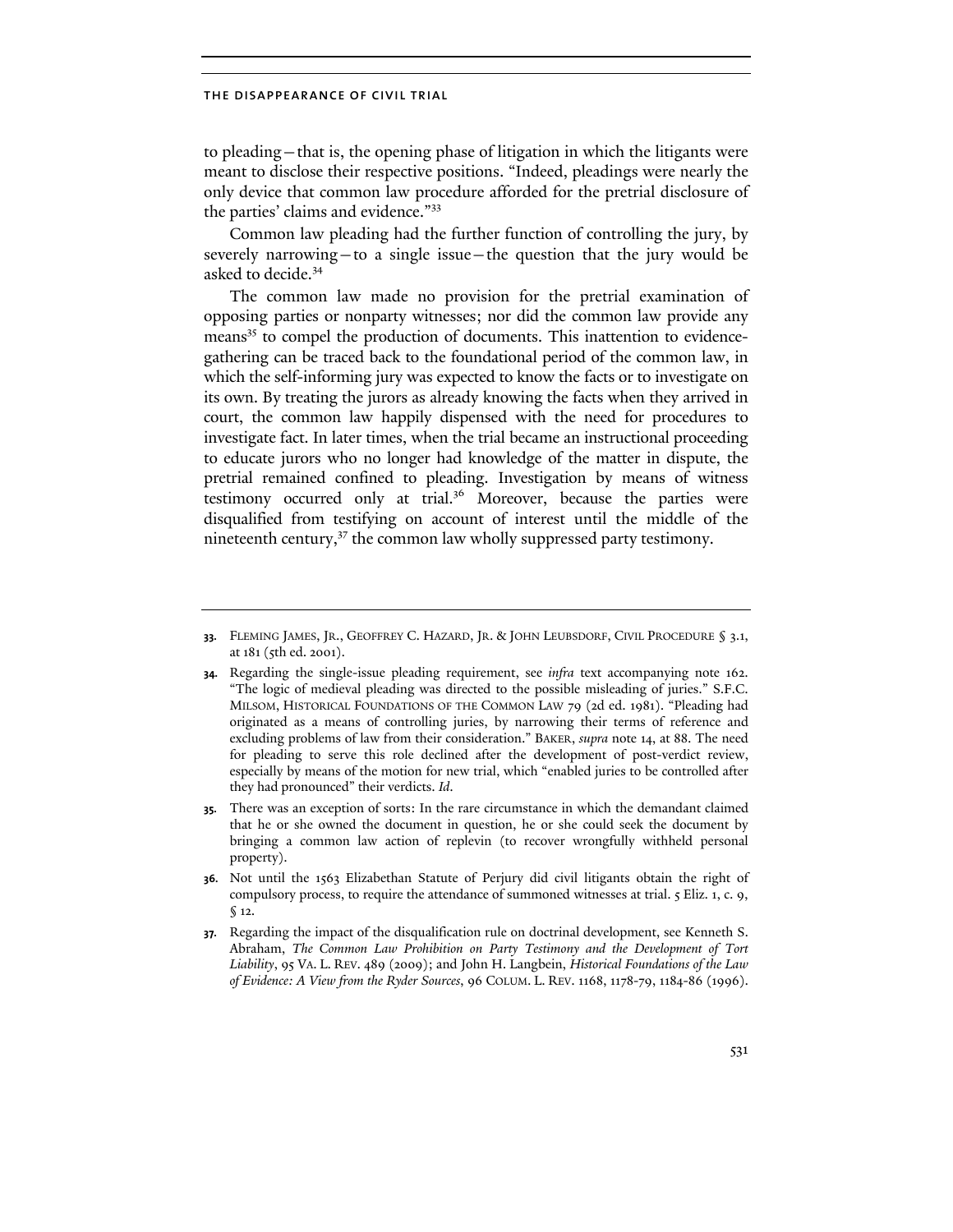This impoverishment of the investigative function was perhaps the greatest weakness of common law civil procedure in the age before fusion of law and equity.<sup>38</sup> A litigant was powerless to locate or force production of documentary evidence that was in the hands of an opponent or a third party. There was no opportunity to examine an uncooperative or adverse witness in advance of trial,39 and no opportunity ever to examine an opposing party. The maneuver called "nonsuit" was one response to the shortcomings of the pretrial process at common law in the age before fusion. Lacking pretrial discovery devices, a plaintiff taking a case to trial would sometimes have only a hazy idea of what the evidence might turn out to be. A plaintiff who learned at trial that his evidence was weak could, by moving for nonsuit, withdraw the case before verdict without suffering preclusion.<sup>40</sup>

In American civil procedure before the Federal Rules, "trial was often the only real way to do discovery, and some of the trials in this earlier era can be seen as in-court efforts to seek information."<sup>41</sup>

Regarding the movement to abolish the rule, see George Fisher, *The Jury's Rise as Lie Detector*, 107 YALE L.J. 575, 656-62, 709-11 (1997).

- **38.** I have emphasized elsewhere that English criminal procedure exhibited a similar impoverishment of investigative capacity into the nineteenth and twentieth centuries, on account of the resistance to professionalizing police and prosecution. From the late Middle Ages, detective work and prosecuting functions were left to amateur justices of the peace. JOHN H. LANGBEIN, THE ORIGINS OF ADVERSARY CRIMINAL TRIAL 40-47 (2003) [hereinafter LANGBEIN, ORIGINS]; JOHN H. LANGBEIN, PROSECUTING CRIME IN THE RENAISSANCE: ENGLAND, GERMANY, FRANCE 1-125 (1974) [hereinafter LANGBEIN, PROSECUTING].
- **39.** "Witnesses had no role in the traditional pre-trial process." ADRIAN ZUCKERMAN, ZUCKERMAN ON CIVIL PROCEDURE: PRINCIPLES OF PRACTICE § 19.1, at 697 (2d ed. 2006). Blackstone regarded "[t]he want of a complete discovery by the oath of the parties" and "the want of a compulsive power for the production of books and papers belonging to the parties" as among the "principal defects" of common law procedure. 3 BLACKSTONE, *supra* note 9, at 381-82.
- **40.** "And there is this advantage attending a nonsuit; that the plaintiff, though subject to the payment costs, may afterwards bring another action for the same cause, which he cannot do, after a verdict against him." 2 WILLIAM TIDD, THE PRACTICE OF THE KING'S BENCH IN PERSONAL ACTIONS 797 (London, J. Butterworth 1794). For discussion of nonsuit in Lord Mansfield's cases, see OLDHAM, TRIAL, *supra* note 20, at 11-12 (2006); early American nonsuit practice is reviewed in Edith Guild Henderson, *The Background of the Seventh Amendment*, 80 HARV. L. REV. 289, 300-01 (1966).
- **41.** Stephen C. Yeazell, *Getting What We Asked for, Getting What We Paid for, and Not Liking What We Got: The Vanishing Civil Trial*, 1 J. EMPIRICAL LEGAL STUD. 943, 951 (2004).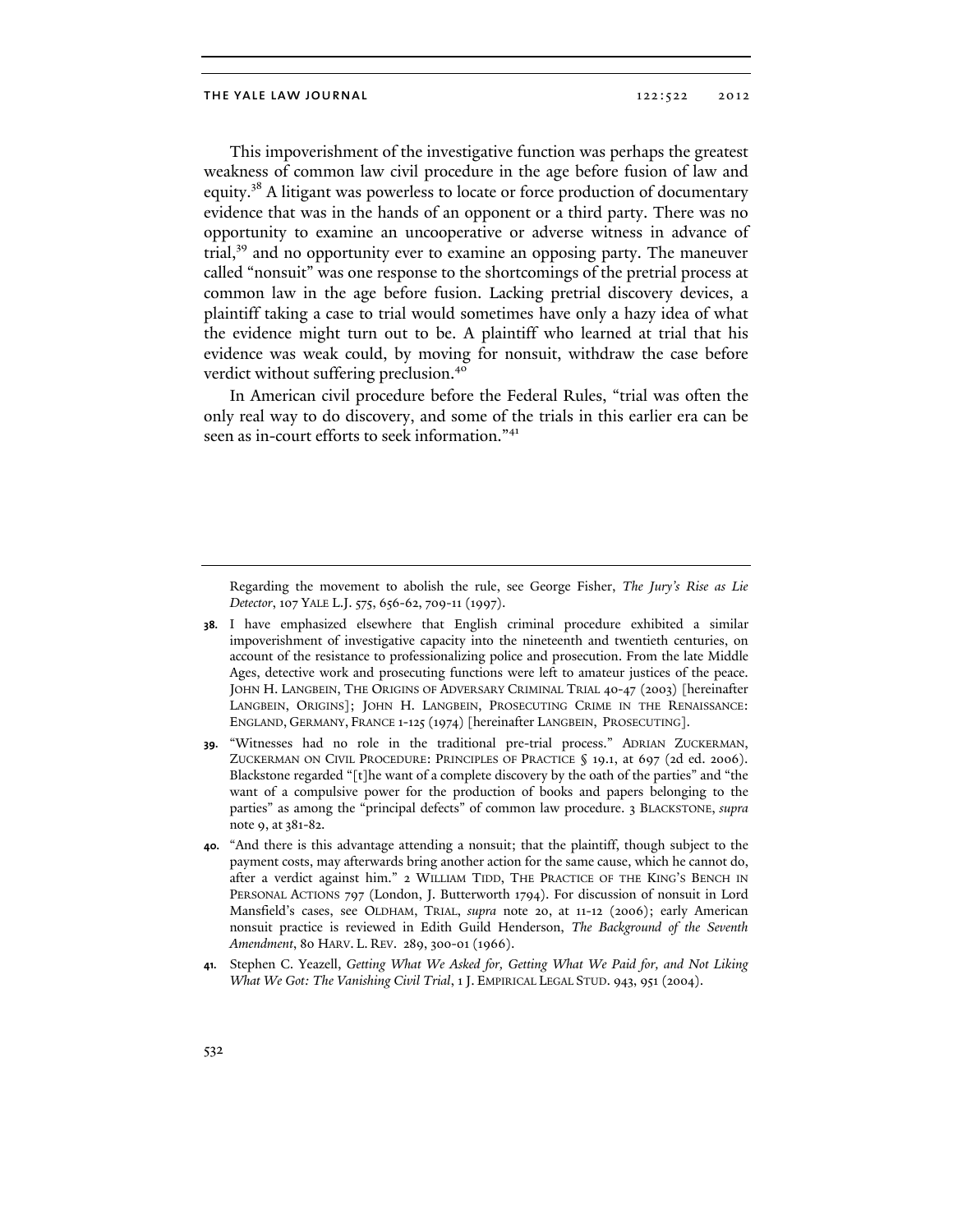# *3. Bifurcation and Jury Control*

The jury system resulted in a division of adjudicative responsibility within the first-instance court, expressed clumsily in the slogan that the judge decides questions of law and the jury decides matters of fact.<sup>42</sup> This division of function within the common law court, which is without counterpart in the jury-free Continental tradition, is known in comparative law as the principle of bifurcation.<sup>43</sup>

Bifurcation required a law of jury control, that is, "a body of procedural and evidentiary law to regulate the internal relationships between [the] two parts" of the trial court.<sup>44</sup> In the formative era of the common law, the pleading process carried the main work of jury control, by specifying and limiting to a single issue the question to be put to the jury. In later times, as the instructional trial developed to inform the jurors about the facts and the law, the judges were able to devise far-reaching practices of trial-level jury control, including the exclusionary apparatus of the law of evidence, ever more detailed instructions on the law, judicial comment on the merits of the evidence, quashing of verdicts by ordering a new trial, and the directed verdict.<sup>45</sup> The development of these trial-level controls, by relieving the pleading process of the need to serve the function of jury control, was an important precondition for the redesign of pretrial procedure in the Federal Rules (discussed in Part III of this Article), in which discovery came to be substituted for the disclosure function of pleading.

**<sup>42.</sup>** "[*A*]*d quaestionem facti non respondent judices*[*,*] *. . . ad quaestionem juris non respondent juratores*." EDWARD COKE, THE FIRST PART OF THE INSTITUTES OF THE LAWS OF ENGLAND bk. 2, ch. 12, § 234, at 155b (Francis Hargrave & Charles Butler eds., London, Luke Hansard & Sons, 16th ed. 1809) (1628). Coke's formulation neglects the law-applying role of the jury.

**<sup>43.</sup>** For detail, see John H. Langbein, *Bifurcation and the Bench: The Influence of the Jury on English Conceptions of the Judiciary*, *in* JUDGES AND JUDGING IN THE HISTORY OF THE COMMON LAW AND CIVIL LAW: FROM ANTIQUITY TO MODERN TIMES 67 (Paul Brand & Joshua Getzler eds., 2012).

**<sup>44.</sup>** Mirjan Damaška, *The Common Law/Civil Law Divide: Residual Truth of a Misleading Distinction*, *in* COMMON LAW, CIVIL LAW AND THE FUTURE OF CATEGORIES, *supra* note 13, at 3, 7.

**<sup>45.</sup>** Regarding the history of the law of jury control in England and the United States from medieval to modern times, see LANGBEIN, LERNER & SMITH, *supra* note 22, at 415-56. The story of how jury control in England led to the suppression of civil jury trial across the later nineteenth and twentieth centuries is told in Conor Hanly, *The Decline of Civil Jury Trial in Nineteenth-Century England*, 26 J. LEGAL HIST. 253 (2005).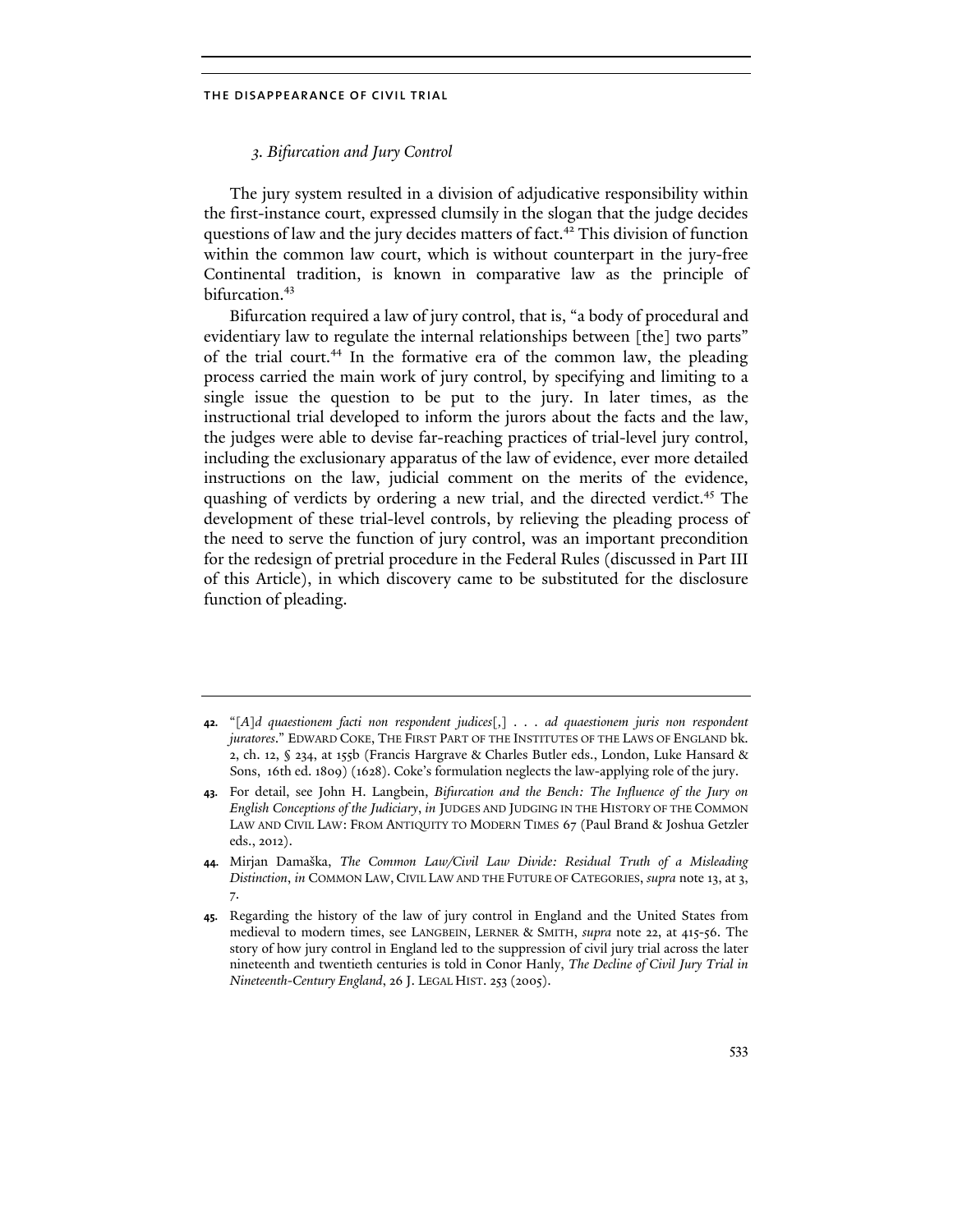# *4. Orality, Immediacy, and Public Access*

The connected set of values known as orality, immediacy, and public access was another defining aspect of the Anglo-American trial.<sup>46</sup> Medieval English jurors were commonly illiterate.<sup>47</sup> The only way to inform people who cannot read is by talking to them. Jury trial had to be oral. When trial became an instructional proceeding to educate the jurors about the dispute, it took the form of having the parties' lawyers and the fact witnesses speak to the jurors at the trial.<sup>48</sup>

Jury trials took place in public;<sup>49</sup> spectators as well as participants could

**49.** Purpose-built courthouses were uncommon in England before the eighteenth century. *See* CLARE GRAHAM, ORDERING LAW: THE ARCHITECTURAL AND SOCIAL HISTORY OF THE ENGLISH LAW COURT TO 1914, at 66-67 (2003). Under the assize system of sending itinerant

**<sup>46.</sup>** These traits of the English tradition came to be much admired in nineteenth-century German procedural scholarship, especially the work of Carl J.A. Mittermaier, praising *Mündlichkeit* (orality), *Unmittelbarkeit* (immediacy)*,* and *Öffentlichkeit* (publicity, openness). CARL. J.A. MITTERMAIER, DAS ENGLISCHE, SCHOTTISCHE UND NORDAMERIKANISCHE STRAFVERFAHREN (Erlangen, Verlag von Ferdinand Enke 1851); CARL. J.A. MITTERMAIER, DIE MÜNDLICHKEIT, DAS ANKLAGEPRINZIP, DIE ÖFFENTLICHKEIT UND DAS GESCHWORNENGERICHT IN IHRER DURCHFÜHRUNG IN DEN VERSCHIEDENEN GESETZGEBUNGEN DARGESTELLT UND NACH DEN FORDERUNGEN DES RECHTS UND DER ZWECKMÄßIGKEIT MIT RÜCKSICHT AUF DIE ERFAHRUNG DER VERSCHIEDENEN LÄNDER (Stuttgart/Tübingen, J.G. Gottascher Verlag 1845).

**<sup>47.</sup>** David Seipp has directed attention to a case in 1390 in which the twelve jurors "were discovered to have a thirteenth fellow among them. When questioned, they said that none of them could read the deeds delivered to them [at the trial], so one of them found a stranger who could read [the deeds] aloud and explain them 'in the mother tongue.'" Seipp, *supra* note 25, at 81 (citation omitted). Illiteracy among jurors persisted into the midnineteenth century, according to Henry Avory, Clerk of the Arraigns at the Central Criminal Court (Old Bailey), who gave evidence in 1868 to a parliamentary commission that some London area jurors were "utterly unable to read or write." REPORT FROM THE SELECT COMMITTEE ON SPECIAL AND COMMON JURIES; TOGETHER WITH THE PROCEEDINGS OF THE COMMITTEE, MINUTES OF EVIDENCE AND APPENDIX 64 (London 1868). I owe this reference to Conor Hanly.

**<sup>48.</sup>** Writing sometime around the year 1470, Sir John Fortescue, who had been chief justice of the Court of King's Bench, described the course of a civil trial: "[E]ach party shall declare in the presence of the court, either by himself or by his counsel, and explain to these jurors all and singular of the matters and evidence which he believes may show them the truth of the issue in question." "[T]hen," Fortescue stated, "either party may produce before the justices and jurors all and singular witnesses whom he desires to produce . . . ." JOHN FORTESCUE, DE LAUDIBUS LEGUM ANGLIAE [IN PRAISE OF THE LAWS OF ENGLAND] 61 (S.B. Chrimes ed. & trans., 1942). The rule precluding party testimony, discussed *supra* in the text accompanying note 37, developed in the century after Fortescue wrote. *See* 2 JOHN HENRY WIGMORE, A TREATISE ON THE ANGLO-AMERICAN SYSTEM OF EVIDENCE IN TRIALS AT COMMON LAW § 576, at 686-93 (3d ed. 1940).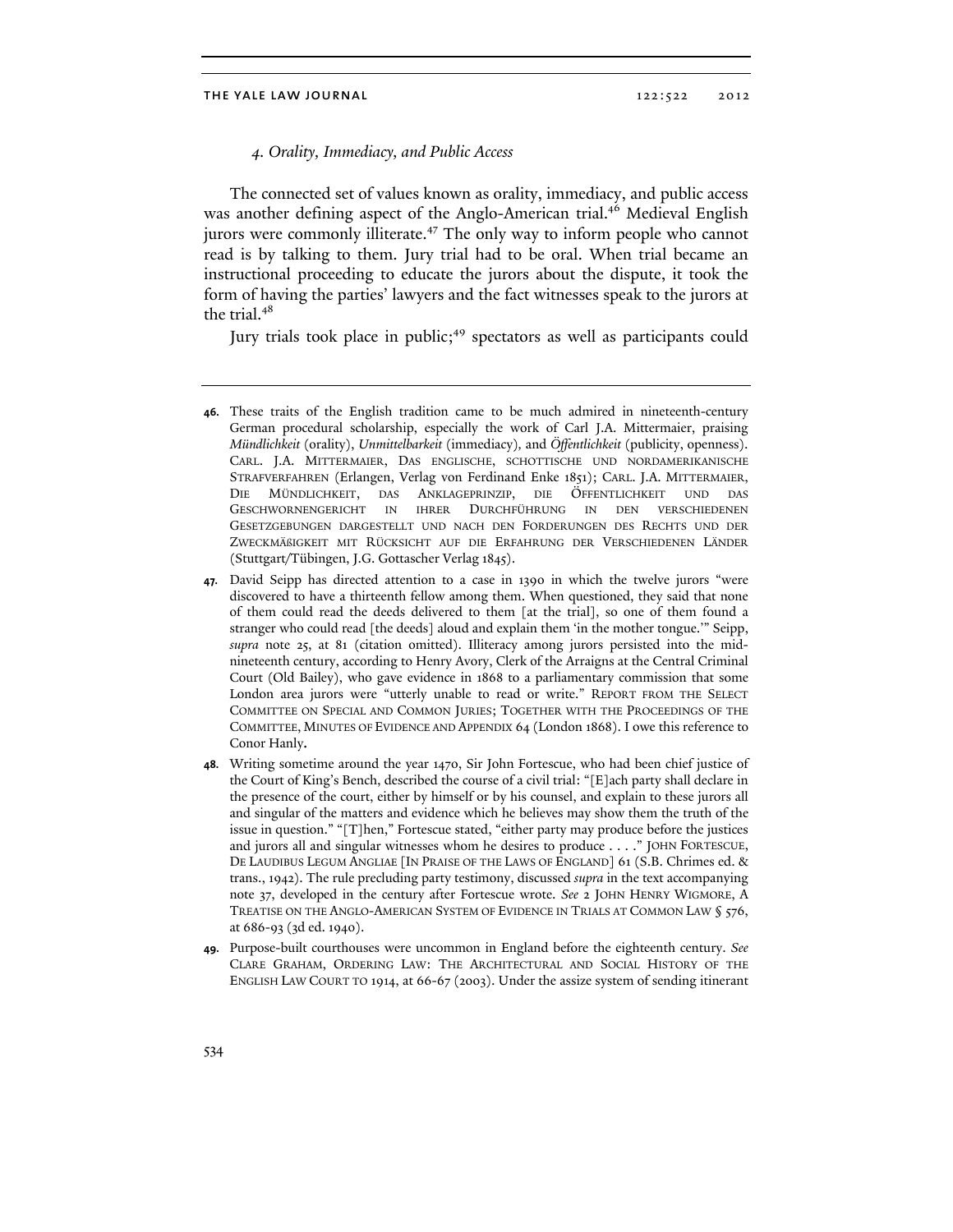attend, in contrast to the secrecy of evidence gathering both in European civil procedure and in the European-derived procedures of the English equity courts.<sup>50</sup> The public character of trial was thought to deter false testimony,<sup>51</sup> and secrecy would have been impractical to implement in trial courts staffed with dozens of local laymen. Guarantees of openness in trial proceedings are found in many American state constitutions<sup>52</sup> and are no longer particularly associated with jury proceedings. In modern circumstances, commentators regard these measures as serving monitoring and legitimating functions.<sup>53</sup>

Contrast the European systems and the English equity courts, in which the practice was for judges or examiners to question witnesses and to summarize their testimony in writing for the court file.<sup>54</sup> The judge or the court that decided the case based its judgment on reading the file, often not having seen or heard the witnesses. Accordingly, the procedure gave no weight to

- **50.** Regarding the rationale for secrecy in Chancery proceedings, see Amalia D. Kessler, *Our Inquisitorial Tradition: Equity Procedure, Due Process, and the Search for an Alternative to the Adversarial*, 90 CORNELL L. REV. 1181, 1216-17 (2005).
- **51.** Describing criminal trials of the mid-sixteenth century, Sir Thomas Smith hinted at this point, stating that all was done "openly in the presence of the Judges, . . . the inquest [jury], the prisoner, and so many as will or can come so near as to hear it, and all depositions and witnesses given aloud, that all men may hear from the mouth of the depositors and witnesses what is said." SMITH, *supra* note 49, at 115 (spelling modernized). Writing in the 1760s about civil trials, Blackstone voiced a similar view: "This open examination of witnesses *viva voce*, in the presence of all mankind, is much more conducive to the clearing up of truth, than the private and secret examination" characteristic of civilian courts. 3 BLACKSTONE, *supra* note 9, at 373. Bentham thought that public trial also deterred judicial misbehavior. He wrote: "Publicity is . . . the surest of all guards against improbity. It keeps the judge himself, while trying [the case], under trial." JEREMY BENTHAM, BENTHAMIANA; OR, SELECT EXTRACTS FROM THE WORKS OF JEREMY BENTHAM 115 (John Hill Burton ed., Edinburgh, William Tait 1843), *quoted in* NEIL ANDREWS, PRINCIPLES OF CIVIL PROCEDURE 24 (1994).
- **52.** Judith Resnik cites eighteen state constitutions that require that "all courts shall be open," or use similar language. Judith Resnik, *Fairness in Numbers: A Comment on* AT&T v. Concepcion*,* Wal-Mart v. Dukes*, and* Turner v. Rogers, 125 HARV. L. REV. 78, 104 & n.136  $(2011).$
- **53.** *Id*. at 87-90.
- **54.** Regarding the centrality of this practice in Continental procedure, and its tension with the orality of common law trial, see DAMAŠKA, *supra* note 28, at 50-51, 61.

trial courts into the shires, trials outside London took place in any one location for only a few days a year. Writing about 1565, Sir Thomas Smith depicted criminal trials as taking place "[i]n the town house [i.e., the town hall], or in some open or common place." THOMAS SMITH, DE REPUBLICA ANGLORUM 111 (Mary Dewar ed., 1982) (spelling modernized).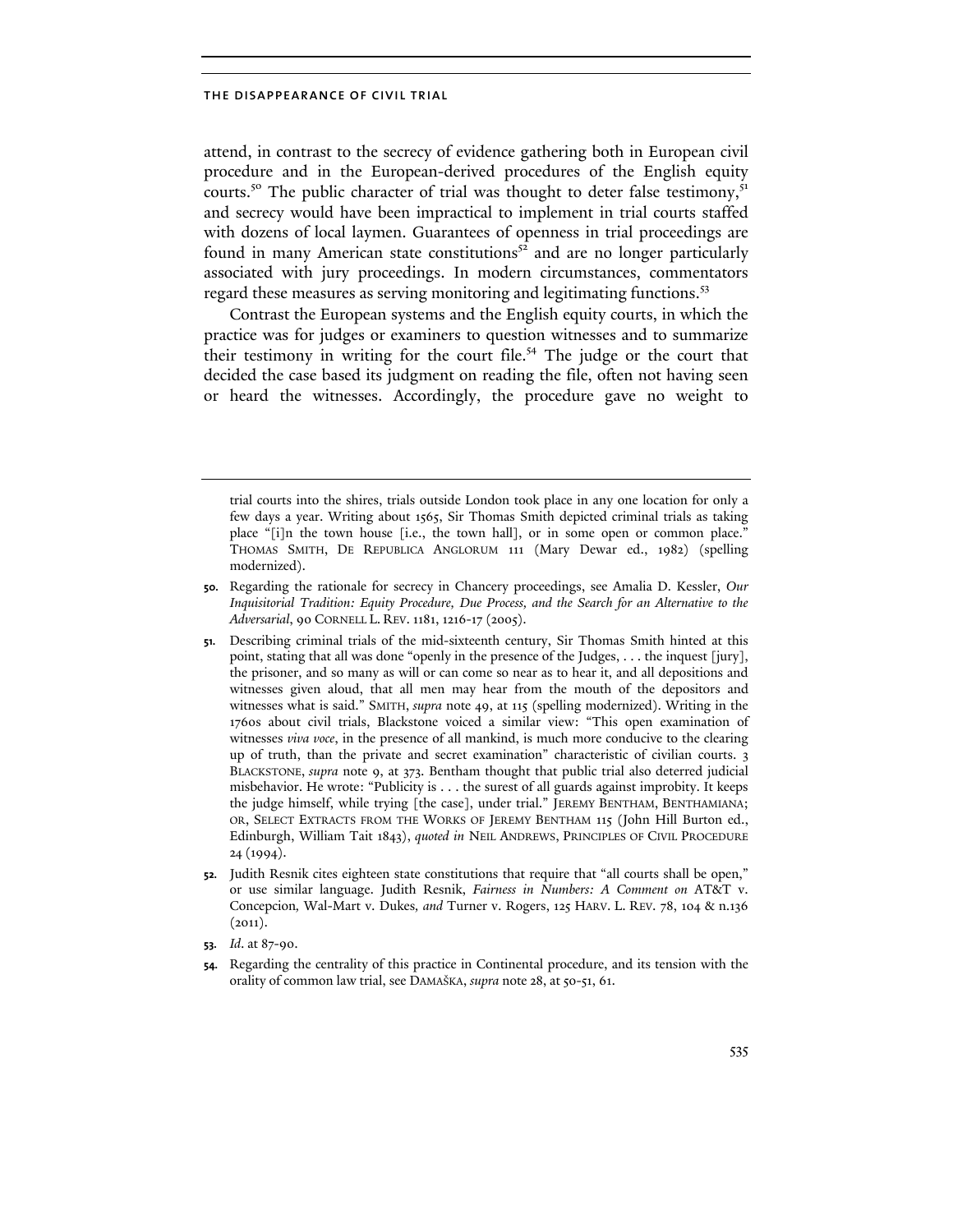"demeanor" evidence, or to confrontation of witness and litigant.<sup>55</sup> In the German system of *Aktenversendung* (sending away the court file), it was routine for some distant court (or a university law faculty serving as a court) to render the decision, based on reading the file that had been assembled at the local level.<sup>56</sup> It is in this sense that the unreformed European procedure is said to have lacked immediacy (*Unmittelbarkeit*).<sup>57</sup>

The orality of trial procedure has declined precipitously in modern England, where civil jury trial has been largely suppressed. Since 1985, in a case that goes to trial, witness testimony ("evidence in chief") is submitted by affidavit, but the witness may be called for oral cross-examination.<sup>58</sup>

# *5. Partisan Investigation and Presentation of Fact; Cross-Examination*

In striking contrast to the European tradition of judicially conducted fact gathering, the common law judge took no responsibility for investigating the facts of a case. This concept of the judicial role, which distances the judge from investigating the facts, developed in England in medieval times, when the jurors were expected to come to court already knowing the facts. Later, however, when the jurors ceased to be self-informing, and the trial became an instructional proceeding to educate the jurors about the facts, the judges did not materially alter their role. The judges still took no hand in the work of investigating the facts.<sup>59</sup> That work was left to the litigants, which in practice

**<sup>55.</sup>** Writing sometime before 1676, Matthew Hale, the preeminent common law judge of his age, praised the "Excellency" of common law trial, especially the "Opportunity of confronting the adverse Witnesses, . . . [by which] great Opportunities are gained for the true and clear Discovery of the Truth." MATTHEW HALE, THE HISTORY OF THE COMMON LAW OF ENGLAND 163-64 (Charles M. Gray ed., 1971) (1713). Hale linked confrontation to cross-examination, which he did not see as distinctively the work of counsel. "[T]here is opportunity for all Persons concerned, *viz.* the Judge, or any of the Jury, or Parties, or their Counsel or Attorneys, to propound occasional Questions, which beats and bolts out the Truth much better than when the Witness only delivers a formal [statement] without being interrogated . . . ." *Id*. at 164 (spelling modernized).

**<sup>56.</sup>** *See* JOHN P. DAWSON, THE ORACLES OF THE LAW 196-213 (1968). For concern about the trend in American federal practice to delegate factfinding work to magistrates, masters, and other "subjudges," see Owen M. Fiss, *The Bureaucratization of the Judiciary*, 92 YALE L.J. 1442, 1448-49, 1463 (1983).

**<sup>57.</sup>** *See* MERRYMAN & PÉREZ-PERDOMO, *supra* note 27, at 114-15. For a discussion of this and other traits of the English tradition admired by nineteenth-century German scholars, see *supra* note 46.

**<sup>58.</sup>** *See* ZUCKERMAN, *supra* note 39, §§ 19.1-.49, at 697-712.

**<sup>59.</sup>** *See* DAMAŠKA, *supra* note 26, at 58.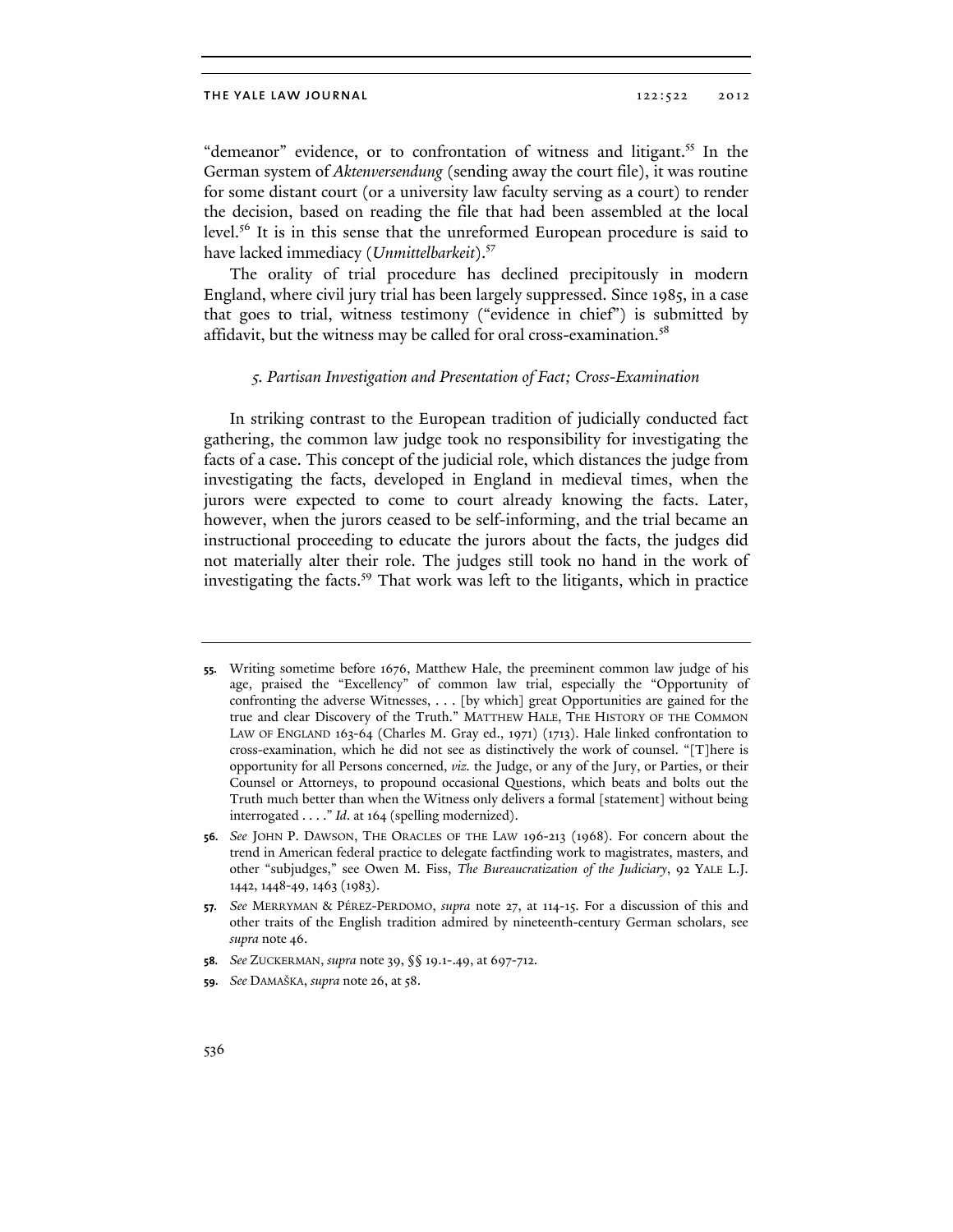meant their lawyers.<sup>60</sup> Both in pretrial investigation<sup>61</sup> and at trial, the lawyers came to dominate the process of gathering, selecting, and presenting evidence about the facts. $62$  As the instructional trial developed, the lawyers took charge of examining and cross-examining witnesses and presenting any documentary evidence, as well as addressing the jurors.<sup>63</sup>

The practice of lawyer-conducted cross-examination of witnesses, which is "unknown to systems of trial other than the common-law system,"<sup>64</sup> took hold in early modern times.<sup>65</sup> By the nineteenth century, cross-examination had come to be seen as the central safeguard in the common law trial. An American commentator writing in 1857 called cross-examination "the most perfect and effectual system for the unraveling of falsehood ever devised by the ingenuity

# **60.** *Id.*

**<sup>61.</sup>** Already in medieval times, hence before the instructional trial, the attorney (forerunner of today's solicitor) investigated facts in order to supply the serjeant (forerunner of today's barrister) with the information that the serjeant needed in order to select the correct writ and plead the case. *See* Paul Brand, *Inside the Courtroom: Lawyers, Litigants and Justices in England in the Later Middle Ages*, *in* THE MORAL WORLD OF THE LAW 91, 101-03 (Peter Coss ed., 2000).

**<sup>62.</sup>** The surviving historical sources about the development of trial procedure are better for criminal than for civil justice. Regarding the former, see LANGBEIN, ORIGINS, *supra* note 38, at 180-90; and John H. Langbein, *Shaping the Eighteenth-Century Criminal Trial: A View from the Ryder Sources*, 50 U. CHI. L. REV. 1 (1983).

**<sup>63.</sup>** Regarding the significance of partisan control over the investigation and presentation of facts in the development of Anglo-American procedure, see Edmund M. Morgan, *The Jury and the Exclusionary Rules of Evidence*, 4 U. CHI. L. REV. 247 (1937). I have elsewhere pointed to some of the shortcomings of this partisanship. John H. Langbein, *The German Advantage in Civil Procedure*, 52 U. CHI. L. REV. 823 (1985).

**<sup>64.</sup>** EDMUND MORRIS MORGAN, SOME PROBLEMS OF PROOF UNDER THE ANGLO-AMERICAN SYSTEM OF LITIGATION 113 (1956). For discussion of the responsibility of judges for gathering evidence in the Continental tradition, see Langbein, *supra* note 63, at 827-32, which discusses German practice.

**<sup>65.</sup>** The sources for the emergence of the practice and theory of lawyer-conducted crossexamination are slender. Hale's discussion is reproduced *supra*, note 55. Morgan pointed to a case as early as 1668 in which the objection was raised that the testimony of a hearsay declarant escaped cross-examination. Edmund M. Morgan, *Hearsay Dangers and the Application of the Hearsay Concept*, 62 HARV. L. REV. 177, 182 (1948) (citing 2 ROLLE'S ABRIDGMENT 679 (London 1668)). Working from the published law reports and treatise literature, Gallanis found a significant increase in the frequency of hearsay objections in civil litigation in the 1780s and 1790s. T.P. Gallanis, *The Rise of Modern Evidence Law*, 84 IOWA L. REV. 499, 538-40 & fig.1 (1999). The earliest mention of cross-examination as the basis for excluding hearsay in the criminal trials reported in the *Old Bailey Sessions Papers*  (contemporary reports of London trials) appears to have been a case heard in 1789. *See* LANGBEIN, ORIGINS, *supra* note 38, at 245 & n.289.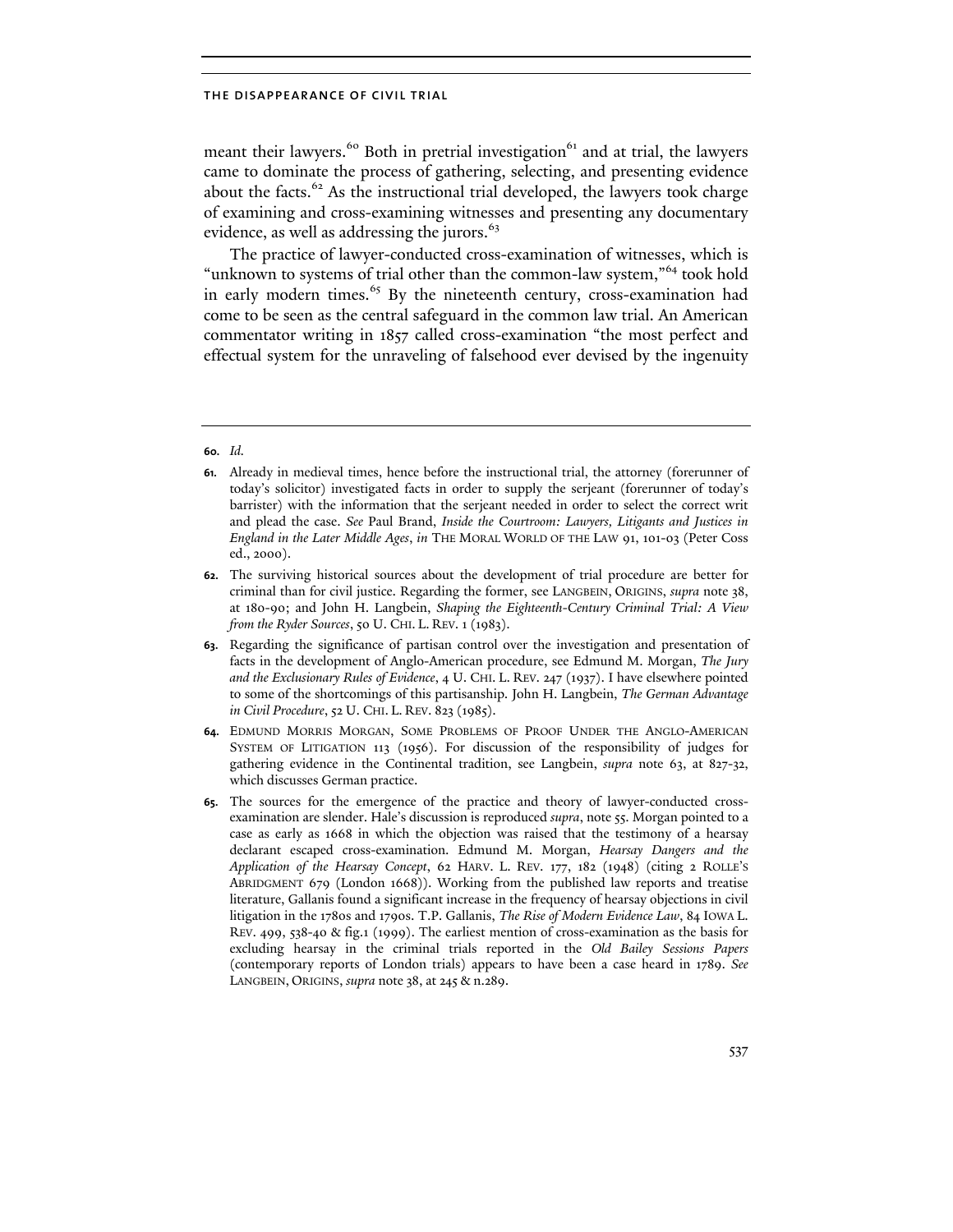of mortals."<sup>66</sup> This reliance upon cross-examination as the guarantor of truth is puzzling, because contemporaries knew that cross-examination could also be put to truth-defeating ends.<sup>67</sup>

The movement to nontrial civil procedure in the later twentieth century has necessarily entailed an abandonment of cross-examination, although (as remarked below in connection with discovery practice under the Federal Rules) the pretrial deposition serves a somewhat comparable function, allowing counsel to probe the projected testimony of adverse witnesses.

# **ii. equity: nontrial and nonjury civil procedure**

Jury procedure made it awkward for common law courts to administer specific remedies, such as the injunction (cease this) or the decree of specific performance (do that).<sup>68</sup> Specific relief often requires continuing supervision and modification as circumstances change,<sup>69</sup> but a jury dissolves once it has delivered its verdict. Accordingly, the early common law courts largely

**<sup>66.</sup>** *Of the Disqualification of Parties as Witnesses*, 5 AM. L. REG. 257, 263-64 (1857), *cited in* Joel N. Bodansky, *The Abolition of the Party-Witness Disqualification: An Historical Survey*, 70 KY. L.J. 91, 96 (1981).

**<sup>67.</sup>** Compare Wigmore's panegyric, that cross-examination is "the greatest legal engine ever invented for the discovery of truth," 5 WIGMORE, *supra* note 48, § 1367, at 32, with his admission that cross-examination was "almost equally powerful for the creation of false impressions," 1 WIGMORE, *supra* note 48, § 8, at 237. Trial lawyers pride themselves on their skill in using cross-examination to discredit truthful testimony: "By a carefully planned and executed cross-examination," boasted an American lawyer in 1977, "I can usually raise at least a slight question about the accuracy of [an adverse] witness's story, or question his motives or impartiality." Robert F. Hanley, *Working the Witness Puzzle*, 3 LITIGATION 8, 10 (1977); *accord* DAMAŠKA, *supra* note 26, at 80 ("[A] skillfully executed cross-examination, by raising at least some credibility questions, can decrease the value of almost any testimony  $\ldots$ .").

**<sup>68.</sup>** Even in modern post-fusion practice, concern about the difficulty of supervision remains a justification for refusing to grant specific relief in some cases. *See* RESTATEMENT (SECOND) OF CONTRACTS  $\S$  366 (1981). The common law courts did develop the power to issue commands in the form of the prerogative writs (certiorari, habeas corpus, mandamus, prohibition, etc.). The prerogative writs were not civil remedies in the conventional sense, but rather administrative decrees directed to an inferior court or officeholder, ordering that court or officer to take some step incident to a case before the common law court. Regarding the origins of these writs, see S.A. de Smith, *The Prerogative Writs*, 11 CAMBRIDGE L.J. 40 (1951).

**<sup>69.</sup>** "Tailoring specific relief requires factual investigation and raises issues of supervision and adjustment of the decree that are beyond the administrative capability of a jury of laypersons convened for a one-time sitting . . . ." LANGBEIN, LERNER & SMITH, *supra* note 22, at 274.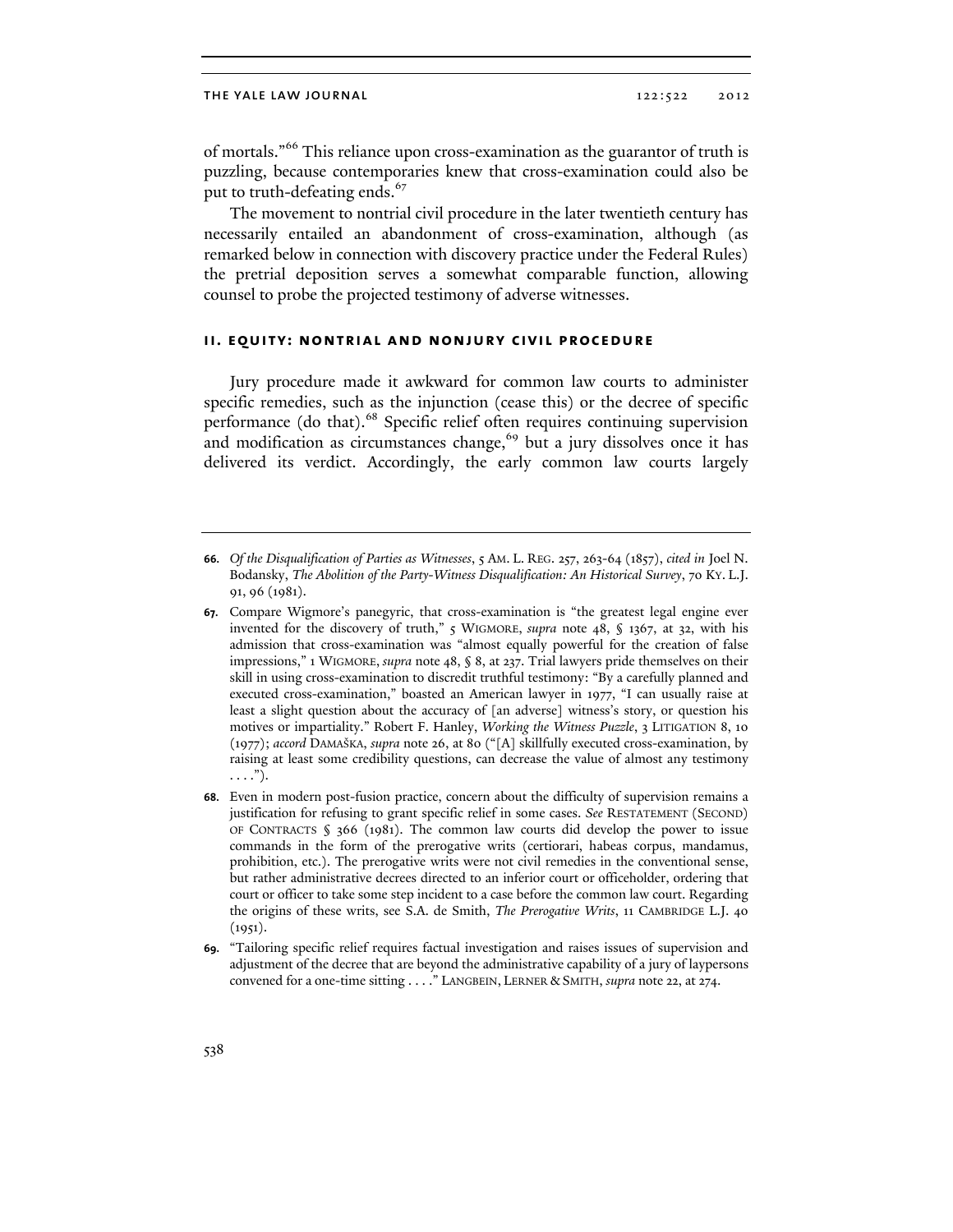confined themselves to awarding money damages<sup>70</sup> except in cases involving ownership or possession of real property.<sup>71</sup> But no society can long tolerate a legal system that lacks the power to grant specific remedies.

The English solved this dilemma in the later fourteenth and fifteenth centuries by creating a second system of civil justice, which came to be called equity, and which was administered primarily<sup>72</sup> in a new court, the Court of Chancery, which employed nonjury procedures. The judge, called the chancellor, exercised the power to order specific relief,73 based upon his power to imprison a person who disobeyed his decree.<sup>74</sup> The early chancellors were bishops. Having been keepers of ecclesiastical courts in their dioceses, they were experienced in Roman-canon civil procedure.<sup>75</sup> They patterned Chancery civil procedure on the Roman-canon model, although with many departures.<sup>76</sup>

- **75.** Some of the early chancellors had formal training in canon law. For biographical detail, see Timothy S. Haskett, *The Medieval English Court of Chancery*, 14 LAW & HIST. REV. 245, 311-13 (1996).
- **76.** For authority supporting the view that the English "courts of equity [were] fundamentally civilian in their proof procedure and concepts," see MICHAEL R.T. MACNAIR, THE LAW OF PROOF IN EARLY MODERN EQUITY 14 (1999).

**<sup>70.</sup>** The early common law did experiment with granting specific performance, but ceased doing so by the fourteenth century, in part because of the difficulty of enforcing such relief by distraint, which was the common law mode of process. The chancellor, by contrast, could order a defendant imprisoned for defiance. *See* PLUCKNETT, *supra* note 16, at 678-80. Plucknett thought that "there is no very great reason in the nature of things why common law should confine itself to an action for damages . . . ." *Id*. at 678. As explained in the text, I think this view is mistaken. Juries cannot supervise specific performance.

**<sup>71.</sup>** Regarding the recovery of possession under the medieval real actions, see W.S. HOLDSWORTH, AN HISTORICAL INTRODUCTION TO THE LAND LAW 10-16 (1927). In a successful action of *novel disseisin*, "the sheriff would restore the plaintiff to seisin in the presence and 'by view of' the jurors," who "would point out exactly what properties they had awarded to the plaintiff." DONALD W. SUTHERLAND, THE ASSIZE OF NOVEL DISSEISIN 74 (1973) (citation omitted). The ejectment writ was manipulated to displace *novel disseisin* in the fifteenth and sixteenth centuries. MARK WONNACOTT, THE HISTORY OF THE LAW OF LANDLORD AND TENANT IN ENGLAND AND WALES 130-31 (2011).

**<sup>72.</sup>** Regarding the so-called "lesser" courts of equity, including the palatinate courts and the Court of Requests, see W.J. JONES, THE ELIZABETHAN COURT OF CHANCERY 348-89 (1967); and LANGBEIN, LERNER & SMITH, *supra* note 22, at 319-20. Regarding Exchequer equity, see W. H. BRYSON, THE EQUITY SIDE OF THE EXCHEQUER: ITS JURISDICTION, ADMINISTRATION, PROCEDURES AND RECORDS (1976).

**<sup>73.</sup>** For the mature practice, see EDWARD FRY, A TREATISE ON THE SPECIFIC PERFORMANCE OF CONTRACTS, INCLUDING THOSE OF PUBLIC COMPANIES (London, Butterworths 1861); and WILLIAM WILLIAMSON KERR, A TREATISE ON THE LAW AND PRACTICE OF INJUNCTIONS IN EQUITY (London, W. Maxwell & Son 1867).

**<sup>74.</sup>** *See* LORD NOTTINGHAM'S "MANUAL OF CHANCERY PRACTICE" AND "PROLEGOMENA OF CHANCERY AND EQUITY" 48 (D.E.C. Yale ed., 1986) [hereinafter NOTTINGHAM].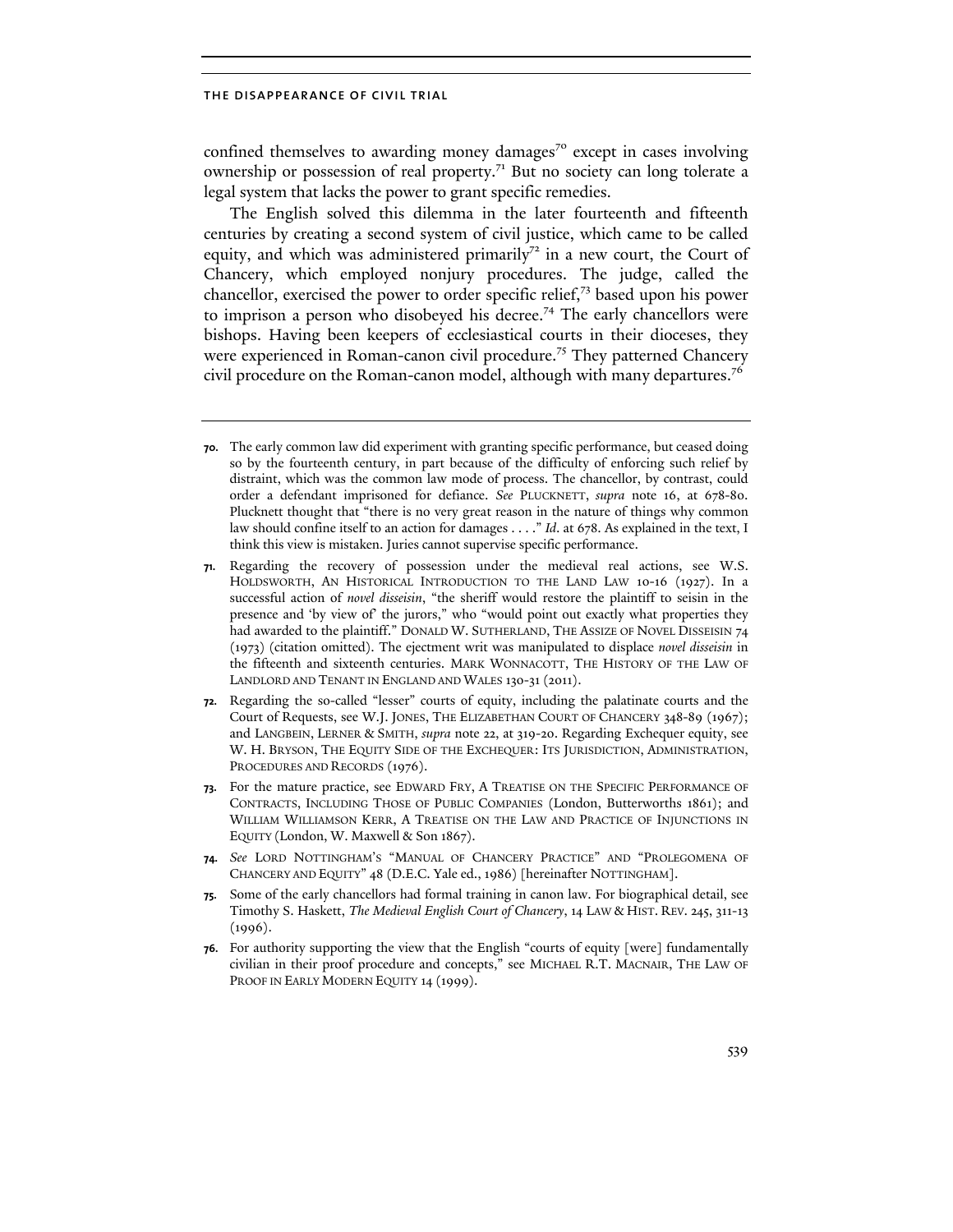In a Chancery case, proceedings were discontinuous rather than concentrated; witness testimony was collected in closed sessions and reduced to writing rather than heard orally.<sup>77</sup> The chancellor based judgment on reading the evidence in the court file rather than hearing live testimony. Chancery developed the ability to handle multiparty and multi-issue litigation, $78$  which the common law courts had been largely unable to entertain,<sup>79</sup> both for fear that such cases were too complex for jurors and because such cases did not fit within the bipolar pleading process.

Beyond remedy law, Chancery's other great contribution to English civil procedure was to enable the use of witness testimony and documentary evidence. Because common law civil procedure took shape at a time when the supposition was that a jury from the vicinity of the events already knew the facts, the early common law developed virtually no means for investigating the facts. "The common law made no provision for the interrogation of adverse parties on oath as a means of proof,"80 nor for the examination of nonparty witnesses, nor for the production of a document not already in the possession of the party seeking it. Chancery, by contrast, drawing on the Roman-canon tradition, developed procedures that enabled a litigant (1) to obtain sworn responses from an opposing litigant; $^{81}$  (2) to require nonparty witnesses to answer interrogatories on oath; $^{82}$  and (3) to compel the production of relevant documents.<sup>83</sup>

Thus, by early modern times, the English were operating two distinct civil procedure systems: the common law system, rooted in jury trial, and the supplementary system of equity, which employed nonjury and nontrial procedure. The common law courts had jurisdiction over most of the law of

**<sup>77.</sup>** On the differences between common law and Chancery procedure, see LANGBEIN, LERNER & SMITH, *supra* note 22, at 289-99, which summarizes the literature.

**<sup>78.</sup>** *See* JOSEPH STORY, COMMENTARIES ON EQUITY PLEADINGS; AND THE INCIDENTS THEREOF; ACCORDING TO THE PRACTICE OF THE COURTS OF EQUITY OF ENGLAND AND AMERICA § 72, at 61-62 (Boston, Charles C. Little & James Brown 1838).

**<sup>79.</sup>** Multiparty actions are to be distinguished from representative actions, in which a single party pleaded on behalf of an entity or group such as a village or a parish. *See* STEPHEN C. YEAZELL, FROM MEDIEVAL GROUP LITIGATION TO THE MODERN CLASS ACTION (1987).

**<sup>80.</sup>** MACNAIR, *supra* note 76, at 58.

**<sup>81.</sup>** *See* JOHN P. DAWSON, A HISTORY OF LAY JUDGES 148-59 (1960); JONES, *supra* note 72, at 214- 15; NOTTINGHAM, *supra* note 74, at 53, 99-100; 1 GEORGE SPENCE, THE EQUITABLE JURISDICTION OF THE COURT OF CHANCERY 372-73 (London, V. & R. Stevens, G.S. Norton 1846).

**<sup>82.</sup>** JONES, *supra* note 72, at 236 (describing the resulting examinations as "the principal way in which the court could find out the facts").

**<sup>83.</sup>** *See* STORY, *supra* note 78, §§ 311-325, at 208-17 (describing bills of discovery).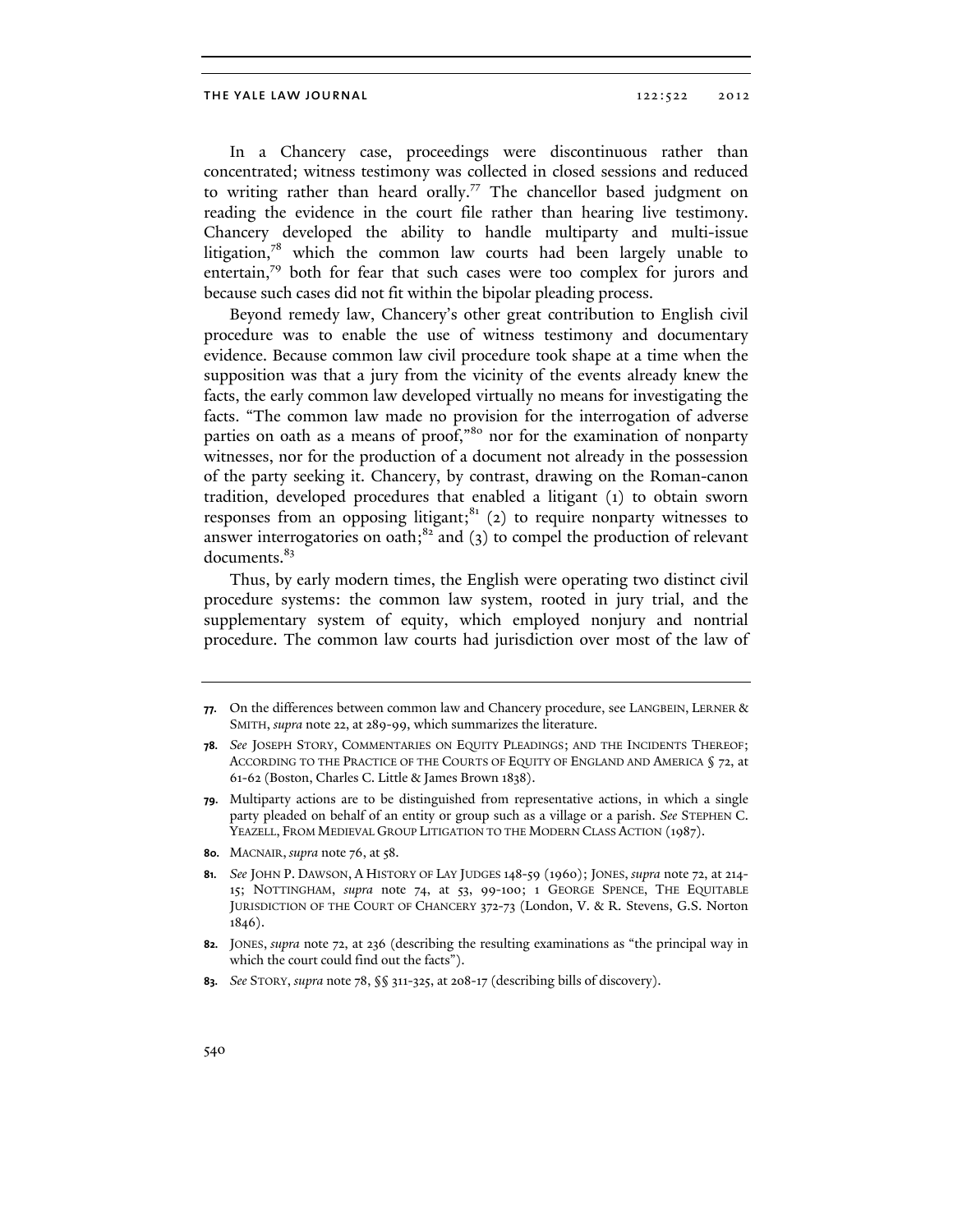property and obligations. Even in those fields, however, a common law litigant had to bring a parallel action in Chancery, either to obtain documents needed in a common law trial, $^{84}$  or to enforce a common law judgment by means of an injunction or a decree of specific performance. Bringing that second lawsuit was costly: Sequencing the two actions was complex,<sup>85</sup> and because a litigant seeking discovery of documents was required to "describe them with reasonable certainty,"<sup>86</sup> he had to know in advance what he was looking for.

The Americans absorbed this dual system of civil procedure, with jury trial at common law and nonjury proceedings in equity. Some states, such as New York and Delaware, replicated the English system of separate courts of law and equity. In other states, notably Massachusetts and Pennsylvania, and in the federal courts, one court administered both systems with varying degrees of distinctness.<sup>87</sup>

Dissatisfaction with the complexity and expense of running two distinct civil justice systems led, in the nineteenth century, to efforts to merge law and equity, notably the Field Code in New York in 1848,<sup>88</sup> and then to a series of legislative measures in England across the years from 1852 to 1875.<sup>89</sup> The American fusion movement culminated in the twentieth century with the Federal Rules of Civil Procedure.

- **85.** *See* STORY, *supra* note 78, §§ 317-19, at 212-14.
- **86.** *Id*. § 320, at 215.

**<sup>84.</sup>** *See* Charles Synge Christopher, Baron Bowen, *Progress in the Administration of Justice During the Victorian Period*, *in* 1 SELECT ESSAYS IN ANGLO-AMERICAN LEGAL HISTORY 516, 518 (Ass'n of Am. Law Sch. ed., 1907) ("The common law . . . had no power of compelling litigants to disclose what documents in their possession threw a light upon the dispute, or to answer interrogatories before the trial. In all such cases the suitor was driven into equity to assist him in the prosecution even of a legal claim.").

**<sup>87.</sup>** The patterns as developed in colonial times are discussed in Stanley N. Katz, *The Politics of Law in Colonial America: Controversies over Chancery Courts and Equity Law in the Eighteenth Century*, *in* LAW IN AMERICAN HISTORY 257, 262-82 (Donald Fleming & Bernard Bailyn eds., 1971).

**<sup>88.</sup>** N.Y. CODE PROC. (1848). Regarding the objectives of the Field Code, see Stephen N. Subrin, *David Dudley Field and the Field Code: A Historical Analysis of an Earlier Procedural Vision*, 6 LAW & HIST. REV. 311 (1988). For more on the Field Code, see *supra* note 12.

**<sup>89.</sup>** *See* LANGBEIN, LERNER & SMITH, *supra* note 22, at 376-77, 384-85. Regarding the background to the English reforms, see Michael Lobban, *Preparing for Fusion: Reforming the Nineteenth-Century Court of Chancery* (pts. 1 & 2), 22 LAW & HIST. REV. 389 (2004), 22 LAW & HIST. REV. 565(2004).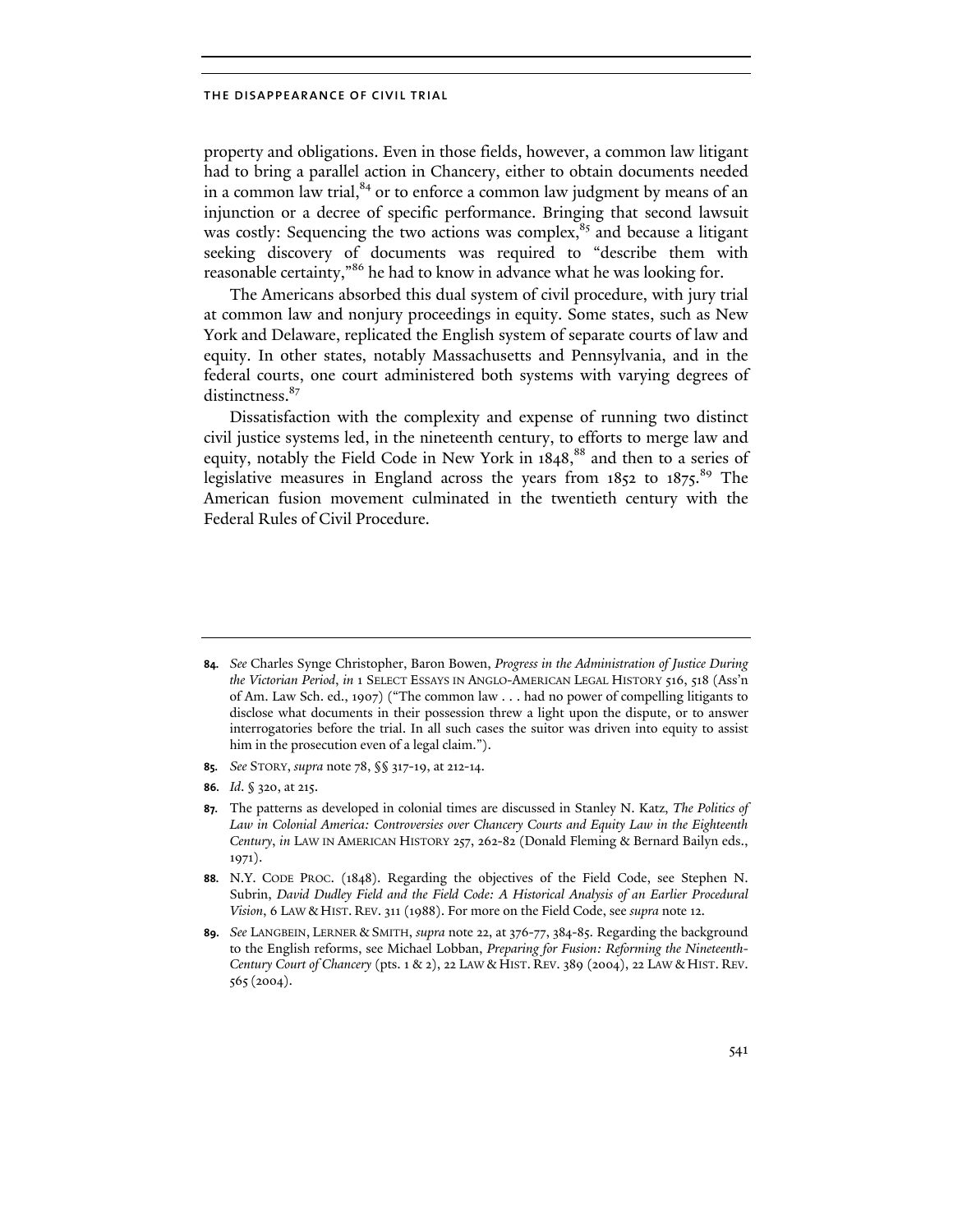# **iii. the federal rules: the pretrial becomes the nontrial**

In the 1930s, the Americans began devising what became a new civil procedure system. This system is called pretrial procedure, in the sense of procedures whose purpose is to allow the litigants to prepare for trial, but that term is now a misnomer. The more candid term—in a system that takes only one or two percent of its cases to trial<sup>90</sup> – would be nontrial procedure.

The precipitating event in the creation of this new system was the promulgation in 1938 of the Federal Rules of Civil Procedure.<sup>91</sup> The Federal Rules were devised for use in the federal courts, but most of the American states have chosen to emulate the Federal Rules,<sup>92</sup> with the result that the Federal Rules and state codes patterned on them now govern most civil litigation in the United States.

The Federal Rules sound no clarion call for the suppression of trial. Far from it: Rule 38(a) declares that "[t]he right of trial by jury as declared by the Seventh Amendment" is to be "preserved to the parties inviolate."93 What the Federal Rules have largely done, however, is to create conditions in which litigants have found it not in their interests to exercise that right.

# *A. The Flight from Pleading*

By the early twentieth century, many observers had come to the view that pleading did not serve its ostensible notice-and-disclosure functions very well, because there were too many ways for an artful pleader to conceal or mislead. Edson Sunderland, a civil procedure scholar at the University of Michigan Law School whose central role in drafting the Federal Rules is discussed below, wrote in 1933: "[A] pleader may allege many things that he knows may not or

**<sup>90.</sup>** *See supra* text accompanying note 4.

**<sup>91.</sup>** Regarding the origins of the Federal Rules, see Stephen B. Burbank, *The Rules Enabling Act of 1934*, 130 U. PA. L. REV. 1015 (1982); David Marcus, *The Federal Rules of Civil Procedure and Legal Realism as a Jurisprudence of Law Reform*, 44 GA. L. REV. 433 (2010); and Stephen N. Subrin, *How Equity Conquered Common Law: The Federal Rules of Civil Procedure in Historical Perspective*, 135 U. PA. L. REV. 909 (1987).

**<sup>92.</sup>** *See* John B. Oakley & Arthur F. Coon, *The Federal Rules in State Courts: A Survey of State Court Systems of Civil Procedure*, 61 WASH. L. REV. 1367 (1986); *see also* John B. Oakley, *A Fresh Look at the Federal Rules in State Courts*, 3 NEV. L.J. 354 (2002-2003) (updating the survey). Some proponents of what would become the Rules Enabling Act of 1934 anticipated that the states would emulate the Federal Rules. *See* Stephen N. Subrin, *Fishing Expeditions Allowed: The Historical Background of the 1938 Federal Discovery Rules*, 39 B.C. L. REV. 691, 693 & n.13 (1998).

**<sup>93.</sup>** FED. R. CIV. P. 38(a).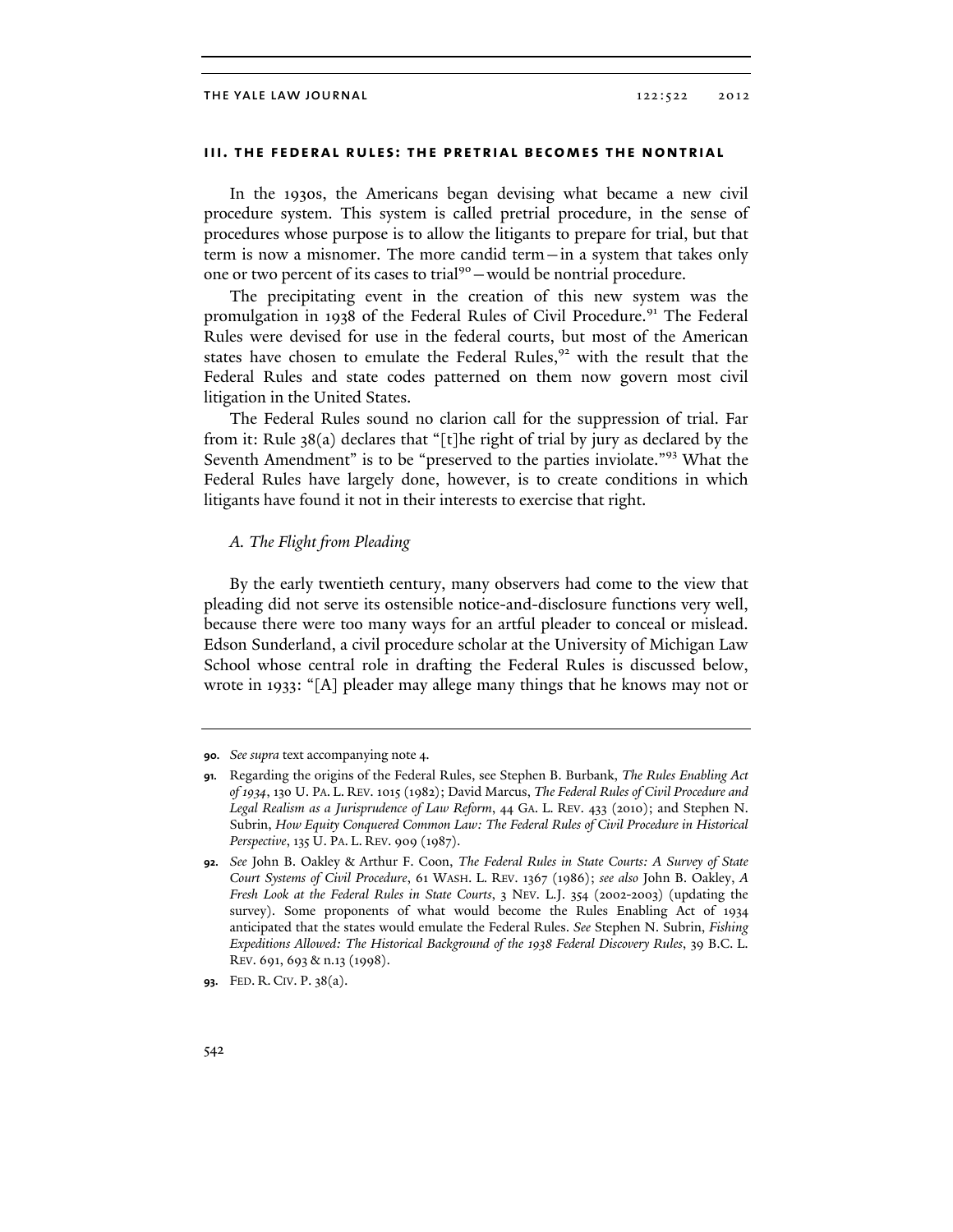cannot be proved. . . . The other party has no way of determining from the pleadings what facts will actually become the subjects of proof and what will be merely ignored at the trial."94 Each pleader strains, Sunderland observed, "to give himself the widest freedom of action at the trial and at the same time convey as little information as possible to his adversary."<sup>95</sup>

Responding to this view that pleading was structurally defective for the task of pretrial clarification, the drafters of the Federal Rules instituted two major and interconnected reforms. The Rules debased the pleading function, providing in Rule 8 for mere notice pleading ("a short and plain statement of the claim"<sup>96</sup>) that ceased to require the pleading of supporting facts.<sup>97</sup> As a functional substitute for pleading, $98$  the Rules instituted a regime of broad pretrial discovery, discussed below, which derived to some extent from former equity practice.

Pleading has long had a gatekeeping function, providing the defendant with an early-stage opportunity for dismissal of a case that fails to state a cause of action. Federal Rule 12(b) carried forward that principle. The U.S. Supreme Court has recently shown signs of discomfort with the minimalist pleading regime of Rule 8. In a pair of cases decided in 2007 and 2009, the Court has somewhat heightened the pleading standard by requiring the plaintiff to identify a plausible factual basis for the claim.<sup>99</sup>

**95.** Edson R. Sunderland, *Improving the Administration of Civil Justice*, 167 ANNALS AM. ACAD. POL. & SOC. SCI. 60, 73-74 (1933).

- **97.** Regarding the drafters' critique of fact pleading, see Marcus, *supra* note 91, at 490-92, and sources there cited.
- **98.** "In the United States, the pure pleading approach has largely been supplanted by . . . arrangements that permit each party to familiarize himself before trial with the details of all positions that the other party may advance when the controversy is ultimately presented to the adjudicator. This solution requires elaborate pretrial interrogatory and discovery procedures." Von Mehren, *supra* note 31, at 363.
- **99.** Ashcroft v. Iqbal, 556 U.S. 662, 678 (2009); Bell Atl. Corp. v. Twombly, 550 U.S. 544, 570 (2007). For discussion and criticism of the Court's direction, see, for example, Kevin M. Clermont & Stephen C. Yeazell, *Inventing Tests, Destabilizing Systems*, 95 IOWA L. REV. 821 (2010); and Arthur R. Miller, *From* Conley *to* Twombly *to* Iqbal*: A Double Play on the Federal Rules of Civil Procedure*, 60 DUKE L.J. 1 (2010). It appears that the change has increased the success rate on motions to dismiss. *See* Patricia W. Hatamyar, *The Tao of Pleading: Do*

**<sup>94.</sup>** Edson R. Sunderland, *Scope and Method of Discovery Before Trial*, 42 YALE L.J. 863, 864 (1933). "The same double uncertainty inheres . . . in the denials which the pleader employs." *Id*. In his scholarly writing, Charles Clark, chair of the Rules drafting committee and author of a textbook on pleading, voiced sustained doubts about the utility of pleading. *See* Marcus, *supra* note 91, at 471-84, 488-99. For discussion of Sunderland's role in drafting the Federal Rules, see *infra* text accompanying notes 122-124, 231-238.

**<sup>96.</sup>** FED. R. CIV. P. 8(a)(2).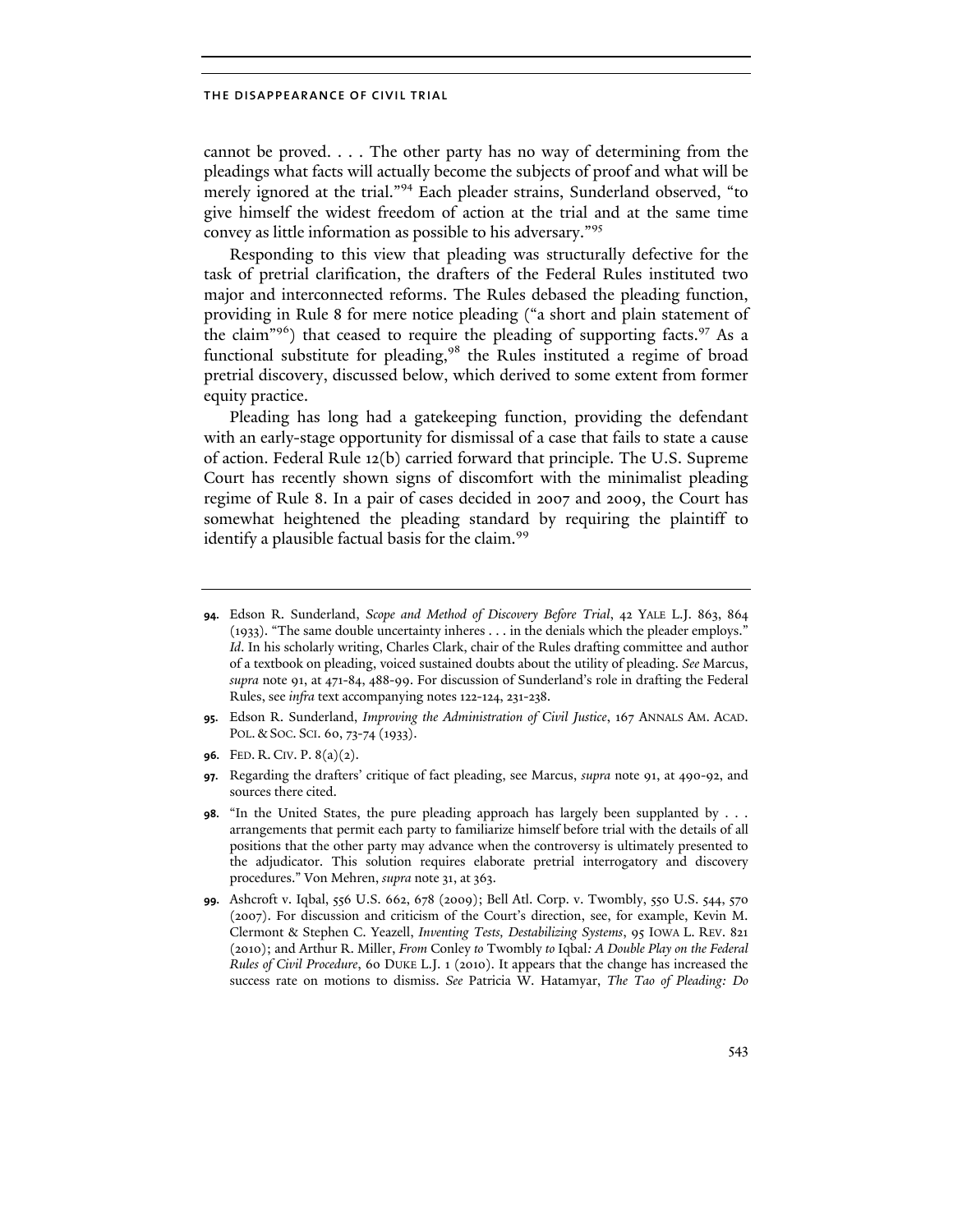# *B. Party-Conducted Discovery: Overcoming the Investigation Deficit*

In Part I of this Article, discussing the origins of the pretrial/trial distinction,<sup>100</sup> I have emphasized the impoverishment of the investigative function in the pretrial process of the common law courts. A common law litigant had no means of compelling the production of documents, and no opportunity before trial to examine opposing parties or witnesses.

Equity, by contrast, enabled a litigant to obtain discovery of documents; equitable pleading could be manipulated to obtain what amounted to sworn evidence from an opposing party; and interrogatories requiring sworn responses directed to nonparty witnesses were a staple of equitable procedure.<sup>101</sup> In equitable causes of action, these techniques of investigation were not pretrial procedures; rather, they were modes of investigation and proof for an adjudicative process in which there would be no trial in the common law sense—that is, no public proceeding for the oral examination and cross-examination of witnesses. Equity courts collected witness proofs in the form of written summaries of responses to party-propounded interrogatories. The judge decided a case in equity by examining those summaries and any documentary evidence, but not by hearing witnesses testify and be crossexamined at a concentrated trial. Thus, equity's techniques of investigation had been devised to serve nontrial procedure.

It was long understood, however, that in the hands of a common law litigant, equity's investigative procedures could in some circumstances be made to function in a pretrial dimension, in what came to be known as equity's auxiliary jurisdiction.<sup>102</sup> As previously mentioned, a common law litigant could bring a parallel suit in equity, usually in the form of a bill of discovery,<sup>103</sup> for the purpose of compelling the production of a document important to the common

- **100.** *See supra* text accompanying notes 31-41.
- **101.** *See supra* text accompanying notes 81-86.

Twombly *and* Iqbal *Matter Empirically?*, 59 AM. U. L. REV. 553, 556 (2010); Jonah B. Gelbach, Note, *Locking the Doors to Discovery? Assessing the Effects of Twombly and Iqbal on Access to Discovery*, 121 YALE L.J. 2270 (2012). *But see* JOE S. CECIL ET AL., MOTIONS TO DISMISS FOR FAILURE TO STATE A CLAIM AFTER *IQBAL*: REPORT TO THE JUDICIAL CONFERENCE ADVISORY COMMITTEE ON CIVIL RULES (2011), http://www.fjc.gov/public/pdf.nsf /lookup/motioniqbal.pdf/\$file/motioniqbal.pdf (reporting a study of motions to dismiss in federal court between 2006 and 2010, finding that "[i]n general, there was no increase in the rate of grants of motions to dismiss without leave to amend").

**<sup>102.</sup>** In Justice Story's phrase, "the auxiliary or assistant jurisdiction." 2 JOSEPH STORY, COMMENTARIES ON EQUITY JURISPRUDENCE, AS ADMINISTERED IN ENGLAND AND AMERICA, § 1480, at 699 (Boston, Hilliard, Gray 1836).

**<sup>103.</sup>** *See supra* note 83 and accompanying text.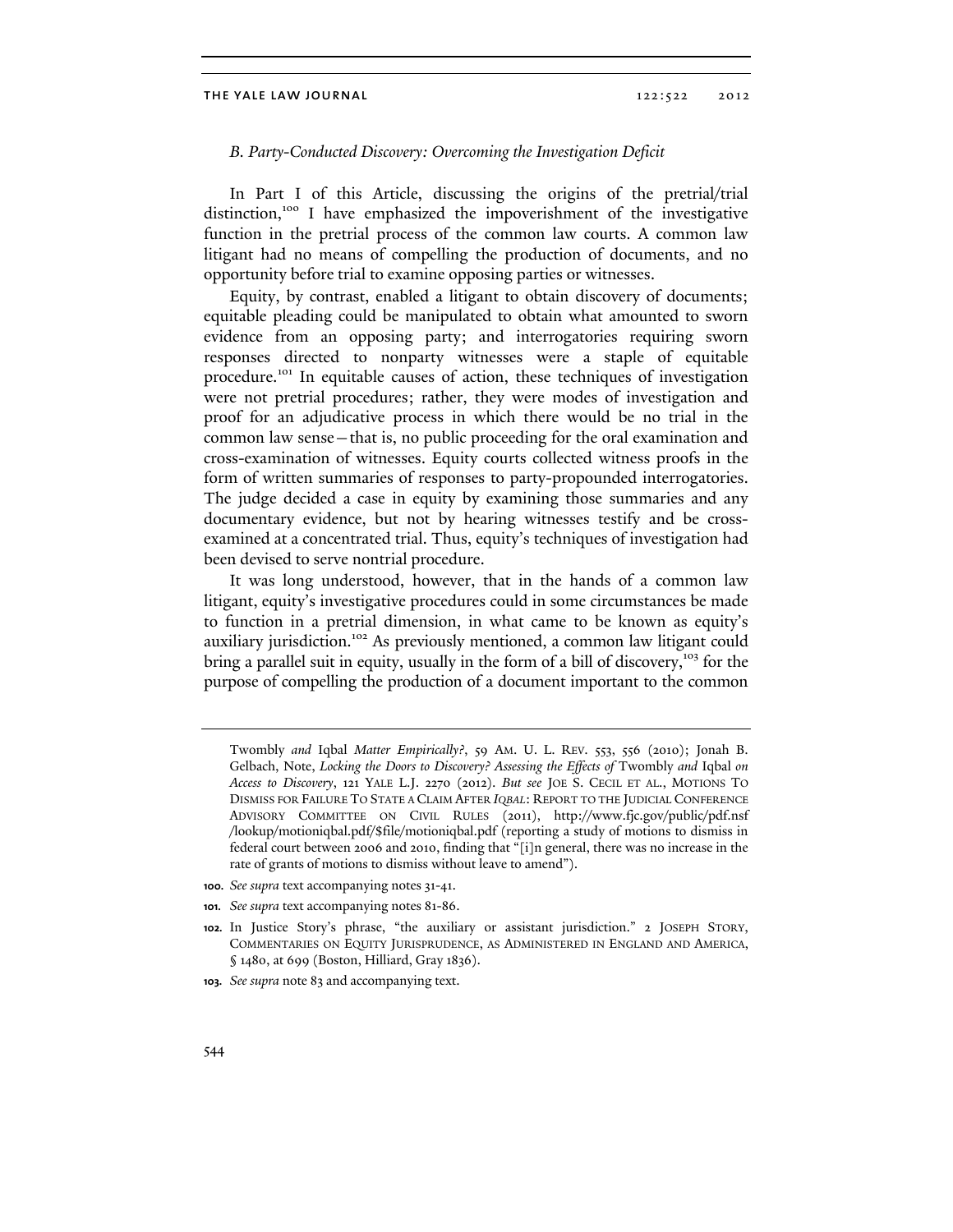law case. Equity also permitted a common law litigant to obtain a decree permitting the taking and preserving of witness testimony for a common law proceeding, in circumstances in which it was feared that the witness would be unavailable at the time of the trial on account of ill health or distance.<sup>104</sup>

# *1. The Regime*

The drafters of the Federal Rules routinized the practice of using equityderived investigative techniques as pretrial discovery procedures. The Federal Rules make available three main forms of discovery: documents (now including electronic records), interrogatories, and depositions. A party may demand the production of documents "relevant to any party's claim or defense."105 A party may propound interrogatories, that is, written questions directed to another party, which that party must answer "fully in writing under oath."106 And a party may conduct an oral deposition, that is, an out-of-court examination of "any person, including a party,"<sup>107</sup> under oath and stenographically recorded. Whereas some documentary discovery<sup>108</sup> and some use of interrogatories had been known in prior equity practice, the oral deposition was in major respects a creation of the Federal Rules.<sup>109</sup>

**<sup>104.</sup>** 2 STORY, *supra* note 102, §§ 1505-1516, at 718-30.

**<sup>105.</sup>** FED. R. CIV. P. 26(b)(1).

**<sup>106.</sup>** *Id.* R. 33(b)(3).

**<sup>107.</sup>** *Id.* R. 30(a)(1). A Supreme Court Justice wrote disapprovingly in 1885 about allowing a litigant "to call a party in advance of the trial at law, and subject him to all the skill of opposing counsel to extract something which [the opposing counsel] may then use or not, as it suits his purpose." *Ex parte* Fisk, 113 U.S. 713, 724 (1885) (Miller, J.).

**<sup>108.</sup>** Judith Resnik has observed that the discovery rules were devised "before photocopying and computers were commonplace, [and] did not envision the massive amounts of information that could be generated, stored, or hidden." Judith Resnik, *For Owen M. Fiss: Some Reflections on the Triumph and the Death of Adjudication*, 58 U. MIAMI L. REV. 173, 183 (2003). Prior to the spread of photocopying in the 1960s and thereafter, the practice of discovering documents had been largely limited to inspection and notetaking on site. Regarding the origins and spread of xerography, see DAVID OWEN, COPIES IN SECONDS: HOW A LONE INVENTOR AND AN UNKNOWN COMPANY CREATED THE BIGGEST COMMUNICATION BREAKTHROUGH SINCE GUTENBERG–CHESTER CARLSON AND THE BIRTH OF THE XEROX MACHINE (2004).

**<sup>109.</sup>** Writing in 1933, Edson Sunderland, who would become the principal drafter of the discovery regime of the Federal Rules, referred to "oral examination by deposition" as "a new method, unknown to the [historic English] chancery practice," but found by then in one form or another in some American state procedure systems. Sunderland, *supra* note 94, at 874. Regarding practice in the states in which some form of deposition predated the Federal Rules, see GEORGE RAGLAND, JR., DISCOVERY BEFORE TRIAL 62-91 (1932). These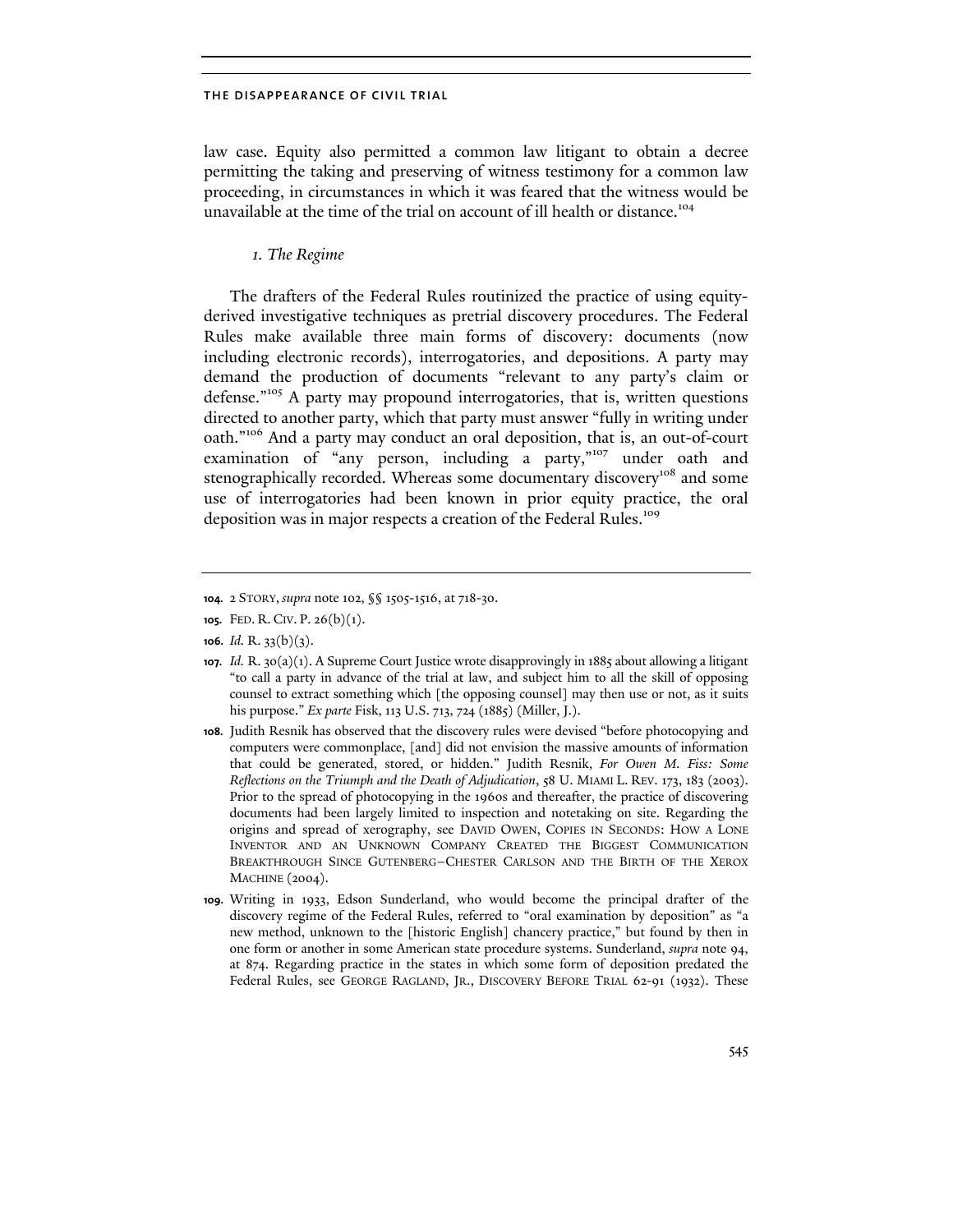The 1938 discovery regime has been altered on several subsequent occasions. An amendment in 1946 broadened the scope of discovery to include material that would be inadmissible "at the trial if the discovery appears reasonably calculated to lead to the discovery of admissible evidence."<sup>110</sup> Amendments promulgated in 1970 further expanded the reach of discovery in various respects—making insurance policies discoverable, eliminating the need for advance judicial approval, and allowing follow-up discovery.<sup>111</sup> Further amendments have been made in efforts to restrain discovery abuse<sup>112</sup> and to guide electronic discovery.<sup>113</sup>

In past centuries, the term "deposition" was used to refer to written testimony of all sorts. In modern American usage, the term has lost any meaning other than the counsel-conducted pretrial examination $n_{14}$  – an indication of how important that device has become. Deposition procedure allows the lawyers for each side to question opposing parties and potential witnesses under oath. No judge is present, but counsel for both sides (all sides in a multiparty case) attend and may examine or cross-examine the deponent.<sup>115</sup> In this way cross-examination, the talismanic safeguard of common law trial procedure, is projected into the pretrial process. A stenographer<sup>116</sup> records the testimony. If the case goes to trial, the stenographic

- **111.** *See* Advisory Committee's Explanatory Statement Concerning Amendments of the Discovery Rules, 48 F.R.D. 487 (1970).
- **112.** For a convenient summary, see John H. Beisner, *Discovering a Better Way: The Need for Effective Civil Litigation Reform*, 60 DUKE L.J. 547, 561-63, 577-81 (2010).
- **113.** *Id.* at 581-84. Regarding the challenges of electronic discovery, see SHIRA A. SCHEINDLIN & DANIEL J. CAPRA, ELECTRONIC DISCOVERY AND DIGITAL EVIDENCE: CASES AND MATERIALS  $(2009).$
- **114.** *See* Kessler, *supra* note 50, at 1206.
- **115.** FED. R. CIV. P. 30(c)(1) ("The examination and cross-examination of a deponent proceed as they would at trial  $\dots$ .").
- **116.** There was a technological dimension to the emergence of the deposition, in the development and widespread use of stenography in legal proceedings. I am not aware of legal historical scholarship regarding this phenomenon. Regarding the deliberations of the Federal Rules drafters about whether or not to require a judge or judge-like officer to preside at depositions, see Ezra Siller, The Origins of the Oral Deposition Under the Federal Rules: Who's in Charge? (May 2012) (unpublished manuscript), http://ssrn.com /abstract=2054928.

state practices exhibited restrictions that the Federal Rules would relax or abandon. *See* Subrin, *supra* note 92, at 698-706. "Probably the most important change made by the Federal Rules with respect to federal discovery was to permit parties to take oral depositions of both parties and witnesses as a matter of right . . . ." *Id*. at 703 (observing that such provision was at the time found in only seven states).

**<sup>110.</sup>** FED. R. CIV. P. 26(b)(1).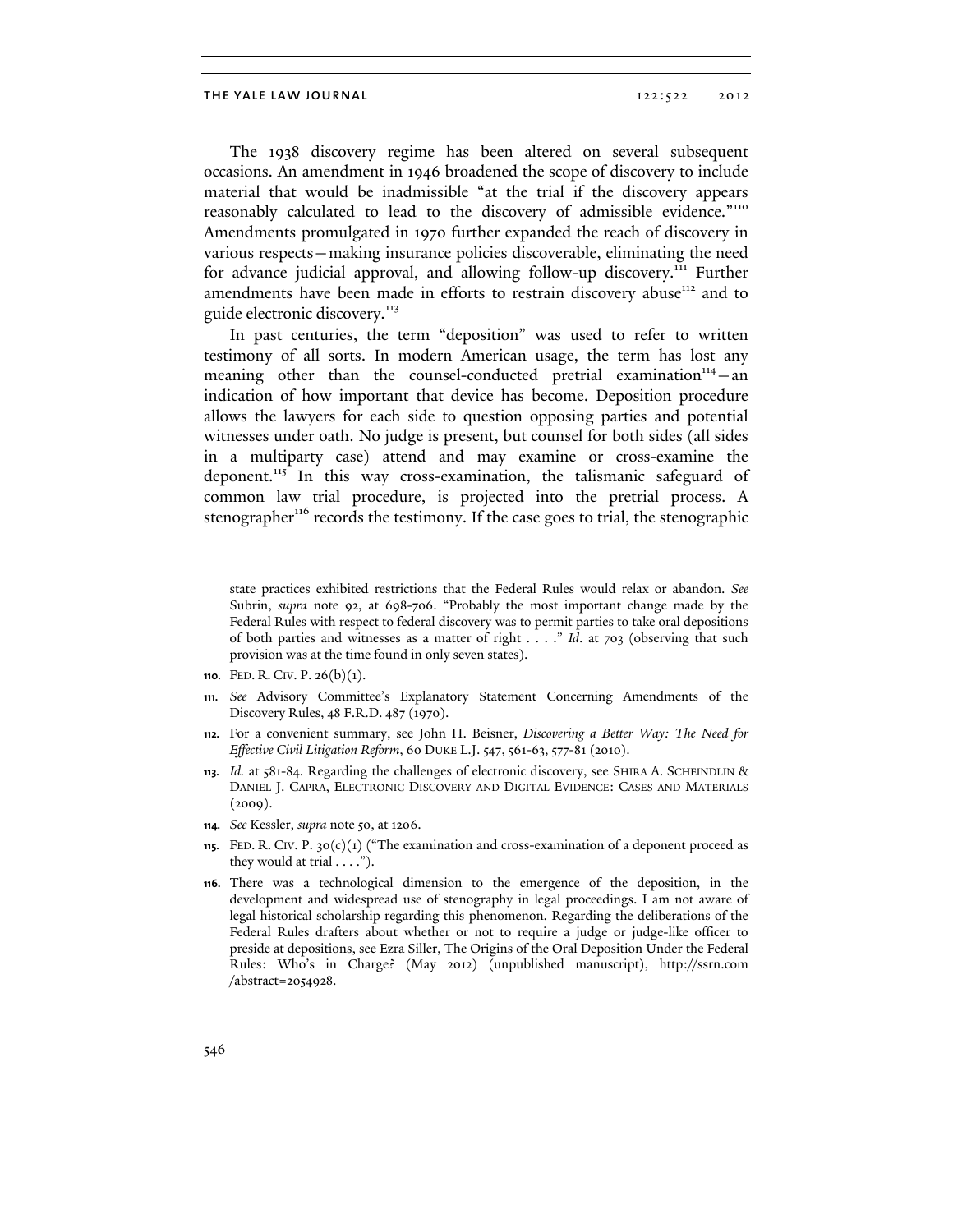transcript is not ordinarily admissible in evidence, but can be used to impeach a witness whose trial testimony varies from what was said at the deposition,<sup>117</sup> or in circumstances in which the witness has died, or is otherwise unavailable for trial. $118$ 

Having dispensed with the participation of the judge or judge-equivalent officer, the pretrial deposition effectively displaces much of the law of evidence, a body of law that presupposes trial-stage judicial rulings on admissibility or exclusion. Likewise, in the realm of documentary discovery, Rule  $26(b)(1)$ allows a party to "obtain discovery regarding any nonprivileged matter that is relevant to any party's claim or defense," and provides that the information sought need not be admissible at trial "if reasonably calculated to lead to the discovery of admissible evidence."<sup>119</sup>

In many relatively simple cases, little or no formal discovery takes place.<sup>120</sup> In some such cases, the facts are evident; in others, no discovery is needed beyond the "initial disclosure" respecting potential witnesses and records that each party is required to make "without awaiting a discovery request."<sup>121</sup> Even in cases in which the discovery regime is not employed, the availability of discovery affects the disposition to settle, because each litigant knows that if the case proceeds, the discovery regime will usually prevent the concealment of evidence helpful to his opponent(s).

In theory, the discovery system of the Federal Rules is a branch of pretrial

**<sup>117.</sup>** FED. R. CIV. P. 32(a)(2).

**<sup>118.</sup>** *Id.* R. 32(a)(4).

**<sup>119.</sup>** *Id.* R. 26(b)(1).

**<sup>120.</sup>** A five-state empirical study conducted in the early 1990s by the National Center for State Courts found that no recorded discovery took place in forty-two percent of the cases. *See* Susan Keilitz, Roger A. Hansen & Henry W.K. Daley, *Is Civil Discovery in State Trial Courts out of Control?*, ST. CT. J., Spring 1993, at 8, 9. For other empirical data, see James S. Kakalik et al., *Discovery Management: Further Analysis of the Civil Justice Reform Act Evaluation Data*, 39 B.C. L. REV. 613, 621-23 (1998); and Thomas E. Willging et al., *An Empirical Study of Discovery and Disclosure Practice Under the 1993 Federal Rule Amendments*, 39 B.C. L. REV. 525, 527 (1998).

**<sup>121.</sup>** FED. R. CIV. P. 26 (a) $(1)(A)$ . The rule requires each party to disclose without demand the names of persons "likely to have discoverable information," and also to disclose documents and electronic records in the party's possession that the party "may use to support its claims or defenses." *Id.* Some jurisdictions require more extensive initial disclosures. The Arizona version of the rule requires parties to identify "the factual basis for each claim or defense"; "[t]he legal theory upon which each claim or defense is based including, where necessary for a reasonable understanding of the claim or defense, citations of pertinent legal or case authorities"; and the names and addresses of known potential witnesses and the "information each . . . is believed to possess." ARIZ. R. CIV. P. 26.1(a). I owe this reference to Ron Kilgard.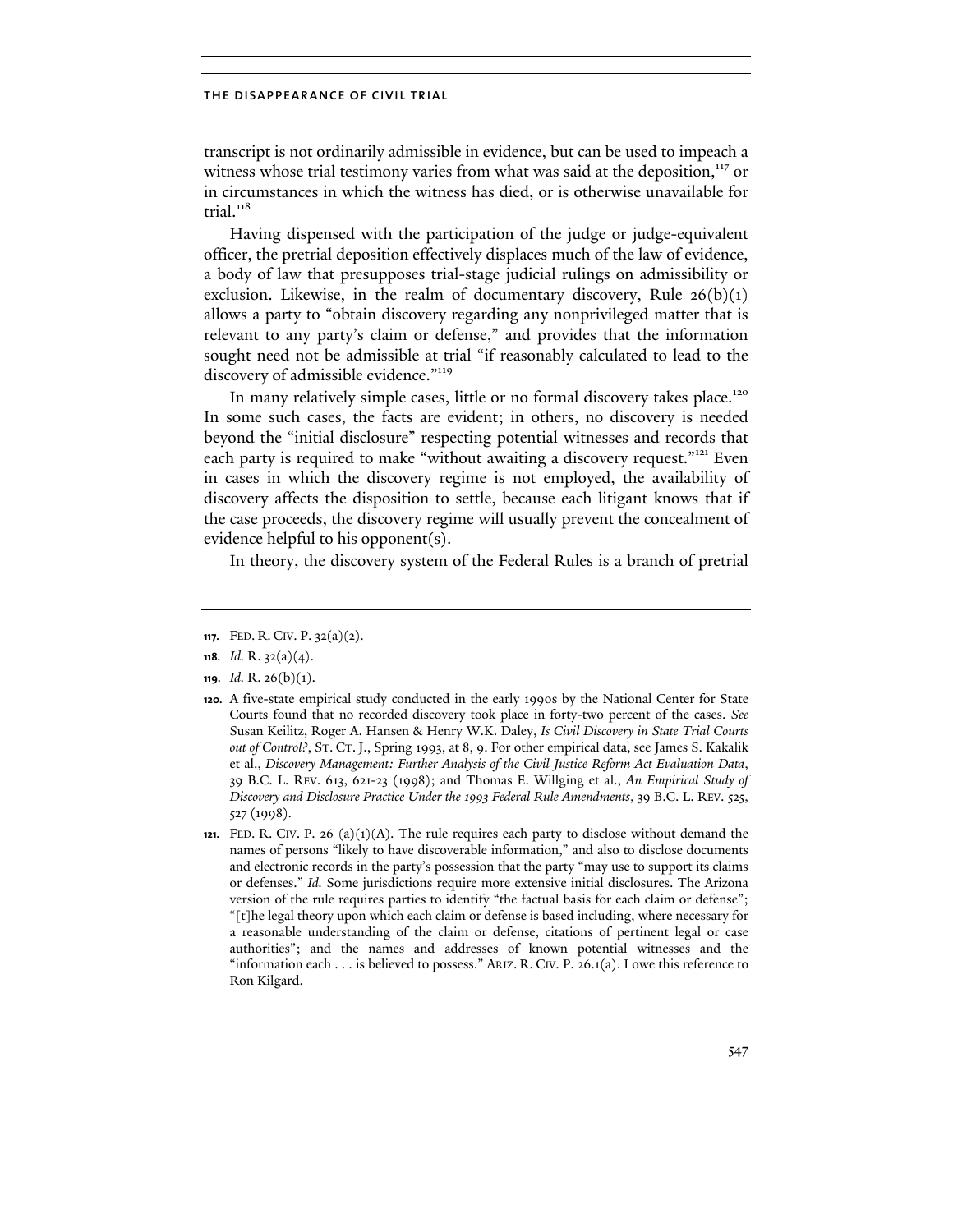procedure that is designed to assist a litigant to prepare for trial, both by gathering evidence to support that litigant's case, and by ascertaining the positions and the likely evidence that the opposing party or parties might present were the case to advance to trial. However, precisely because discovery allows such far-reaching disclosure of the strengths and weaknesses of each side's case, discovery often has the effect of facilitating settlement. In such cases, discovery serves to displace rather than to prepare for trial. Indeed, part of the rationale that motivated the drafters of the Federal Rules to prefer discovery over pleading was the expectation that the change would promote settlement. On the eve of the drafting of the Federal Rules, Sunderland, the architect of the discovery regime, wrote that "one of the greatest uses of judicial procedure is to bring parties to a point where they will seriously discuss settlement."<sup>122</sup> Part of what was wrong with the pleading-centeredness of the older law, Sunderland thought, was that "the pleadings seldom disclose a basis upon which a settlement can be reached. It is not what a party asserts, but what he can establish by proof"<sup>123</sup> that shapes settlement. "Many a case would be settled, to the advantage of the parties and to the relief of the court, if the true situation could be disclosed before the trial begins."<sup>124</sup>

# *2. Paper and Electronic Trails: The Changing Character of Evidence*

A background factor of some importance in the decline of trial has been the changing character of the evidence. In earlier times, when the procedures of oral trial took shape, evidence in contested cases was more likely than today to take the form of witness testimony—about what the witness saw or heard or said or did—as opposed to the writings and electronic records<sup>125</sup> characteristic of much modern transactional life. Documentary evidence often "speaks for itself" (as a common phrase has it), and is usually less in need of the probing that occurs at trial. The centrality of documentary discovery in nontrial procedure reflects this change in the character and reliability of evidence. (The growing use of summary judgment, discussed below, also reflects the trend

**<sup>122.</sup>** Sunderland, *supra* note 94, at 864.

**<sup>123.</sup>** *Id*.

**<sup>124.</sup>** *Id*. at 865.

**<sup>125.</sup>** *See, e.g*., Scott v. Harris, 550 U.S. 372, 380-81 (2007) (basing summary judgment on video evidence notwithstanding a contradictory factual account given by the nonmovant plaintiff). For critiques, see Dan M. Kahan, David A. Hoffman & Donald Braman, *Whose Eyes Are You Going To Believe?* Scott v. Harris *and the Perils of Cognitive Illiberalism*, 122 HARV. L. REV. 837 (2009); and Howard M. Wasserman, *Video Evidence and Summary Judgment: The Procedure of* Scott v. Harris, 91 JUDICATURE 180 (2008).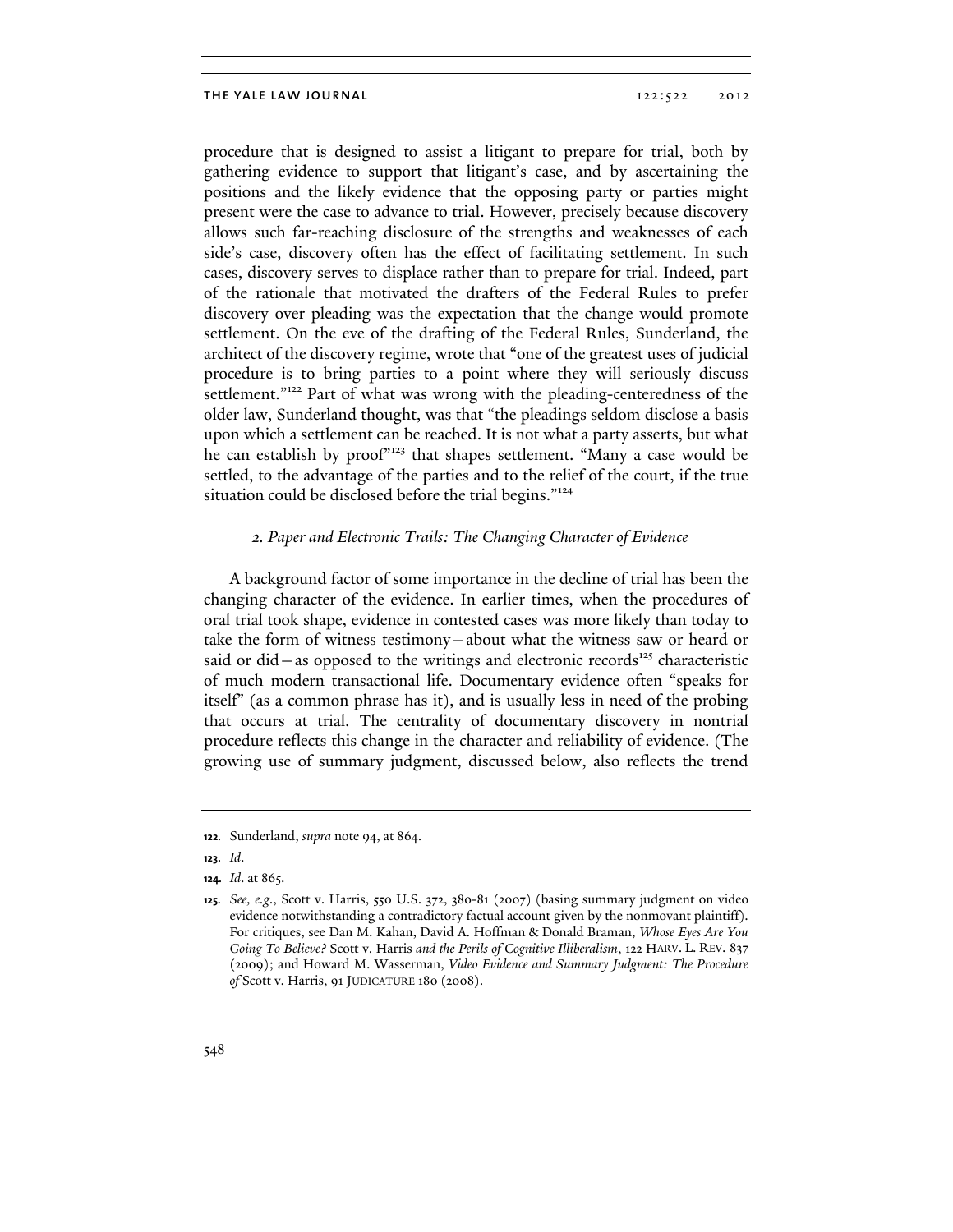toward documents and other proofs more reliable than witness testimony.<sup>126</sup>)

A main factor underlying the trend toward documentary evidence is the ever greater role of large institutions such as corporations and government agencies in the transactions and activities that give rise to litigation.<sup>127</sup> Record generation and record retention are essential to the work of such organizations. I have had occasion elsewhere, in discussing the growth of corporate trust companies, to point to the way that

the needs of ordinary business practice incline institutional trustees toward good record keeping. A bank trust department or other institutional fiduciary is an intrinsically bureaucratic entity. Performing trust functions necessarily involves the conduct of many persons deliberating and acting over time—account officers, investment officers, accountants, information technology personnel, supervisors, review committees. Internal coordination requires that transactions, authorizations, and committee decisions be documented. The data processing revolution has reinforced these tendencies by lowering the cost of creating and retaining many kinds of records.<sup>128</sup>

In place of witnesses being asked "to recall conversations lost to memory or recalled only through a prism of self interest,"<sup>129</sup> today's civil lawsuit is ever more likely to turn on well-preserved transactional documentation.

The growing importance of institutional litigants has also influenced the incentives to settle cases short of trial, a subject discussed below.<sup>130</sup> The discovery-based processes of modern litigation have been conducive to the

**<sup>126.</sup>** The greater reliability of a particular form of evidence bears on whether that evidence satisfies the summary judgment standard of Rule 56(a), that there be "no genuine dispute as to any material fact." FED. R. CIV. P. 56(a).

**<sup>127.</sup>** For empirical study of the shift in lawyers' work across recent decades from personal to institutional clients such as corporations and other business organizations, nonprofits, labor unions, and governments, see Marc Galanter, *An Oil Strike in Hell: Contemporary Legends About the Civil Justice System*, 40 ARIZ. L. REV. 717, 718-19 (1998); and Marc Galanter, *Planet of the APs: Reflections on the Scale of Law and Its Users*, 53 BUFF. L. REV. 1369 (2006).

**<sup>128.</sup>** John H. Langbein, *Questioning the Trust Law Duty of Loyalty: Sole Interest or Best Interest?*, 114 YALE L.J. 929, 948 (2005). The high level of reliability of records generated in the ordinary course of business has long been recognized in the business records exception to the hearsay rule, now expanded and codified as Rule 803(6) of the Federal Rules of Evidence ("Records of a Regularly Conducted Activity"). The Rule now includes records regularly made and "kept in the course of a regularly conducted activity of a business, organization, occupation, or calling." FED. R. EVID. 803(6)(B).

**<sup>129.</sup>** George A. Davidson, *Who Killed the Civil Trial?*, N.Y. L.J. MAG., Sept. 2007, at 1, 3.

**<sup>130.</sup>** *See infra* text accompanying notes 219-225.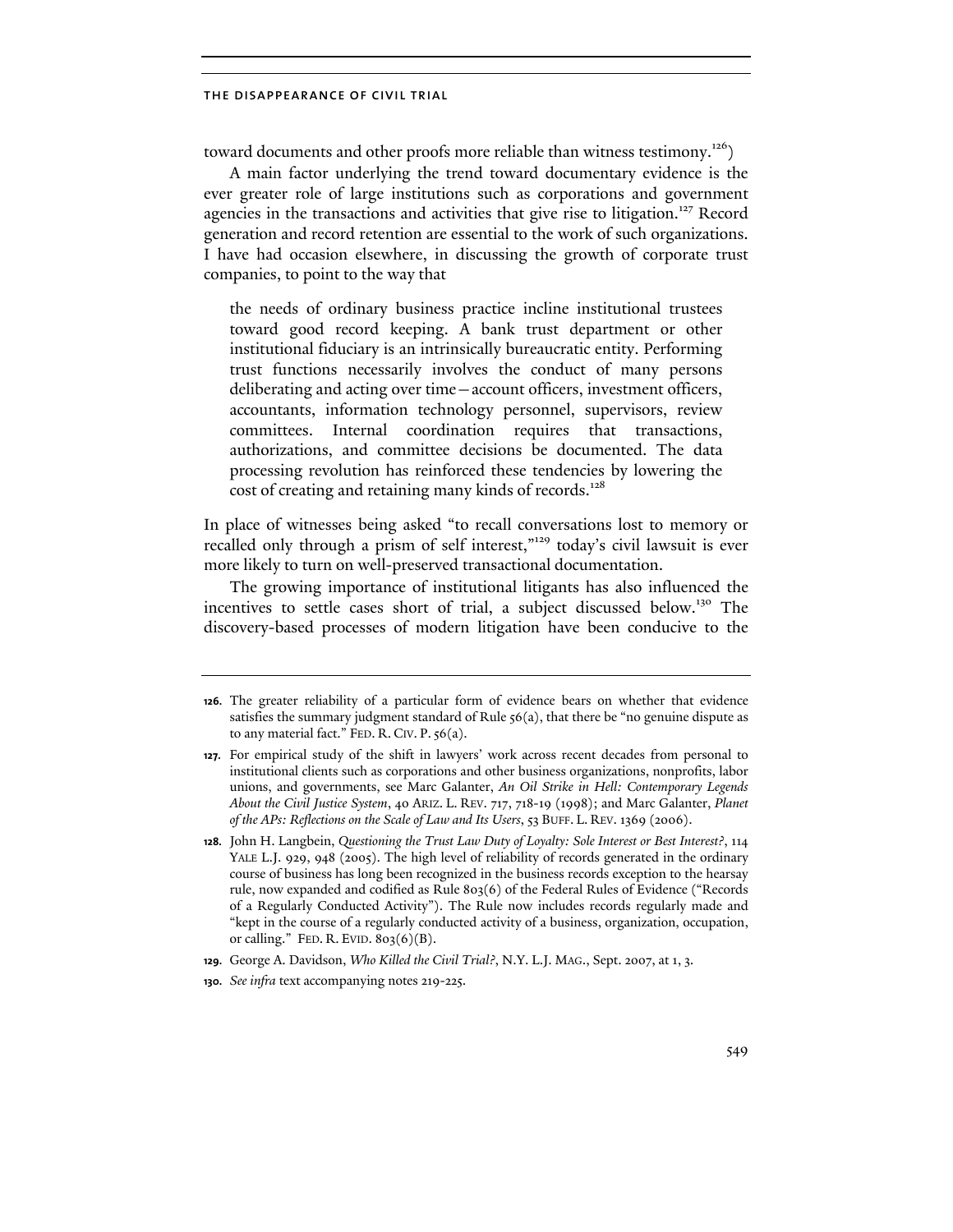growth of large law firms and hourly billing.<sup>131</sup> American litigators "prefer to leave no stone unturned, provided, of course, they can charge by the stone."<sup>132</sup>

A similar change in the character of evidence can be observed in criminal justice, in which the movement toward nontrial criminal procedure has been associated with the growing importance of forensic evidence such as DNA and fingerprints.133 Mirjan Damaška speaks of this trend (and the related growth of expert evidence) as "the scientization of proof."134 As with civil justice, this change in the character of evidence in criminal cases has been associated with the growth of complex bureaucratic institutions specializing to some extent in generating and preserving evidence—police forces,<sup>135</sup> crime labs,<sup>136</sup> and

 For the view that the discovery system of the Federal Rules influenced the emergence of large law firms dependent on hourly billing, see Galanter, *supra* note 4, at 502-04; George B. Shepherd & Morgan Cloud, *Time and Money: Discovery Leads to Hourly Billing*, 1999 U. ILL. L. REV. 91; and Subrin, *supra* note 92, at 741. Writing a few years before the promulgation of the Federal Rules, Ragland reported that in those states that allowed pretrial depositions, "defendants employ the process much more frequently than do plaintiffs," in part because "much of the business of defendants is concentrated in the larger law firms." RAGLAND, *supra* note 109, at 33-34.

- **132.** Deborah Rhode, *Ethical Perspectives on Legal Practice*, 37 STAN. L. REV. 589, 635 (1985).
- **133.** Thomas Weigend, *Why Have a Trial When You Can Have a Bargain?*, *in* 2 THE TRIAL ON TRIAL: JUDGMENT AND CALLING TO ACCOUNT 207, 210 (Antony Duff et al. eds., 2006). Relatedly, there has been a growing awareness in criminal justice circles of the potential unreliability of witness testimony, especially eyewitness identifications. Regarding the causes of eyewitness error, see BRANDON L. GARRETT, CONVICTING THE INNOCENT: WHERE CRIMINAL PROSECUTIONS GO WRONG (2011); ELIZABETH F. LOFTUS & JAMES M. DOYLE, EYEWITNESS TESTIMONY: CIVIL AND CRIMINAL (3d ed. 1997); and Richard A. Wise, Clifford S. Fishman & Martin A. Safer, *How To Analyze the Accuracy of Eyewitness Testimony in a Criminal Case*, 42 CONN. L. REV. 435, 454-64 (2009).
- **134.** DAMAŠKA, *supra* note 26, at 147.
- **135.** "Modern police forces in America's older cities date from the middle decades of the [nineteenth] century. New York established a police department in 1845; New Orleans and Cincinnati in 1852; Boston, Philadelphia, and Chicago in 1855; Baltimore and Newark in 1857; and Providence in 1864." STANLEY H. PALMER, POLICE AND PROTEST IN ENGLAND AND IRELAND, 1780-1850, at 20 (1988). For England, see David Philips, *"A New Engine of Power and Authority": The Institutionalization of Law-Enforcement in England 1780-1830*, *in* CRIME AND THE LAW: THE SOCIAL HISTORY OF CRIME IN WESTERN EUROPE SINCE 1500, at 155 (V.A.C. Gatrell et al. eds., 1980).
- **136.** Regarding the range of modern practice, see RICHARD SAFERSTEIN, FORENSIC SCIENCE: FROM THE CRIME SCENE TO THE CRIME LAB (2009).

**<sup>131.</sup>** Subrin points out that the Advisory Committee that drafted the Federal Rules was composed mostly of lawyers "associated with what was then considered large firm practice." Subrin, *supra* note 91, at 971. "The attorneys on the Committee were . . . members of firms that could handle complex litigation; they had clients who could afford to pay for the attorney latitude the new rules would provide." *Id*. at 972.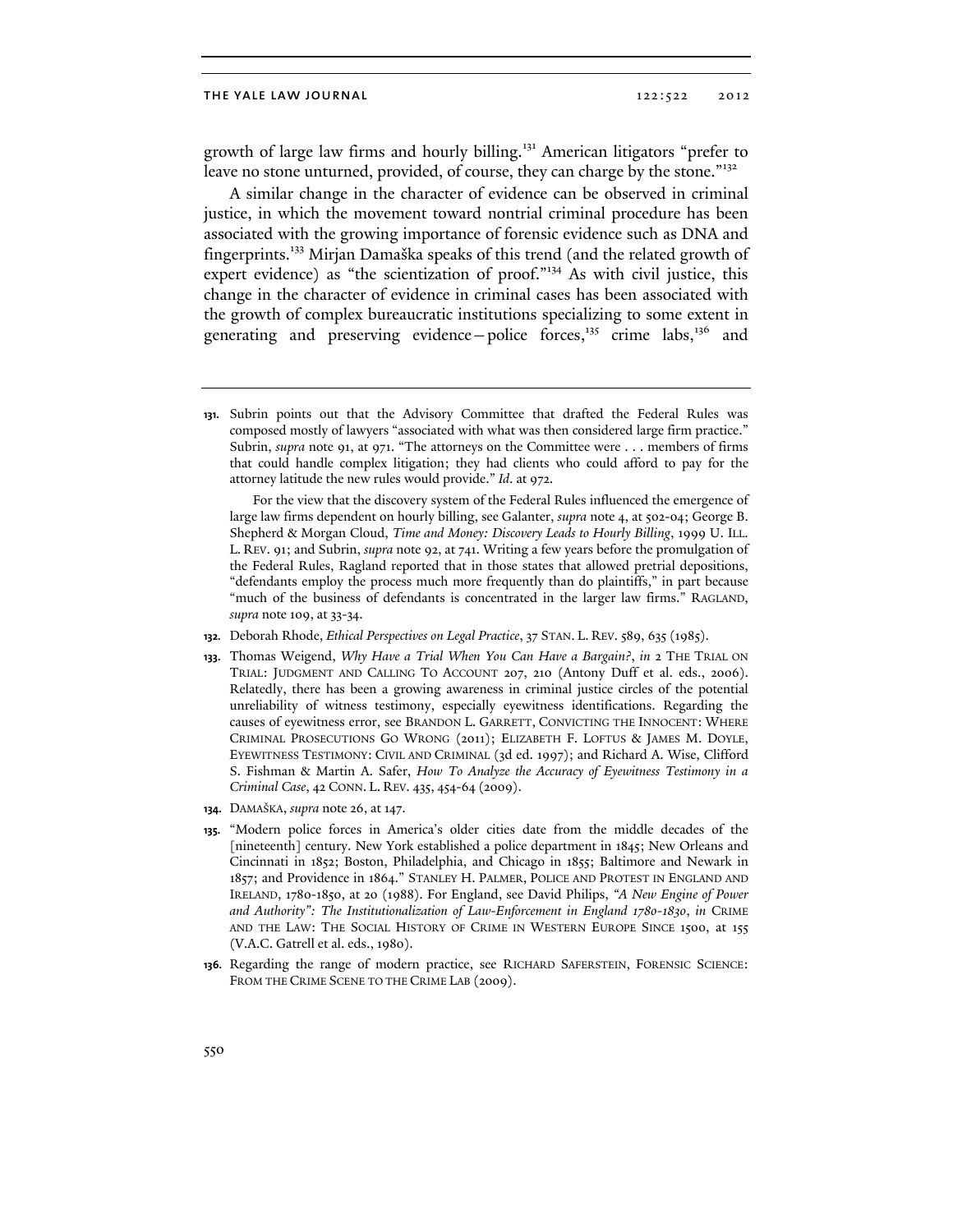prosecutorial corps.<sup>137</sup>

# *3. Displacing Trial*

In a procedural system ever more oriented to pretrial resolution, the deposition has in important respects replaced the trial as the primary occasion for probing sworn testimony about matters of fact. In combination with what the litigants learn from discovery of documents and from disclosures in response to interrogatories, deposition testimony provides the litigants a detailed advance view of what the issues and the evidence would be (on both or all sides) were the case to go to trial. In this way the discovery system has transferred into the pretrial process much of the work of eliciting facts and refining legal issues that had formerly been the function of trial. Having seen the dress rehearsal, today's litigants often find that they can dispense with the scheduled performance.

# *4. The Drawbacks to the Discovery Revolution: Expense and Abuse*

There are serious downsides to discovery as practiced in the United States. Discovery is costly, so costly that the prospect of having to bear those costs can dissuade a potential litigant from advancing a meritorious claim or defense.<sup>138</sup> The perverse incentives of the adversary system intensify the problem, because each party's discovery activities are conducted in large part at the expense of the opposing litigant(s).<sup>139</sup> "[I]t is almost invariably cheaper to ask for

**<sup>137.</sup>** Systems of public prosecution developed in England and the United States in the nineteenth century, but the history is not yet well understood. For England, see Bruce P. Smith, *The Emergence of Public Prosecution in London, 1790-1850*, 18 YALE J.L. & HUMAN. 29 (2006). The primitive character of public prosecution in mid-nineteenth century Philadelphia is discussed in ALLEN STEINBERG, THE TRANSFORMATION OF CRIMINAL JUSTICE: PHILADELPHIA, 1800-1880, at 80-83 (1989).

**<sup>138.</sup>** Discovery costs are not the only category of litigation expense that bears on the willingness or ability of a potential litigant to bring or defend a suit. Other costs include the fees of experts and of counsel. Particularly in complex cases, lawyers' fees can become quite large. Gillian Hadfield has argued that the increasing institutionalization of litigation (discussed *supra* in the text accompanying note 130) has led to increases in lawyers' fees. "Legal fees are high precisely because legal resources are, as a result of free market forces, pulled disproportionately into the commercial sphere, and individuals are largely priced out of the market." Gillian K. Hadfield, *The Price of Law: How the Market for Lawyers Distorts the Justice System*, 98 MICH. L. REV. 953, 956 (2000).

**<sup>139.</sup>** *See* JAMES R. MAXEINER ET AL., FAILURES OF AMERICAN CIVIL JUSTICE IN INTERNATIONAL PERSPECTIVE 147-50 (2011); Frank H. Easterbrook, *Discovery as Abuse*, 69 B.U. L. REV. 635  $(1989).$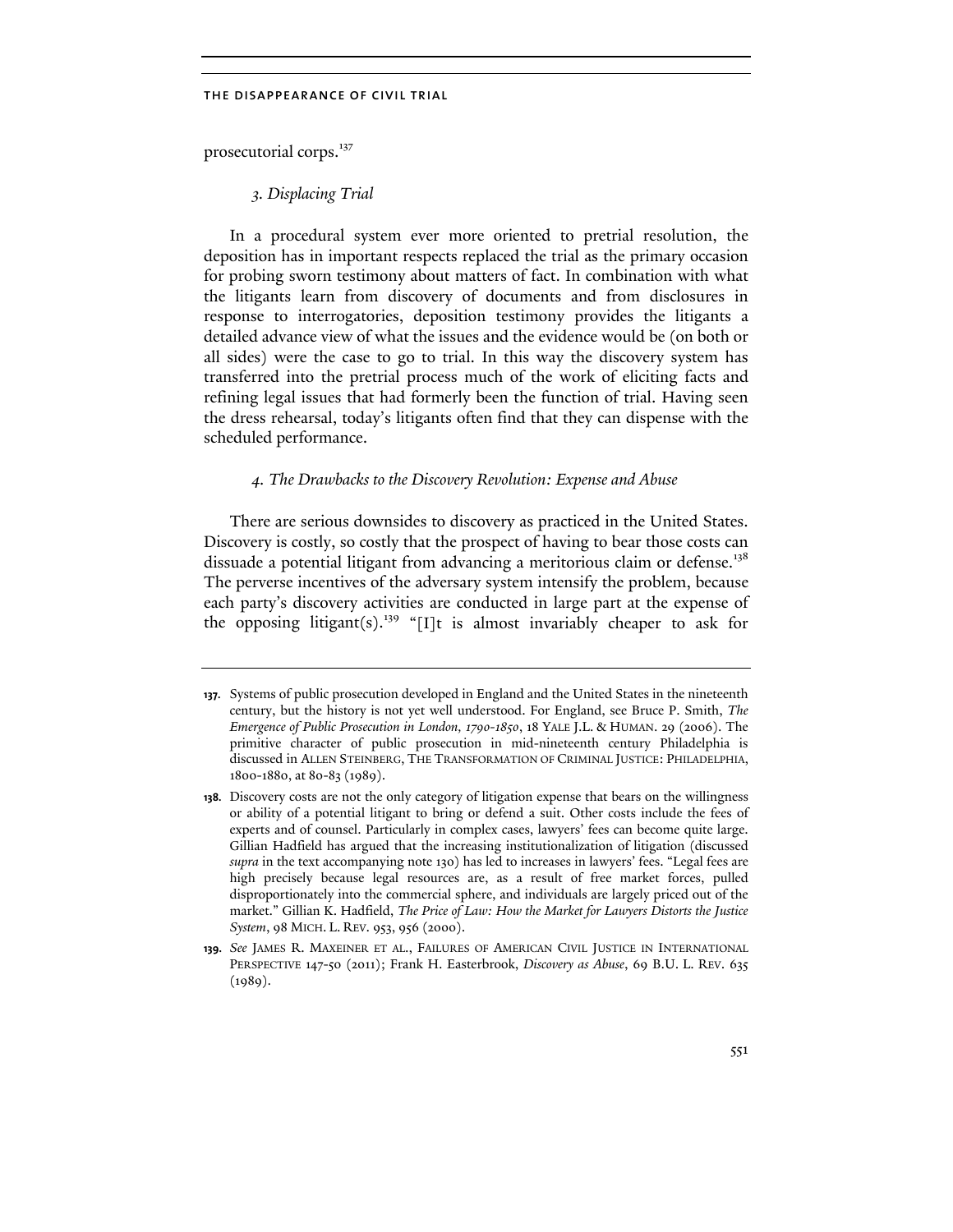materials than to produce them," which tempts litigants "to seek costly information of marginal relevance."140 The prospect of bearing these costs pressures "the parties continually to recalculate the comparative advantages of settlement and trial."<sup>141</sup> The greater the investment that either side has made in pretrial investigation, the greater is the incentive to avoid the risk of total loss that can result at trial.<sup>142</sup>

Accordingly, discovery has two inseparable dimensions: investigating the facts and inflicting costs on the other side. A party receiving a discovery demand needs to engage counsel to study and interpret the demand (and sometimes to institute proceedings to resist it). The producing party must locate the documents, and then pay counsel to examine them for relevance and privilege. The trend toward electronic documents has exacerbated the expense, because "the costs of producing electronic documents far exceed those of producing paper documents."143 When depositions are demanded of parties or witnesses, the complying side is put to the expense and distraction of preparing the deponents for the deposition, usually with the aid of counsel. When a deposition takes place, even in a relatively simple case, "[a]t least two lawyers are normally present, in addition to the witness and the court reporter, and questioning often moves slowly."<sup>144</sup> Thereafter, counsel will study and evaluate the transcripts. When a case entails the use of expert witnesses, they must be paid for preparation and deposition time and for expenses.

The broad scope of permitted discovery, together with the failure of the Federal Rules to institute a "loser pays" cost-shifting regime, invites costinflicting abuse.<sup>145</sup> The fear of discovery abuse is what motivates the Supreme

**141.** Yeazell, *supra* note 41, at 951.

**<sup>140.</sup>** Samuel Issacharoff, *Facts, Investigation, and the Role of Discovery*, *in* LITIGATION IN ENGLAND AND GERMANY: LEGAL PROFESSIONAL SERVICES, KEY FEATURES AND FUNDING 39, 44-45 (Peter Gottwald ed., 2010). To discourage discovery demands designed to impose compliance costs on the opposing party, the suggestion has been made that the demandant be required to bear those costs, even in the absence of a broader loser-pays cost system, on analogy to principles of unjust enrichment. *See* Martin H. Redish & Colleen McNamara, *Back to the Future: Discovery Cost Allocation and Modern Procedural Theory*, 79 GEO. WASH. L. REV. 773  $(2011).$ 

**<sup>142.</sup>** *Id*. at 958-64.

**<sup>143.</sup>** Beisner, *supra* note 112, at 565 (observing that electronic records tend to be created in greater number and that such records are commonly more difficult to review for responsiveness and privilege). For a discussion of the cost factors, see *id*. at 565-70.

**<sup>144.</sup>** GEOFFREY C. HAZARD, JR., JOHN LEUBSDORF & DEBRA LYN BASSETT, CIVIL PROCEDURE § 8.16, at 357 (6th ed. 2011).

**<sup>145.</sup>** Among the practices regarded as abusive are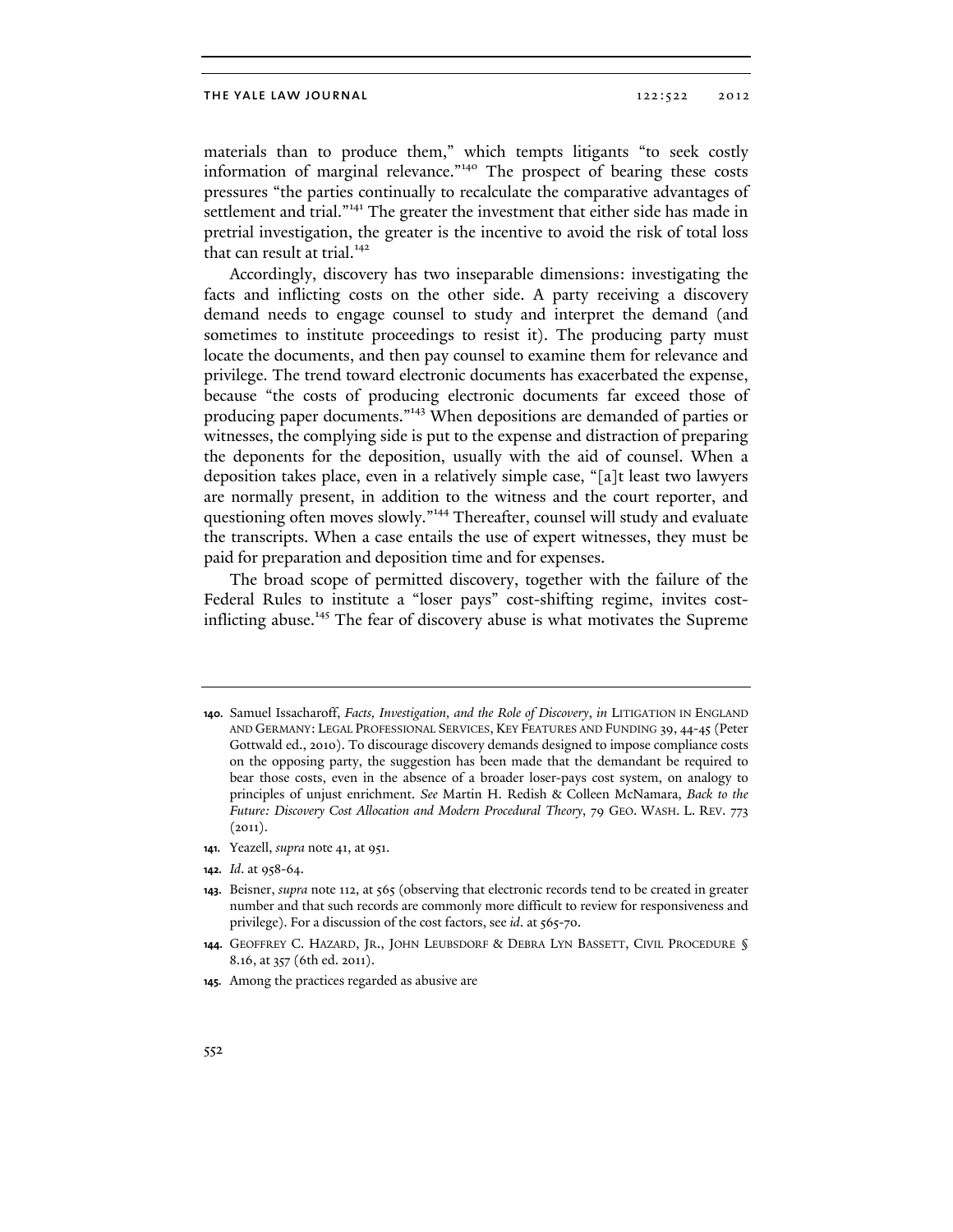Court's recent effort to tighten pleading standards in *Bell Atlantic Corp. v. Twombly*, in which the Court spoke of the danger that "the threat of discovery expense will push cost-conscious defendants to settle even anemic cases."<sup>146</sup> Although cases of abuse are thought to be infrequent, $147$  when they occur, they transform discovery from a truth-serving to a truth-impairing device.

# *C. Judicial Case Management*

# *1. The Pretrial Conference*

In part to compensate for the weakened role of pleading in the Federal Rules, $148$  the drafters made provision in Rule 16 for "the court . . . in its discretion [to] direct the attorneys for the parties to [attend] . . . a conference to consider" matters including "simplification of the issues," amending the pleadings, and "obtaining admissions of fact and of documents which will avoid unnecessary proof."149 This so-called "pretrial conference" can take the

 John S. Beckerman, *Confronting Civil Discovery's Fatal Flaws*, 84 MINN. L. REV. 505, 507  $(2000).$ 

**146.** 550 U.S. 544, 559 (2007).

discovery beyond what the rules require or what is necessary to prove the proponent's case; discovery of information not needed by the proponent but having potential for coercing the respondent to settle because of its confidential or embarrassing nature; discovery taken primarily to impose expense and delay on the respondent rather than to obtain information for the lawsuit; discovery for purposes unrelated to the litigation in which it is sought (such as obtaining access to protected and otherwise unavailable intellectual property); propounding discovery requests to which the costs of responding exceed the anticipated increase in value of the proponent's claim or defense; withholding discoverable information or materials on the basis of groundless boilerplate objections; and unjustifiable or bad faith assertions of privilege.

**<sup>147.</sup>** For empirical studies to the effect that such abuse does not occur "in the great bulk of cases," see JAMES ET AL., *supra* note 33, § 5.2, at 288 & n.7 and sources there cited. *See also* Linda S. Mullenix, *The Pervasive Myth of Pervasive Discovery Abuse: The Sequel*, 39 B.C. L. REV. 683, 684-85 (1998) (reviewing empirical studies indicating that no discovery occurs in as many as half of all cases and that abusive discovery is most likely to occur in "complex, high stakes litigation, handled by big firms with corporate clients").

**<sup>148.</sup>** Rule 16 was "designed to substitute for formal pleadings the less formal processes of discussion and exchange as ways of narrowing issues for trial and of expediting proof." David L. Shapiro, *Federal Rule 16: A Look at the Theory and Practice of Rulemaking*, 137 U. PA. L. REV. 1969, 1981 (1989).

**<sup>149.</sup>** FED. R. CIV. P. 16(c)(1)-(3) (1938). Sunderland was again the moving figure. *See* Shapiro, *supra* note 148, at 1978. Sunderland pointed to prior Michigan practice as the model. Edson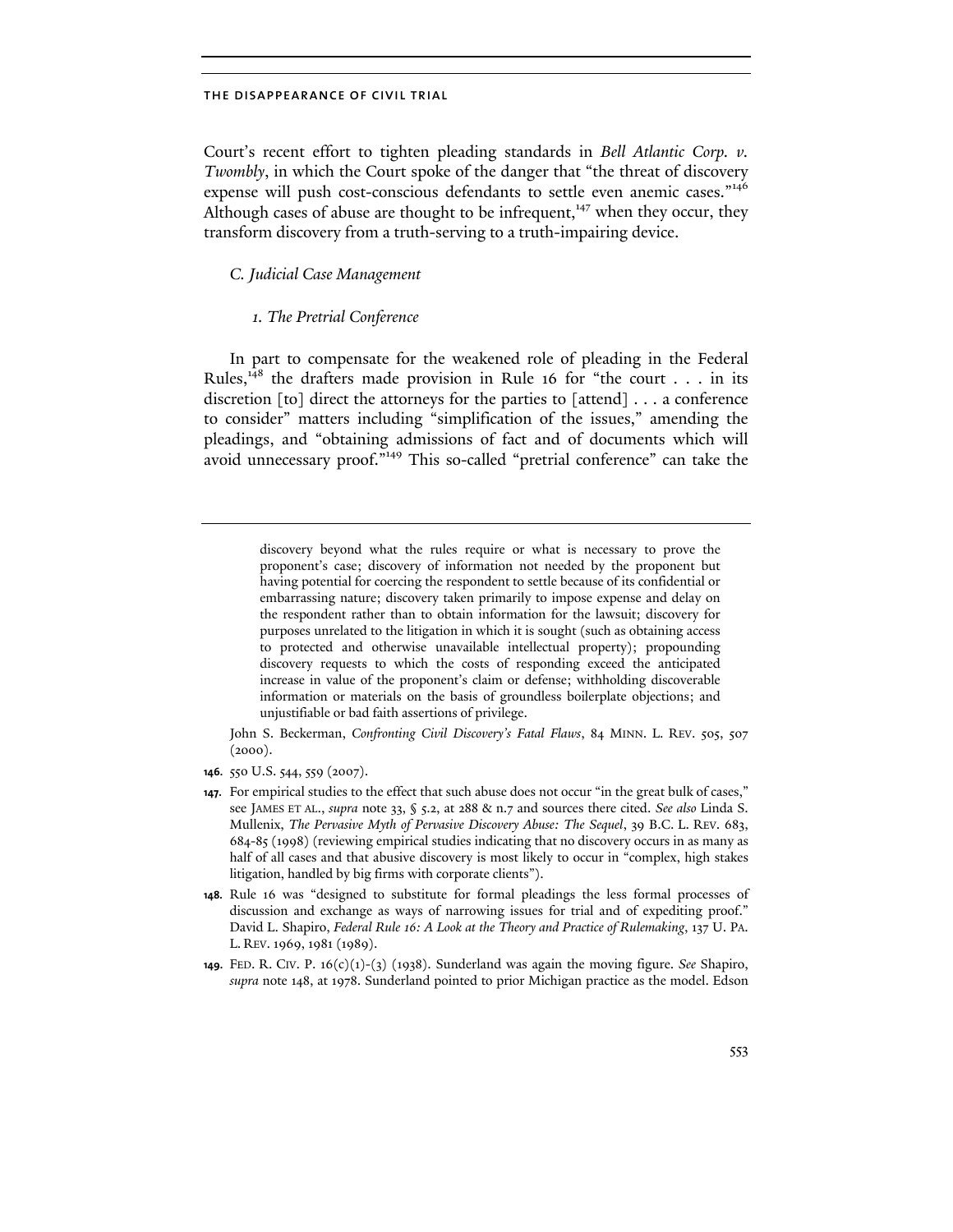form of an off-the-record conversation in the judge's chambers or a formal hearing at which the judge, sitting without a jury, hears counsel and resolves pretrial issues.<sup>150</sup>

In the pleading-centered pretrial procedure that prevailed before the Federal Rules, the litigants exchanged written pleadings by filing them with the court, but the judge had little or no contact with the case before the trial commenced.<sup>151</sup> The discovery revolution,<sup>152</sup> by shifting so much activity into the pretrial phase, effectively required that the Rules make provision for judicial determinations before trial—for example, in disputes about the scope of discovery.153 Granting the lawyers for the parties "unprecedented authority to obtain sworn testimony and to compel the other party to disclose information" required that there be "judicial oversight" to keep order and to prevent abuse and delay.<sup>154</sup>

R. Sunderland, *The Theory and Practice of Pre-Trial Procedure*, 36 MICH. L. REV. 215, 225  $(1937).$ 

**152.** Armistead Dobie, dean of the University of Virginia Law School and a member of the Rules drafting committee, wrote at the time that the discovery provisions were "revolutionary" in their importance. Armistead M. Dobie, *The Federal Rules of Civil Procedure*, 25 VA. L. REV. 261, 275 (1939); *see also* Judith Resnik, *Failing Faith: Adjudicatory Procedure in Decline*, 53 U. CHI. L. REV. 494, 521 n.119 (1986) (citing Dobie's article).

**153.** "A party or any person from whom discovery is sought may move for a protective order in the court where the action is pending . . . ." FED. R. CIV. P. 26(c)(1). Judith Resnik observed in a landmark article in 1982 that on account of the "[c]reation of the new discovery rights, . . . [l]itigants became entitled to the court's help in obtaining from each other all unprivileged information 'relevant to the subject matter' of the lawsuit. Thus, the domain of trial judges grew." Judith Resnik, *Managerial Judges*, 96 HARV. L. REV. 374, 392 (1982) (quoting FED. R. CIV. P. 26(b)). E. Donald Elliott expressed somewhat differently the relationship between the discovery regime of the Federal Rules and the growth of the judge's role in pretrial procedure: "[M]anagerial judging is a response to a fundamental design flaw in the Federal Rules of Civil Procedure: the lack of incentives for litigants to narrow issues for trial." E. Donald Elliott, *Managerial Judging and the Evolution of Procedure*, 53 U. CHI. L. REV. 306, 308 (1986). "[T]he problem that managerial judging aims to solve is, at base, structural: it results from a fundamental imbalance in the Rules between the techniques available for developing and expanding issues and those for narrowing or resolving them prior to trial." *Id*. at 319.

**<sup>150.</sup>** Regarding the range of issues that can be the subject of pretrial conferences, see HAZARD ET AL., *supra* note 144, § 10.3, at 392-94.

**<sup>151.</sup>** By contrast, in the formative period of the common law in the thirteenth century, pleading was oral and "tentative"; judges participated in the pleading process, advising the pleaders about the likely consequences of particular pleas. For discussion and illustrative sources, see LANGBEIN, LERNER & SMITH, *supra* note 22, at 147-52; regarding the movement from oral to written pleading in the fifteenth and sixteenth centuries, see *id*. at 253-56 and works there cited.

**<sup>154.</sup>** Damaška, *supra* note 44, at 11.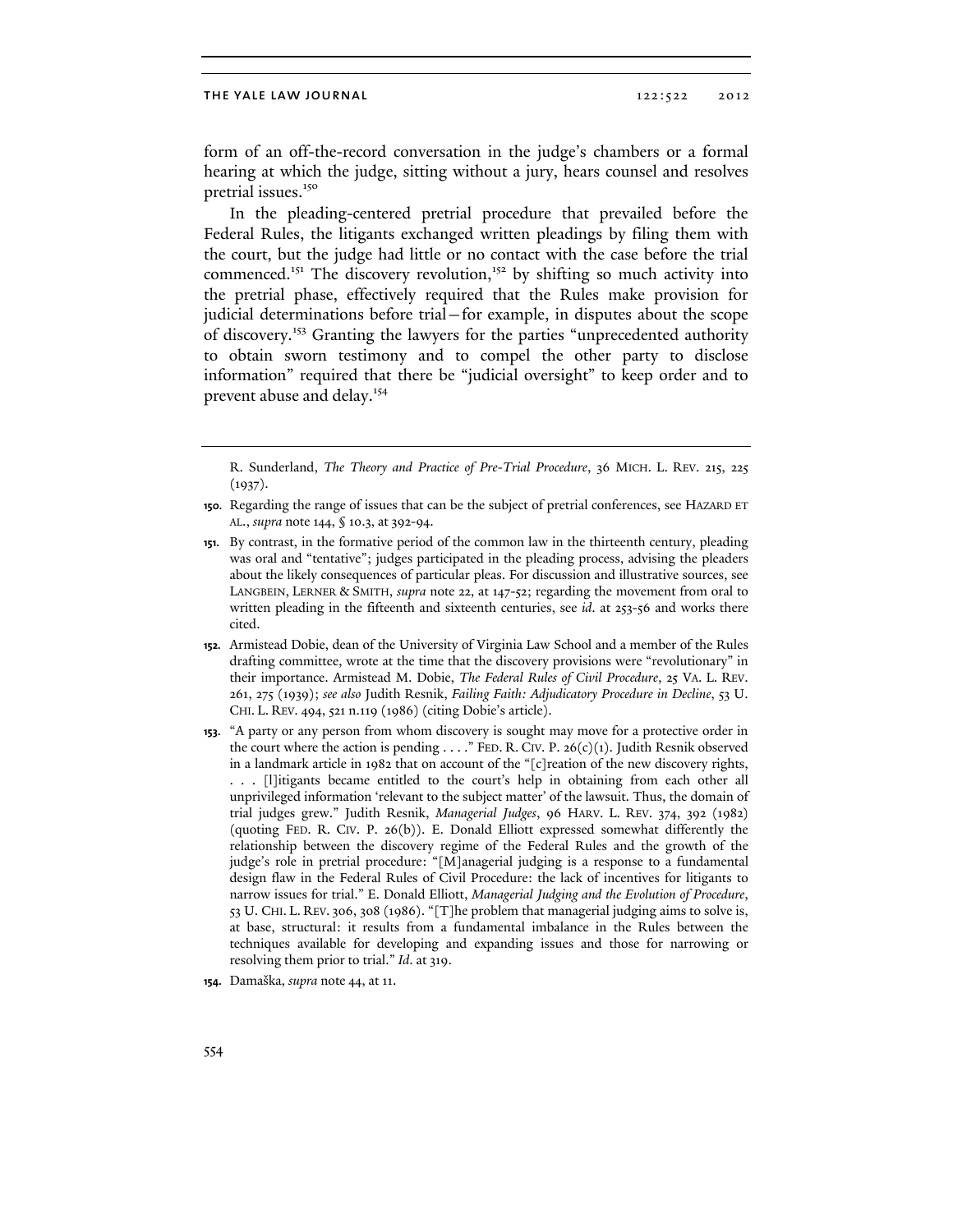An important change in judicial administration, which took root in the federal courts in the late 1960s and thereafter, facilitated case management. A system of "continuous" or "individual" case assignment was introduced, in which the same judge oversees all proceedings in a case, both pretrial and trial.<sup>155</sup>

As judicial involvement in the pretrial process increased, Rule 16 was amended in 1983 to expand the range of matters that the judge was empowered to resolve in such hearings. The amended rule invites the judge to "establish[] early and continuing control so that the case will not be protracted because of lack of management."<sup>156</sup> Among the topics that the revised rule identifies as appropriate for resolution at such hearings are the sequencing of discovery<sup>157</sup> and of pretrial motions;<sup>158</sup> and the adoption of "special procedures for managing potentially difficult or protracted actions that may involve complex issues, multiple parties, difficult legal questions, or unusual proof problems."<sup>159</sup>

# *2. Managerial Judging and Complex Cases*

The special sensitivity toward the managerial problems of complex cases voiced in the 1983 revision of Rule 16 underscores that the trend toward greater judicial management in the pretrial process ("managerial judging,"<sup>160</sup> to use Judith Resnik's apt term) had causes beyond the weakening of pleading and the profusion of discovery. The Federal Rules brought over from equity and expanded not only liberal discovery but also liberal joinder of parties and claims.<sup>161</sup> The pleading rules at common law, especially the single-issue

- **158.** *Id.* R. 16(b)(2).
- **159.** *Id.* R. 16(c)(2)(L).

**<sup>155.</sup>** Regarding the ways that continuous case assignment promotes judicial case management, see Steven S. Gensler, *Judicial Case Management: Caught in the Crossfire*, 60 DUKE L.J. 669, 674-76 (2010); and Judith Resnik, *Trial as Error, Jurisdiction as Injury: Transforming the Meaning of Article III*, 113 HARV. L. REV. 924, 939-43 (2000).

**<sup>156.</sup>** FED. R. CIV. P. 16(a)(2).

**<sup>157.</sup>** *Id.* R. 16(b)(3).

**<sup>160.</sup>** *See* Resnik, *supra* note 153. Resnik understood the term to embrace not only the growing involvement of judges in the pretrial process, but also the expanded judicial role in fashioning remedial decrees in post-trial proceedings, notably in complex public law litigation concerning prison conditions and racial desegregation of schools. *Id*. at 393-94.

**<sup>161.</sup>** FED. R. CIV. P. 18-25. Among the features of the Federal Rules that Charles Clark advertised at the outset "as among the most important" were the provisions promoting "free joinder of parties, of claims, and of counterclaims, free amendment, and extensive impleader of new parties." Charles E. Clark, *The Proposed Federal Rules of Civil Procedure*, 22 A.B.A. J. 447, 448 (1936). I owe this reference to David Marcus.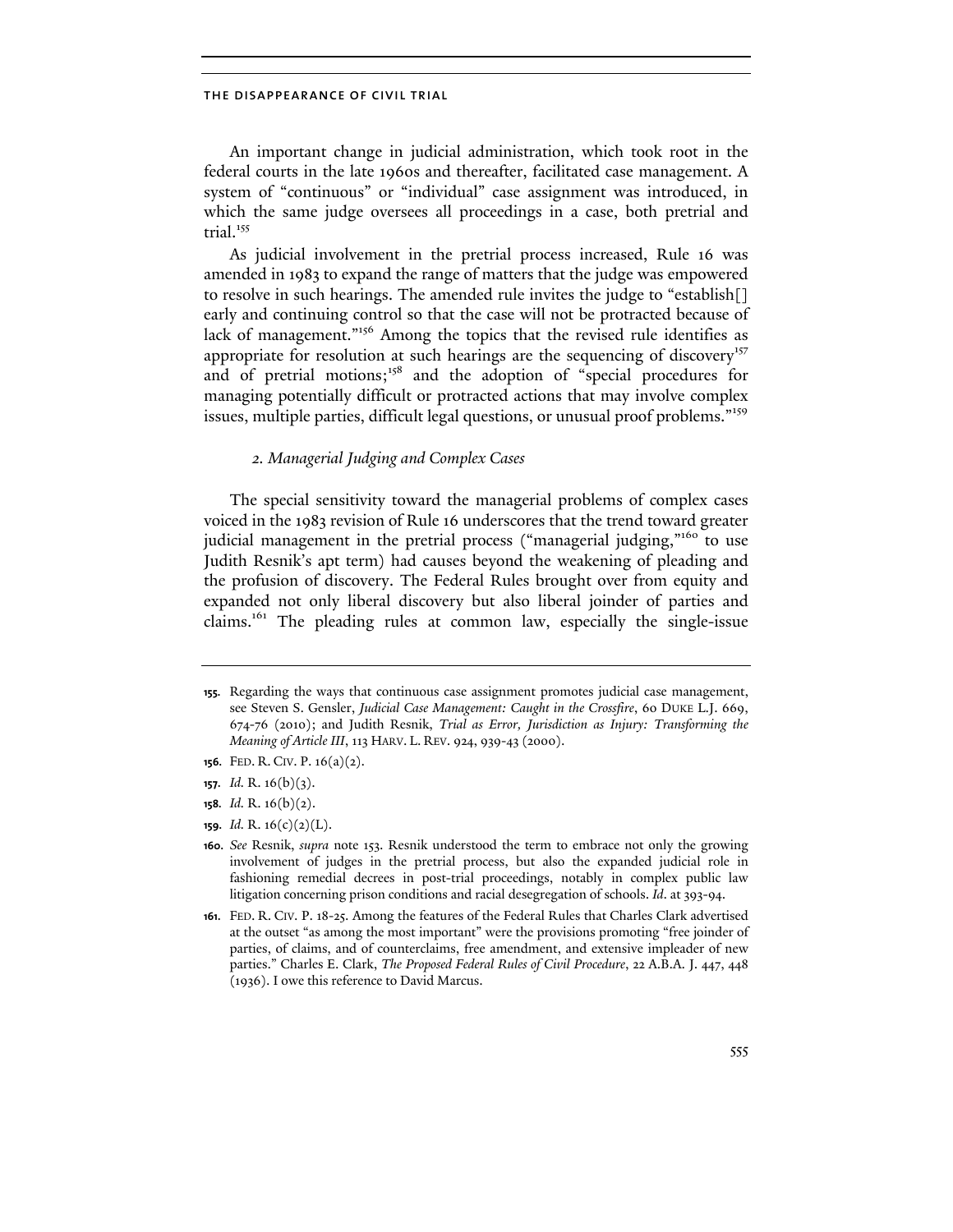requirement,<sup>162</sup> greatly restricted multiparty and multi-issue litigation.<sup>163</sup> "Single-issue pleading allowed only one contested issue of fact to reach the jury for decision, no matter how complex the facts of the case. Single-issue pleading was a way to restrict and simplify the jury's task, but often at the heavy cost of oversimplifying and distorting the case."<sup>164</sup> The nonjury equity courts, freed from the need to package cases for decision by lay triers, had been able to entertain multiparty and multi-issue cases, which is why substantive fields characterized by multiparty relations such as account,<sup>165</sup> business associations,<sup>166</sup> and estate administration<sup>167</sup> developed in equity rather than at common law.<sup>168</sup>

Amendments to the Federal Rules in 1966 further promoted large-scale litigation by facilitating class actions.169 In the 1980s, the *Agent Orange* case

- **165.** *See* Patrick Devlin, *Equity, Due Process and the Seventh Amendment: A Commentary on the*  Zenith *Case*, 81 MICH. L. REV. 1571, 1623-33 (1983); Patrick Devlin, *Jury Trial of Complex Cases: English Practice at the Time of the Seventh Amendment*, 80 COLUM. L. REV. 43, 65-72 (1980).
- **166.** Regarding equity's effective capture of jurisdiction over partnership matters, see 1 STORY, *supra* note 102, §§ 659-683, at 654-79.
- **167.** 1 SPENCE, *supra* note 81, at 578-86.
- **168.** A study of all reported English civil cases for the years 1789 to 1791 found that cases of any complexity or large value were prevailingly allocated to and resolved by equity courts rather than by jury trial in common law courts. *See* Douglas King, Comment, *Complex Civil Litigation and the Seventh Amendment Right to a Jury Trial*, 51 U. CHI. L. REV. 581, 590-608  $(1984).$
- **169.** *See* Benjamin Kaplan, *Continuing Work of the Civil Committee: 1966 Amendments of the Federal Rules of Civil Procedure* (pts. 1 & 2), 81 HARV. L. REV. 356 (1967), 81 HARV. L. REV. 591 (1968). For the practice as it has developed, see generally AM. LAW INST., PRINCIPLES OF THE LAW: AGGREGATE LITIGATION (2010).

**<sup>162.</sup>** "Under single issue pleading, the parties pleaded back and forth until one side either demurred, resulting in a legal issue, or traversed, resulting in a factual issue." Subrin, *supra* note 91, at 916.

**<sup>163.</sup>** "Pleading to a single issue meant no joinder of claims or defenses, extraordinarily limited joinder of parties, and no pleading in the alternative. Equity took the opposite position that all interested parties should be joined so that complete justice could be done in every case." Douglas Laycock, *The Triumph of Equity*, 56 LAW & CONTEMP. PROBS. 53, 65 (1993).

**<sup>164.</sup>** Langbein, *supra* note 43, at 71. Speaking of eighteenth-century England, Holdsworth remarked: "[T]he common law system of procedure, pleading, and evidence fitted it to deal only with single issues defined by the pleading of the parties, and made it quite unable to deal with those questions of the personal conduct of the parties upon which the decisions of the Chancellors were based." 12 WILLIAM HOLDSWORTH, A HISTORY OF ENGLISH LAW 599 (1938).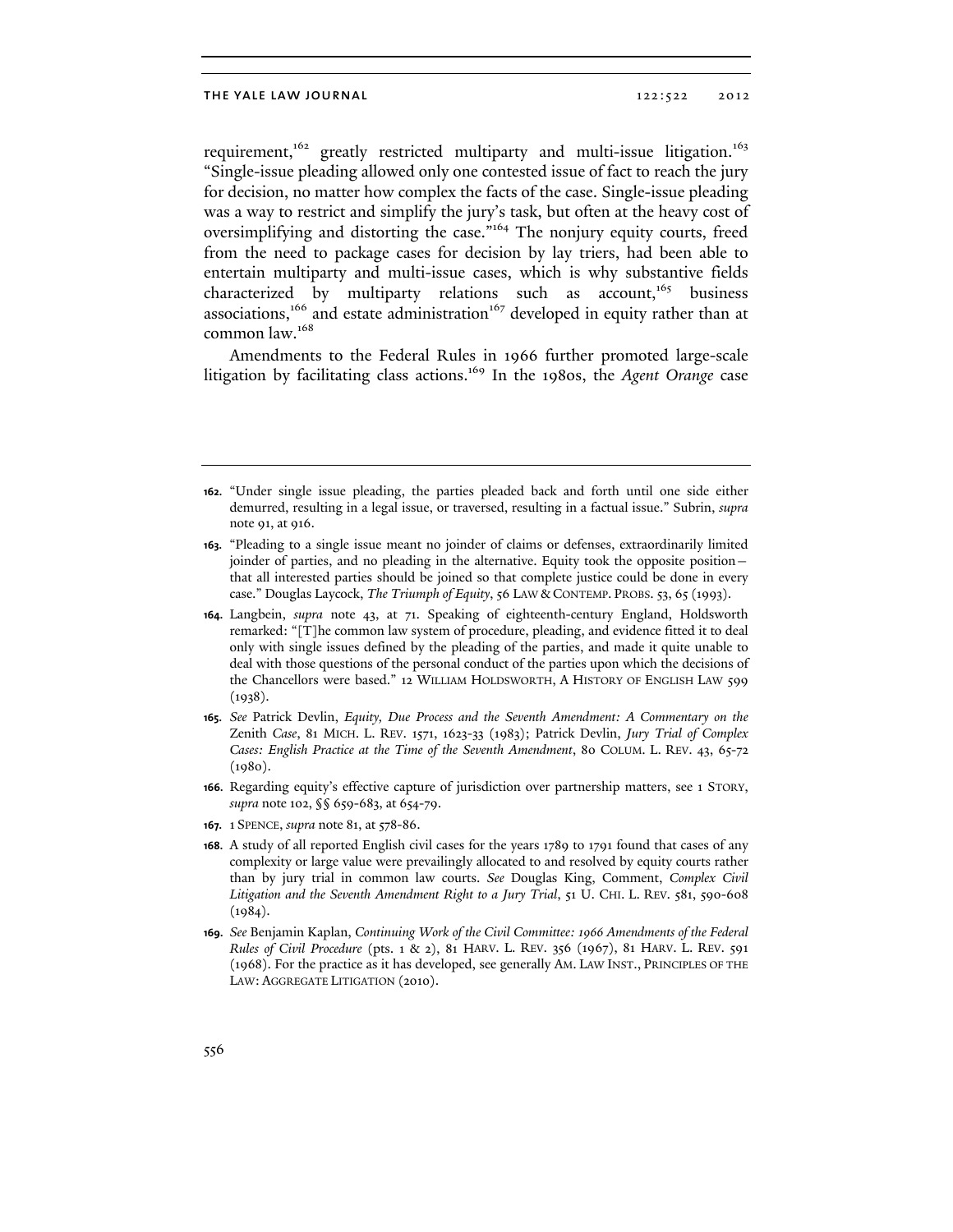became a celebrated example,<sup>170</sup> "consolidating more than 600 separate actions" that sought damages for toxic harm on behalf of a purported plaintiff class of 2.4 million persons. $171$ 

The absorption and expansion of equity's multiparty and multi-issue practice in the Federal Rules coincided with and encouraged the development of fields of substantive law that depended upon such procedures—notably antitrust,<sup>172</sup> securities regulation,<sup>173</sup> international trade law,<sup>174</sup> products liability and other mass torts,<sup>175</sup> and various public law causes of action.<sup>176</sup>

The proliferation of complex cases led to the development across the 1950s and 1960s of consensus case management techniques, which the organized federal judiciary endorsed in a handbook,<sup>177</sup> subsequently revised several times

**<sup>170.</sup>** Recounted in detail in PETER H. SCHUCK, AGENT ORANGE ON TRIAL: MASS TOXIC DISASTERS IN THE COURTS (1987) [hereinafter SCHUCK, AGENT ORANGE]; for citation to the various published opinions in the litigation, see Peter H. Schuck, *The Role of Judges in Settling Complex Cases: The Agent Orange Example*, 53 U. CHI. L. REV. 337, 337-38 n.6 (1986) [hereinafter Schuck, *Judges*].

**<sup>171.</sup>** Schuck, *Judges*, *supra* note 170, at 341. The class members were "some 2.4 million American [military] veterans exposed to [a chemical known as] Agent Orange during the war in Vietnam, the wives and children (born and unborn) of those veterans, and exposed Vietnam veterans from Australia and New Zealand." *Id.* at 342. The seven defendant chemical companies had been "pared down from an original twenty-four." *Id.*

**<sup>172.</sup>** "Complex litigation became a catalytic force with the electrical equipment antitrust cases in the 1950s . . . ." Stephen B. Burbank, *Implementing Procedural Change: Who, How, Why, and When?*, 49 ALA. L. REV. 221, 224 (1997). Regarding those cases, see Phil C. Neal & Perry Goldberg, *The Electrical Equipment Antitrust Cases: Novel Judicial Administration*, 50 A.B.A. J. 621 (1964).

**<sup>173.</sup>** *E.g*., *In re* U.S. Fin. Sec. Litig., 609 F.2d 411 (9th Cir. 1979) (reversing the district court's finding that the case, which consolidated eighteen cases and five certified classes, was too complex for jurors to understand).

**<sup>174.</sup>** *E.g*., *In re* Japanese Elec. Prods. Antitrust Litig., 631 F.2d 1069 (3d Cir. 1980). The case alleged antitrust and tariff violations and was projected to require a year of trial time, following nine years of discovery that had "produced millions of documents and over 100,000 pages of depositions." *Id*. at 1073.

**<sup>175.</sup>** Regarding the "steady evolution toward a more collectivist, functional, and managerial tort law," see SCHUCK, AGENT ORANGE, *supra* note 170, at 12.

**<sup>176.</sup>** For an overview of the expansion of federal regulatory activity from the late nineteenth century into the 1970s, see Robert L. Rabin, *Federal Regulation in Historical Perspective*, 38 STAN. L. REV. 1189 (1986). *See also* Abram Chayes, *The Role of the Judge in Public Law Litigation*, 89 HARV. L. REV. 1281 (1976) (discussing the regulatory features of public law litigation).

**<sup>177.</sup>** Handbook of Recommended Procedures for the Trial of Protracted Cases, 25 F.R.D. 351 (1960).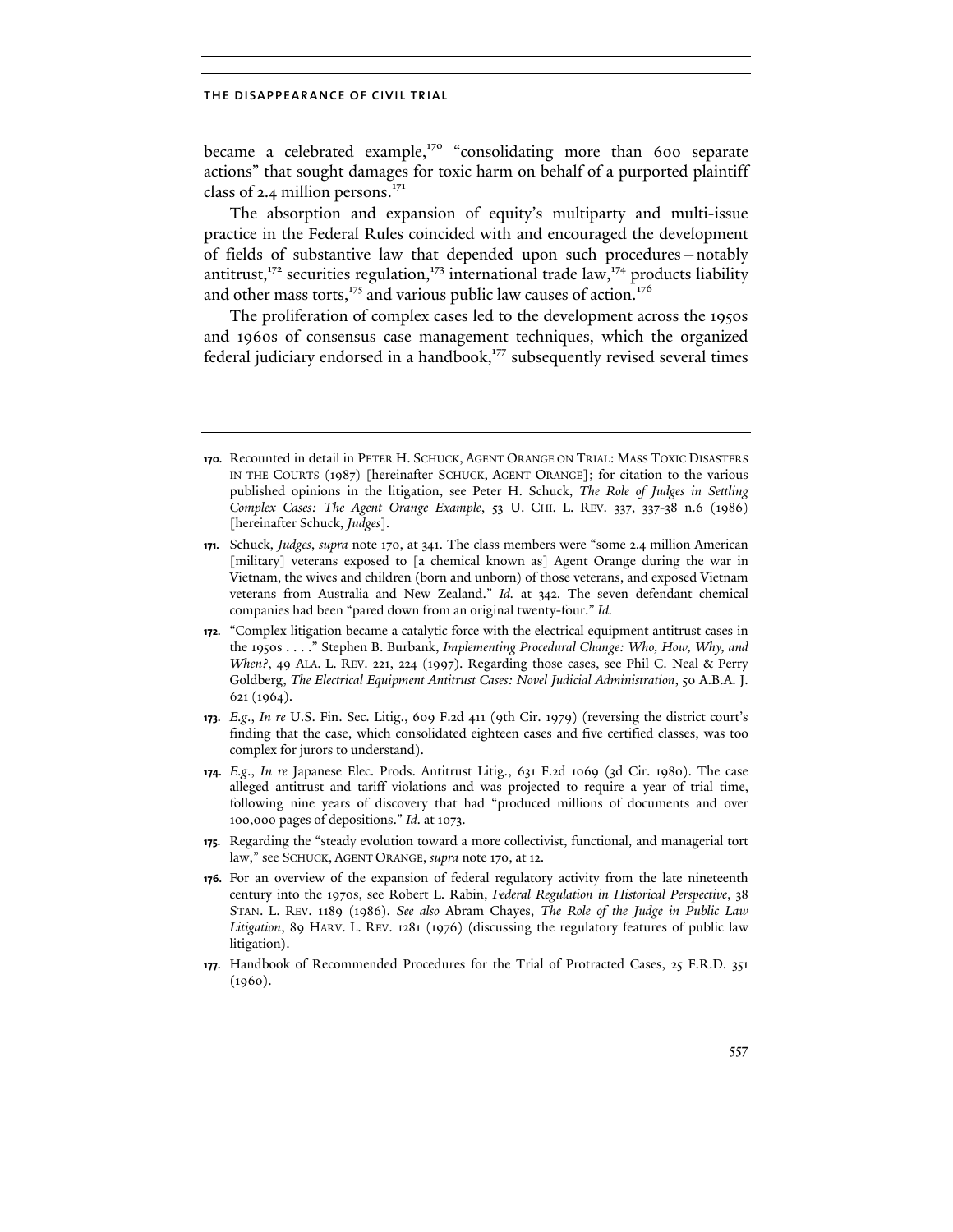and now known as the *Manual for Complex Litigation*. 178 In a case involving dozens<sup>179</sup> or indeed thousands of parties, leaving each party free to conduct discovery and make pretrial and trial motions according to that party's convenience and strategic advantage would result in duplication, delay, avoidable expense, and, in some circumstances, chaos. Accordingly, the *Manual* provides for extensive use of pretrial conferences to identify and refine issues, as well as to plan (and limit) discovery and the use of experts.<sup>180</sup> Another initiative in this vein was the legislation dealing with multidistrict litigation, enacted in  $1968$ ,<sup>181</sup> which provides a process for consolidating in a single federal district court all the discovery and other pretrial activity arising from cases that involve "common questions of fact,"182 for example, product liability suits concerning the same product.

As the complexity of legal regulation has grown, predicting the outcome of adjudication in such cases has become more difficult.<sup>183</sup> Law has become "more indeterminate," in the sense that litigants and judges "have less faith that legal doctrine provides a single right answer."184 In this way, the experience with

- **178.** FED. JUDICIAL CTR., MANUAL FOR COMPLEX LITIGATION, FOURTH (2004) [hereinafter MANUAL, FOURTH].
- **179.** A notable example: A case went to trial in San Francisco in 1985, in which five manufacturers of asbestos products sued seventy-five insurance companies that were alleged to have shared the manufacturers' liability for tort claims. No courtroom was large enough to accommodate the personnel from the ninety-six law firms who appeared in the case. The trial had to be moved from the courthouse to the auditorium of a concert hall, which was somewhat rebuilt for the purpose. *See* Saul Rubin, *Case To Determine Which Insurers Are Liable for Damages: Stage Set for Huge Asbestos Trial*, L.A. TIMES, Mar. 5, 1985, http:// articles.latimes.com/1985-03-05/business/fi-12575\_1\_asbestos-trial. For the final resolution on appeal a decade later, see *Armstrong World Indus., Inc. v. Aetna Casualty & Surety Co.*, 52 Cal. Rptr. 2d 690 (Ct. App. 1996).
- **180.** MANUAL, FOURTH, *supra* note 178, §§ 11.11-.13, at 32-34, §§ 11.2-.23, at 36-42, § 11.33, at 44- 46.
- **181.** Pub. L. No. 90-296, 82 Stat. 109 (codified as amended at 28 U.S.C. § 1407 (2006)) (creating the Judicial Panel on Multidistrict Litigation).
- **182.** *Id*. at 109 (codified at 28 U.S.C. § 1407(a)). Regarding the work of the panel, see DAVID F. HERR, MULTIDISTRICT LITIGATION MANUAL: PRACTICE BEFORE THE JUDICIAL PANEL ON MULTIDISTRICT LITIGATION (2011).
- **183.** Reflecting in 1947 on the difficulty of deciding cases arising from the Internal Revenue Code, Judge Learned Hand wrote that "[m]uch of the law is now as difficult to fathom, and more and more of it is likely to be so . . . [in] a period of increasingly detailed regulation." Learned Hand, *Thomas Walter Swan*, 57 YALE L.J. 167, 169 (1947). I owe this reference to Nicholas Parrillo.
- **184.** Mark Galanter, *" . . . A Settlement Judge, Not a Trial Judge": Judicial Mediation in the United States*, 12 J.L. & SOC'Y 1, 14 (1985). Regarding the theme that there has been a decline of "faith" in adjudication, see Resnik, *supra* note 152, at 505-07. Legal sources can result in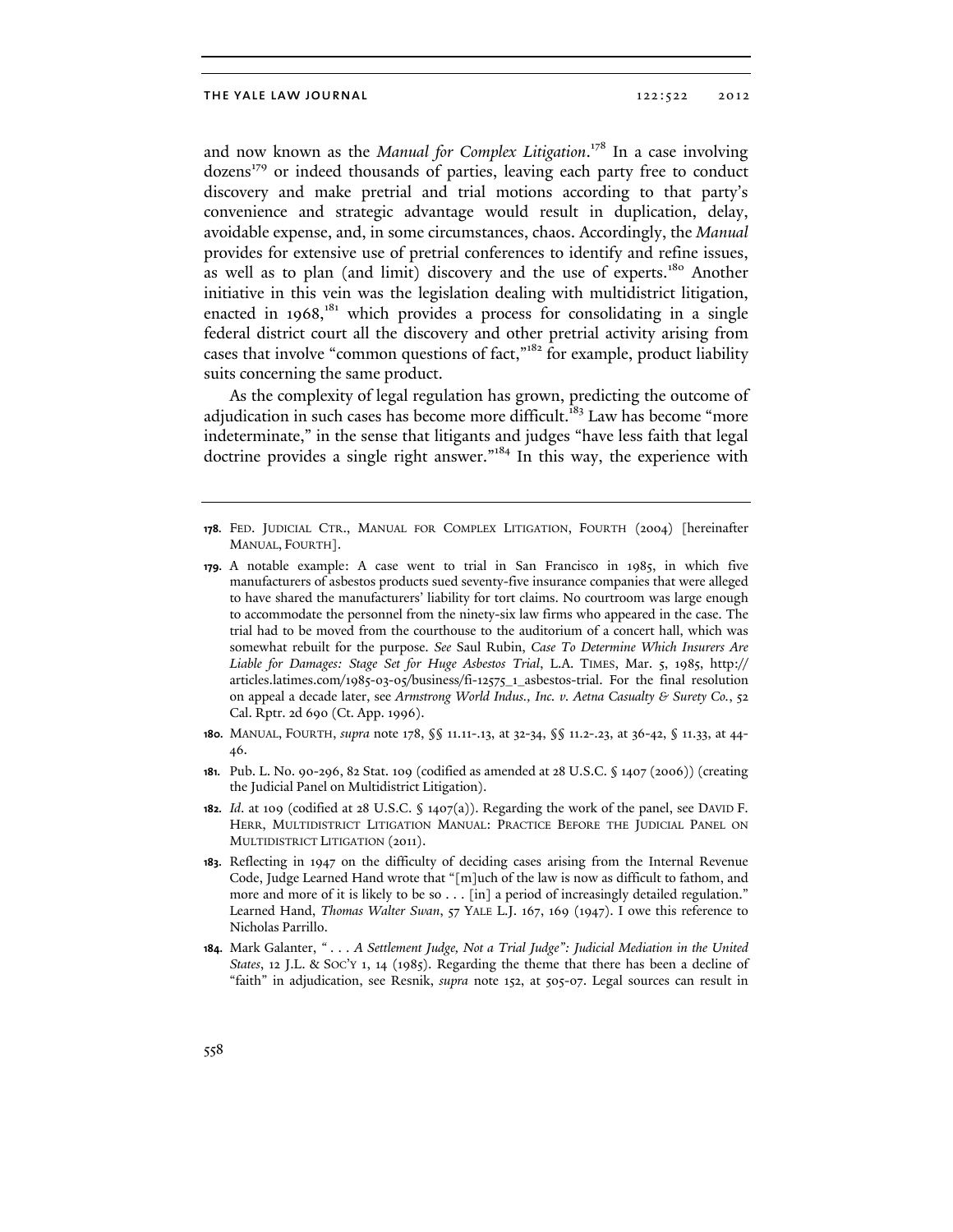complex cases under the Federal Rules has come to echo the rule skepticism of the legal realist movement.<sup>185</sup>

# *3. Promoting Settlement*

The *Manual* emphasizes the responsibility of the judge to whom a case is assigned to promote settlement,<sup>186</sup> a theme that the 1983 revision of Rule 16 governing pretrial conferences endorsed for all cases. The revision made "facilitating settlement" of the case $187$  an express objective of pretrial conferences. Managerial judging thus expanded "from a set of techniques for narrowing issues to a set of techniques for settling cases."<sup>188</sup>

Judicial involvement in promoting settlement has resulted in part from the judicial role in other case management activities, such as scheduling the phases of the pretrial; those activities necessarily expose the judge to the emerging merits of the case. From this vantage point, according to the *Manual*, the judge may be able to spot circumstances in which "resistance to settlement arises from unreasonable or unrealistic attitudes of parties and counsel"; and in such circumstances, "the judge can help them reexamine their premises and assess their case<sup>[]</sup> realistically.<sup>"189</sup> Geoffrey Hazard has remarked that, by acquainting a neutral observer with the evidence, judicial case management can function as "mediation by another name."<sup>190</sup>

The danger, however, is that the judge may know less than he or she thinks; the judge may have only "a generalized understanding"<sup>191</sup> of the case. Pressing for settlement in such circumstances risks denying adequate opportunity for a party to develop his or her case. In *Agent Orange*, Judge

**187.** FED. R. CIV. P. 16(a)(5); *accord id*. R. 16(c)(1), 16(c)(2)(I).

**191.** Schuck, *Judges*, *supra* note 170, at 349-50.

indeterminacy both when too vague and when so multitudinous that compliance becomes impractical. Regarding the latter dynamic as evidenced in some spheres of American regulatory law, see John Braithwaite & Valerie Braithwaite, *The Politics of Legalism: Rules Versus Standards in Nursing-Home Regulation*, 4 SOC. & LEGAL STUD. 307, 319-20 (1995).

**<sup>185.</sup>** Regarding the influence of the realists on the drafters of the Federal Rules, see Marcus, *supra* note 91.

**<sup>186.</sup>** MANUAL, FOURTH, *supra* note 178, §§ 13.1-.24, at 167-82.

**<sup>188.</sup>** Elliott, *supra* note 153, at 323; *see also* Judith Resnik, *Procedure as Contract*, 80 NOTRE DAME L. REV. 593, 613 (2005) (viewing the 1983 amendments as a "triumph of those judges who sought to gain authority to press for settlement").

**<sup>189.</sup>** MANUAL, FOURTH, *supra* note 178, § 13.11, at 167.

**<sup>190.</sup>** E-mail from Geoffrey C. Hazard, Jr., Thomas E. Miller Distinguished Professor of Law, U.C. Hastings Coll. of the Law, to author (Nov. 22, 2011) (on file with author).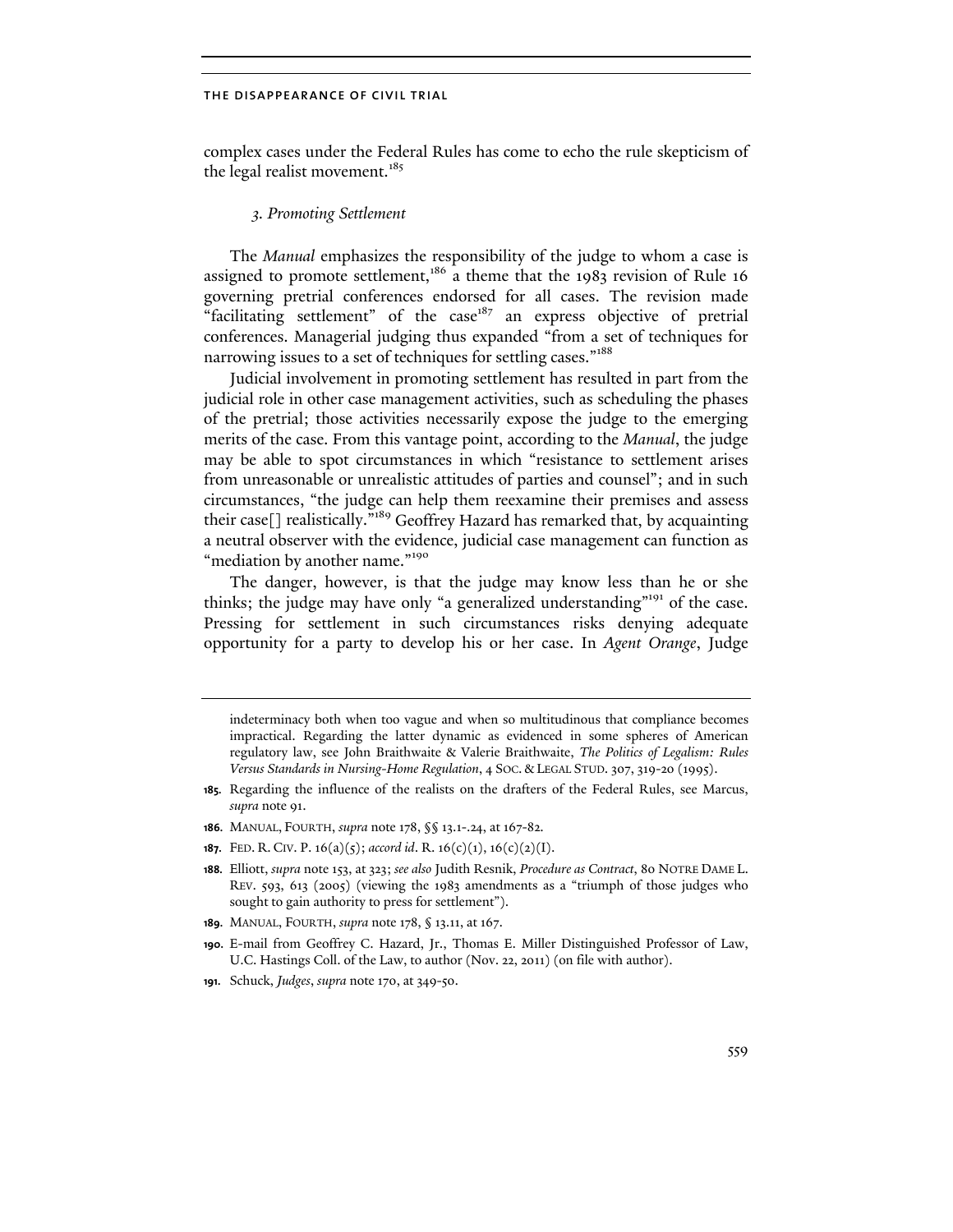Weinstein promoted settlement by a variety of means, some of which remain highly controversial, including imposing severe time limits on pretrial investigation and disclosing to the parties "how he intended to rule on a number of important and complex legal issues."<sup>192</sup>

Caseload pressures incline judges toward settlement, even though empirical study indicates that, at least in the federal system, judicial resources have largely kept pace with caseloads across the past half century.<sup>193</sup> Judge Weinstein has spoken of the link between caseload pressures and settlement pressures. "Federal judges tend to be biased toward settlement. We are the kitchen help in litigation. We clean the dishes and cutlery so they can be reused for the long line of incoming customers. Settlements are the courts' automatic washer-dryers."<sup>194</sup> Judge Weinstein's theme is that in processing any one case, the judge must take into account the rest of the court's caseload. This concern with cross-caseload efficiency has become particularly prominent in England, where the Woolf Reforms of the  $1990s<sup>195</sup>$  established the policy of using aggressive judicial case management to diminish the incidence of trials.<sup>196</sup>

- **192.** *Id*. at 344. Judge Weinstein also employed mediators and special masters to further negotiations, *id*. at 344-45, and he persuaded the defendants to allow him to arbitrate what was "perhaps the most difficult question facing the defendants—how to allocate liability among themselves." *Id*. at 345. Weinstein "harbored genuine doubts about the [plaintiffs'] evidence on causation," but he "deeply sympathized with their plight." *Id*. at 343. Promoting settlement spared Weinstein not only a trial that was projected to last a year, but also "[t]he prospect of having either to direct a verdict for the chemical companies or to reverse a jury verdict in favor of the [plaintiffs]." *Id*. But if the chemical companies were entitled to win on causation, it was abusive for the judge to pressure them to settle a claim that he knew he would have resolved in their favor.
- **193.** *See* Galanter, *supra* note 4, at 500-04.
- **194.** Jack B. Weinstein, *Comments on Owen M. Fiss,* Against Settlement *(1984)*, 78 FORDHAM L. REV. 1265, 1265 (2009).
- **195.** An official study conducted in the mid-1990s by Lord Harry Woolf resulted in a new civil procedure code, called the Civil Procedure Rules (CPR). *See* CIVIL PROCEDURE RULES (2012) [hereinafter CPR]. For the originally promulgated version, see THE CIVIL PROCEDURE RULES (1998), http://www.legislation.gov.uk/uksi/1998/3132/contents/made (last visited Sept. 3, 2012). The recommendations leading to the CPR appear in LORD WOOLF, ACCESS TO JUSTICE: FINAL REPORT TO THE LORD CHANCELLOR ON THE CIVIL JUSTICE SYSTEM IN ENGLAND AND WALES (1996); and LORD WOOLF, ACCESS TO JUSTICE: INTERIM REPORT TO THE LORD CHANCELLOR ON THE CIVIL JUSTICE SYSTEM IN ENGLAND AND WALES (1995).
- **196.** Case management powers are scheduled in CPR § 1.4(2); for discussion, see Neil Andrews, *A New Civil Procedural Code for England: Party-Control "Going, Going, Gone*,*"* 19 CIV. JUST. Q. 1 (2000). The CPR empowers the court to "control the evidence by giving directions as to— (a) the issues on which [the court] requires evidence; (b) the nature of the evidence which [the court] requires to decide those issues; and (c) the way in which the evidence is to be placed before the court." CPR § 32.1(1) (1998). Hazel Genn reads the "message" of the Woolf reforms to be that "diversion and settlement is the goal, [and] that courts exist only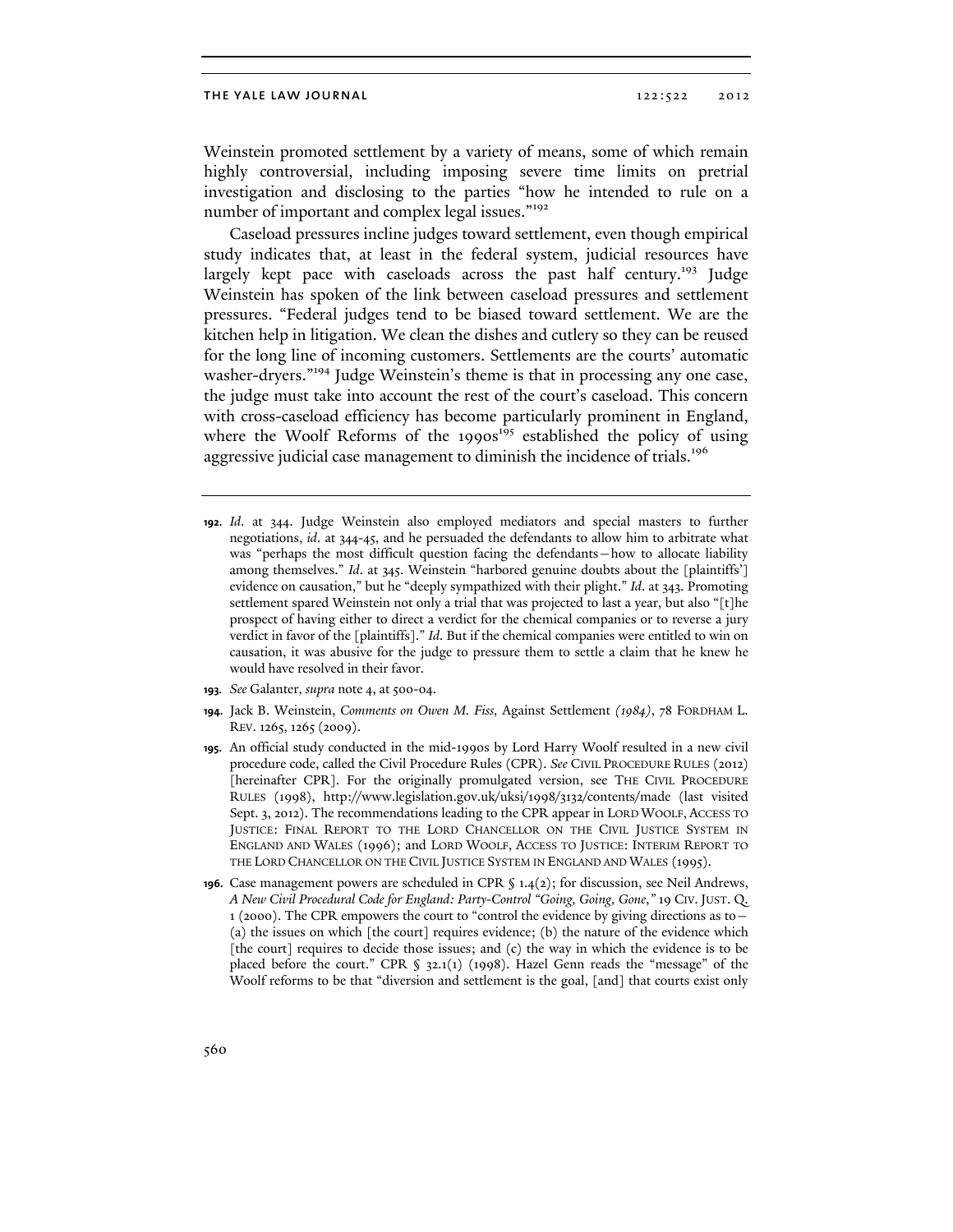The disposition to promote settlement found in the 1983 revision of Federal Rule 16 is also evidenced in federal legislation enacted in 1998, requiring each federal district court to devise and implement a program "to encourage and promote the use of alternative dispute resolution."<sup>197</sup> Congressional findings accompanying the legislation declare that "alternative dispute resolution . . . in a program adequately administered by the court, has the potential to provide a variety of benefits, including greater satisfaction of the parties, innovative methods of resolving disputes, and greater efficiency in achieving settlements."<sup>198</sup> So-called "court-connected" mediation programs, in which litigants are required to attempt settlement with the assistance of a neutral mediator, have become widespread.<sup>199</sup> Alternative dispute resolution programs of various sorts, notably arbitration and mediation, also operate apart from the civil courts.<sup>200</sup>

Settlement of a civil dispute has material advantages over adjudication. Settlement is usually cheaper and faster; the court is spared the labor of adjudication; each party is spared the risk of a less favorable outcome; and neither party is stigmatized as the loser. Thus, so long as adjudication is preserved as a viable alternative, the litigants' choice to settle a case is voluntary, and facilitating settlement is sound public policy.<sup>201</sup>

# *a. The Danger of Coercion*

The trend to recast the judicial role to include the objective of encouraging

as a last resort and, perhaps, as a symbol of failure." HAZEL GENN, JUDGING CIVIL JUSTICE 53  $(2010).$ 

**<sup>197.</sup>** Alternative Dispute Resolution Act of 1998, Pub. L. 105–315, § 3, 112 Stat. 2993, 2993 (codified as amended at 28 U.S.C. § 651(b) (2006)).

**<sup>198.</sup>** *Id.* § 2.

**<sup>199.</sup>** For a discussion of the varieties, see Roselle L. Wissler, *Court-Connected Settlement Procedures: Mediation and Judicial Settlement Conferences*, 26 OHIO ST. J. ON DISP. RESOL. 271  $(2011).$ 

**<sup>200.</sup>** These programs differ from the present subject, because they displace the whole of civil jurisdiction, not just the trial function. Regarding mandatory arbitration programs arising from consumer sales and contracts of employment, see Judith Resnik, *Whither and Whether Adjudication?*, 86 B.U. L. REV. 1101, 1134-39 (2006); regarding the trend of major federal administrative agency proceedings to displace civil jurisdiction, see *id*. at 1130-31.

**<sup>201.</sup>** *But see* Owen M. Fiss, *Against Settlement*, 93 YALE L.J. 1073, 1076-78, 1085 (1984) (observing that settlement may be unfair when the parties have unequal resources to conduct litigation and that it prevents the generation of precedent). For the view that subsequent changes in the plaintiffs' bar have rendered resources more equal in many categories of cases, see Samuel Issacharoff & Robert H. Klonoff, *The Public Value of Settlement*, 78 FORDHAM L. REV. 1177, 1179-84 (2009); and Yeazell, *Re-Financing*, *supra* note 1.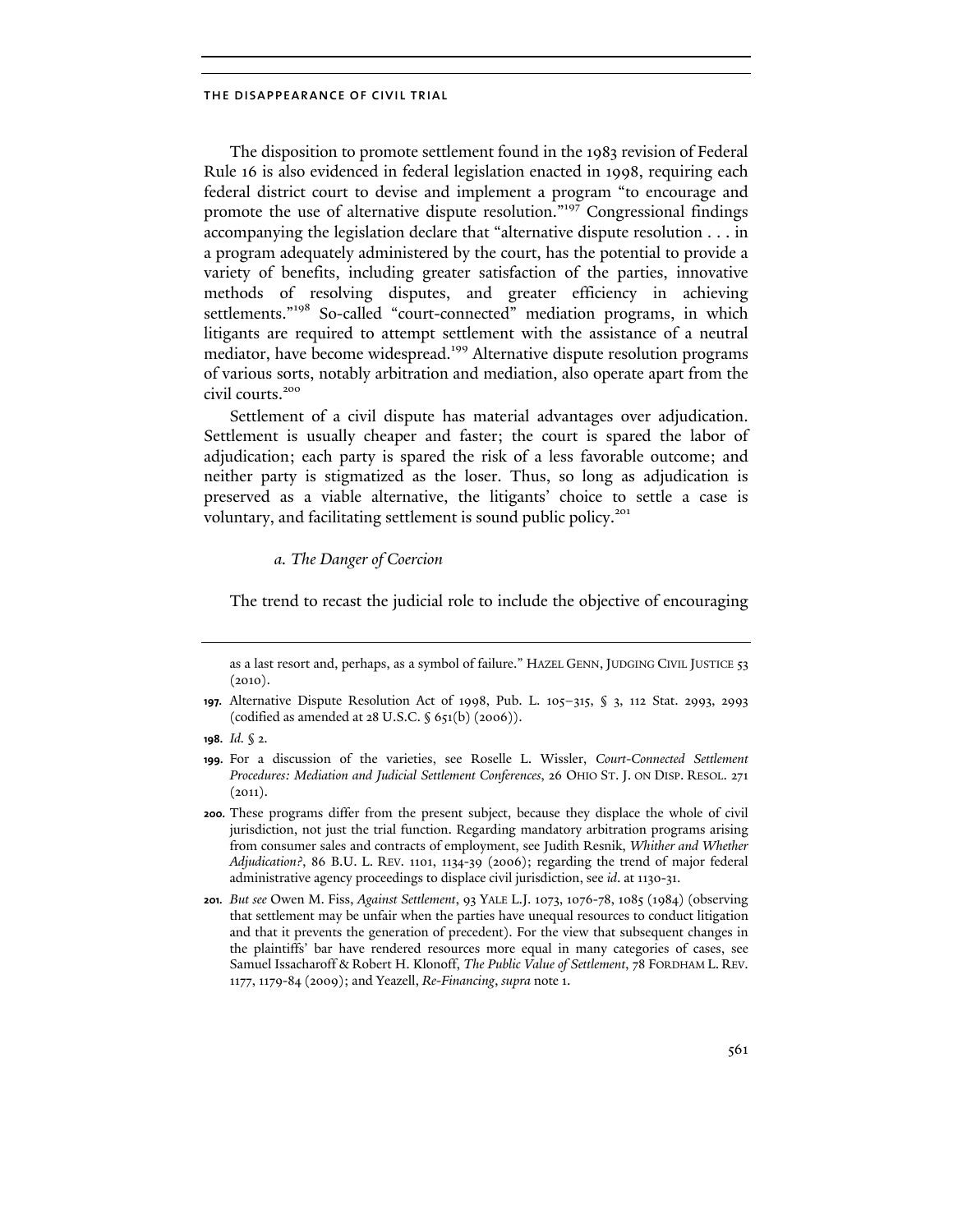settlement was contrary to the design of the original drafters of the Federal Rules, several of whom had opposed it.<sup>202</sup> Charles Clark, chair of the drafting committee, thought that "[c]ompelled settlement negotiations" were "dangerous," because they induce doubt about "the impartiality of the tribunal."203 Later commentators have emphasized this concern. Albert Alschuler has referred to pretrial conferences as "Cajolery Conferences,"<sup>204</sup> and he has cautioned that "a judge who has gained familiarity with the facts of a case during his pretrial activities is unlikely to relish the prospect of hearing the evidence again at trial."<sup>205</sup> Judith Resnik has pointed to the danger that, in a judicially supervised settlement negotiation, "litigants who incur a judge's displeasure may suffer judicial hostility or even vengeance with little hope of relief."206 Owen Fiss has described the settlement of civil suits in circumstances of coercion as "the civil analogue of plea bargaining."207 Fiss has worried that in civil cases "[c]onsent is often coerced,"<sup>208</sup> but he has not developed the claim. He also expressed concern that "disparities in resources between the parties" could disadvantage "the poorer party" in various ways,<sup>209</sup> but he conceded that such "imbalances of power can distort" trial outcomes as well.<sup>210</sup>

# *b. The Contrast with Nontrial Criminal Procedure*

The analogy to plea bargaining reminds us that a parallel movement from trial to nontrial procedure has taken place in criminal procedure. In 2002, in the state courts that process most criminal cases, only 1.3% of those cases were resolved at jury trial;<sup>211</sup> in the federal system, the figure for 2004 was  $4\%$ <sup>212</sup>

**208.** *Id.*

**210.** *Id*. at 1077.

**<sup>202.</sup>** Robert G. Bone, *"To Encourage Settlement": Rule 68, Offers of Judgment, and the History of the Federal Rules of Civil Procedure*, 102 NW. U. L. REV. 1561, 1577-78 (2008).

**<sup>203.</sup>** Shapiro, *supra* note 148, at 1980 (quoting Charles E. Clark, *To an Understanding Use of Pre-Trial*, *in* Proceedings of the Seminar on Procedures for Effective Judicial Administration, 29 F.R.D. 454, 456 (1962)).

**<sup>204.</sup>** Albert W. Alschuler, *Mediation with a Mugger: The Shortage of Adjudicative Services and the Need for a Two-Tier Trial System in Civil Cases*, 99 HARV. L. REV. 1808, 1828 (1986).

**<sup>205.</sup>** *Id*. at 1835.

**<sup>206.</sup>** Resnik, *supra* note 153, at 425. Regarding the difficulty of obtaining appellate review of judicial determinations made in the pretrial process, see Yeazell, *Process*, *supra* note 1, at 651- 53.

**<sup>207.</sup>** Fiss, *supra* note 201, at 1075.

**<sup>209.</sup>** *Id*. at 1076.

**<sup>211.</sup>** Galanter, *supra* note 5, at 10.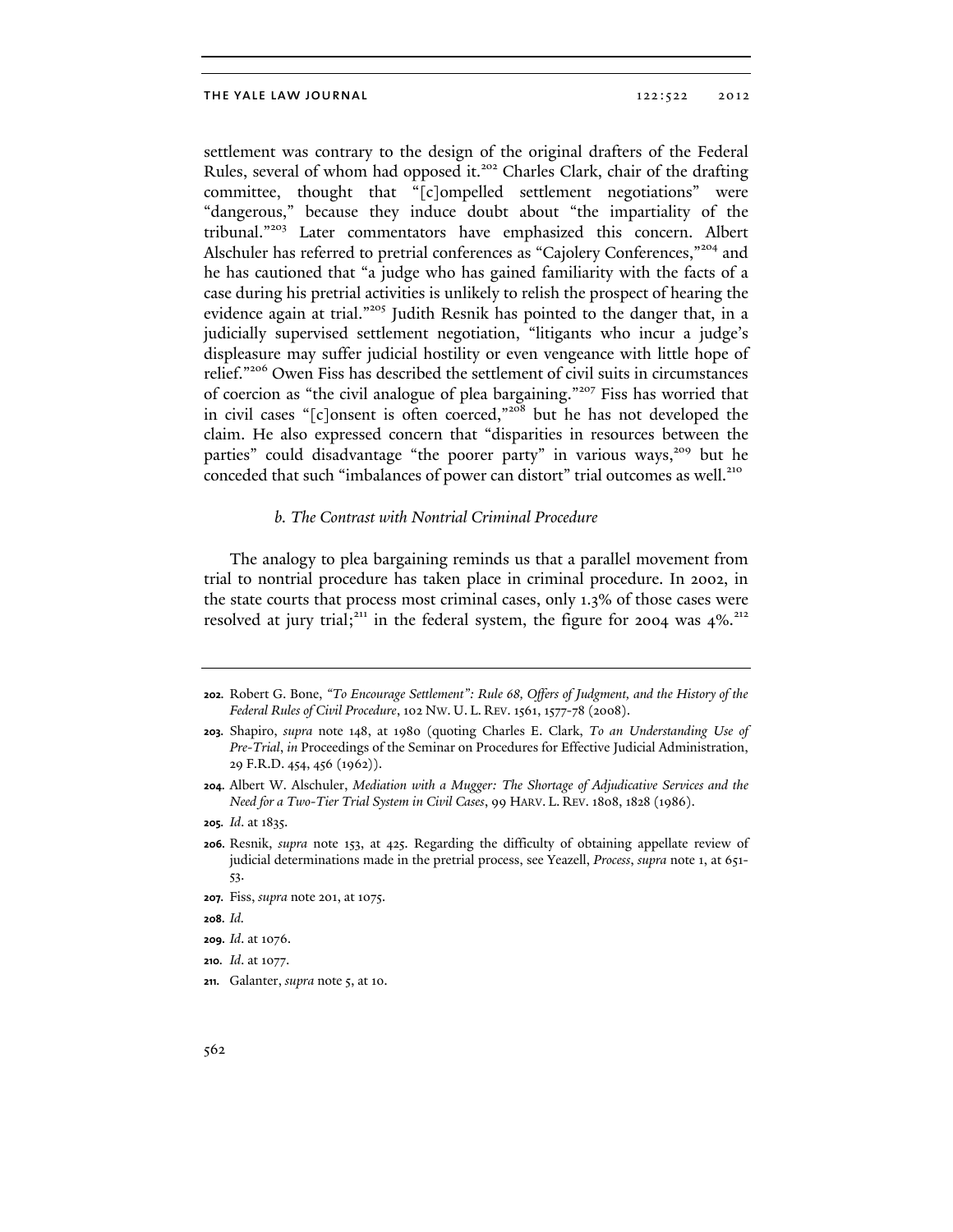Most of the rest were "settled" by means of plea bargaining, the practice by which the criminal defendant waives trial and agrees to plead guilty in exchange for the prosecutor's undertaking to charge a less serious offense or to recommend a lesser sentence. The analogy between the settlement of civil cases and plea bargaining is worrisome, because plea bargaining is unmistakably coercive. The defendant who insists on trial is threatened with a materially harsher sentence if convicted. The greater the disparity between the sentence for pleading guilty and that for conviction at trial, the greater the pressure on the defendant to waive trial, even when the defendant has tenable defenses.<sup>213</sup> Unlike the settlement dynamics in a civil case, which turn principally on the parties' efforts to discount the likelihood of success at trial in the light of what has been learned in the pretrial about the facts and the law, the main determinant of plea bargaining is the severity of the threatened sentence if the defendant insists on trial. This contest pits a prosecutor who commands the resources of the state, and whose incentives are sometimes self-serving, $214$ against a defendant who is commonly indigent and poorly represented.

Dispensing with criminal trial in this way undermines the purpose of

**<sup>212.</sup>** U.S. DEP'T OF JUSTICE, BUREAU OF JUSTICE STATISTICS, COMPENDIUM OF FEDERAL JUSTICE STATISTICS, 2004, at 59 (2006). This count of cases resolved by guilty pleas contains a few that are purely concessionary, that is, cases in which the plea was not bargained. Cases processed by means of conditional nonprosecution agreements are bargained without plea. In 2006, 94% of state felony convictions resulted from guilty pleas, 4% from jury trials, and 2% from bench trials. 2010 ADMIN. OFFICE OF THE U.S. COURTS ANN. REP. 242, http://www.uscourts.gov/uscourts/statistics/judicialbusiness/2010/judicialbusines pdfversion.pdf. In federal court in fiscal year 2010, excluding dismissals, 2.6% of all criminal defendants went to jury trial and 0.4% to bench trials, while 97.4% of convictions were resolved by guilty plea. Bureau of Justice Statistics, *Felony Sentences in State Courts, 2006- Statistical Table*, U.S. DEP'T OF JUSTICE 25 (2009), http://bjs.ojp.usdoj.gov/content/pub /pdf/fssc06st.pdf.

**<sup>213.</sup>** A recent example, featured in a *New York Times* story, was the case of a defendant prosecuted in Florida following fisticuffs with his troubled former romantic partner. Because her credibility was weak, the defendant had a heightened chance of acquittal. The prosecutor threatened the defendant with charges that would entail a mandatory fifty-year prison sentence upon conviction unless the defendant agreed to plead guilty to charges carrying a two-year prison term. Richard A. Oppel, Jr., *Sentencing Shift Gives New Leverage to Prosecutors*, N.Y. TIMES, Sept. 25, 2011, http://www.nytimes.com/2011/09/26/us/tough -sentences-help-prosecutors-push-for-plea-bargains.html.

**<sup>214.</sup>** For an analysis of a recent notable case, see STUART TAYLOR, JR. & K.C. JOHNSON, UNTIL PROVEN INNOCENT: POLITICAL CORRECTNESS AND THE SHAMEFUL INJUSTICES OF THE DUKE LACROSSE RAPE CASE (2007). *See also* Andrew Dyke, *Electoral Cycles in the Administration of Criminal Justice*, 133 PUB. CHOICE 417 (2007) (reporting an empirical study finding that elected prosecutors in North Carolina were more likely in election years to prosecute cases that would be dismissed in other years, especially in electoral districts in which there was more competition).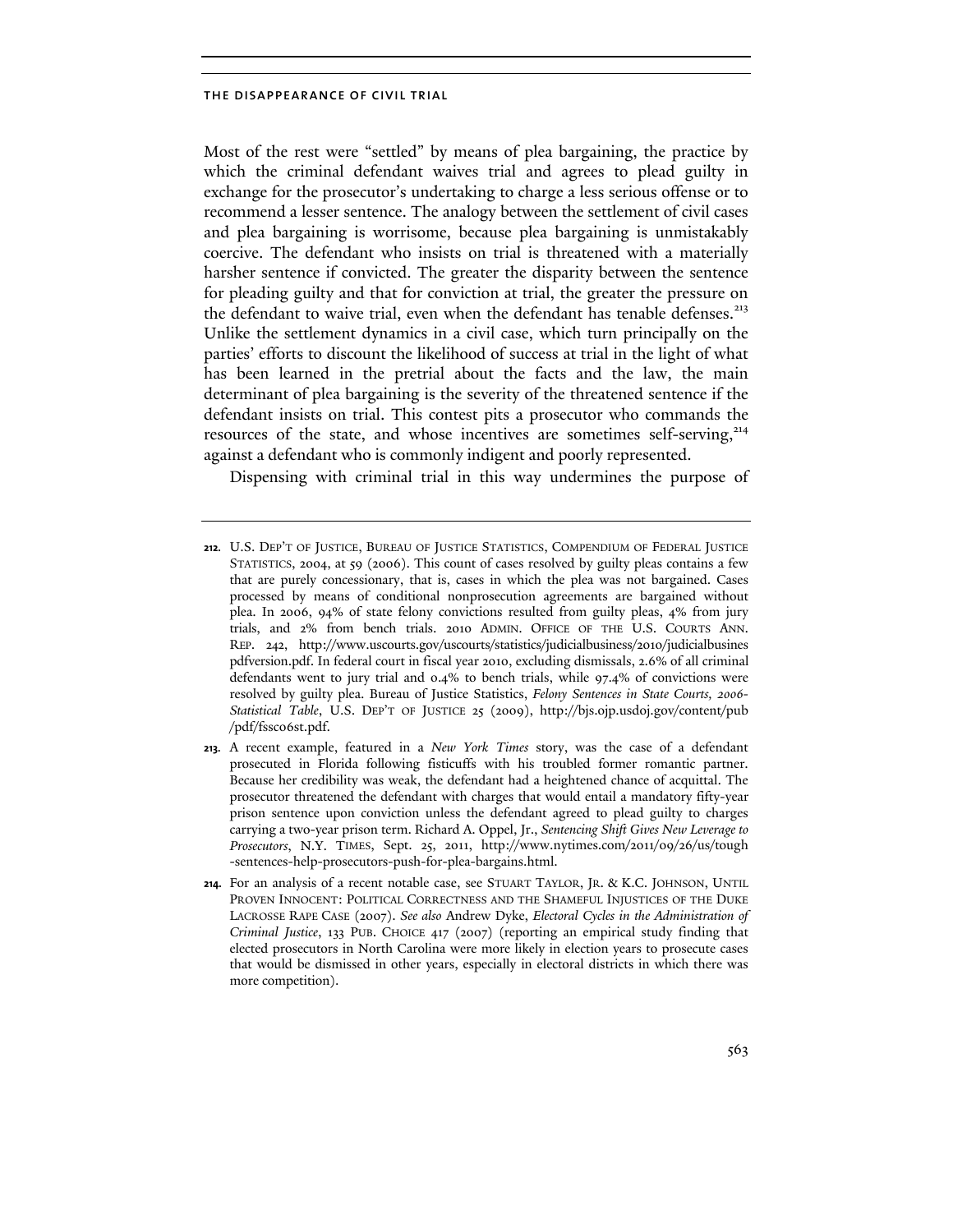criminal justice, which "depends upon an objective determination of whether the  $\ldots$  [criminal] penalty is deserved."<sup>215</sup> By contrast, the parties to a civil suit appropriately seek private advantage, and can be expected to "bargain in the shadow<sup>"216</sup> of what they know about the facts, the law, and the litigation costs. In law and economics terms, the parties' decision to settle a civil case in the pretrial process is in most cases an informed Coasean<sup>217</sup> determination to contract around the costs and risks of trial. Thus, civil settlement is far less likely to be coercive than the plea bargaining process in criminal procedure, in which the prosecutor has such broad powers, unrelated to the merits of the particular case, to induce the defendant to waive trial.

# *D. Settlement Dynamics*

The increasing importance of institutional litigants, noticed above in connection with the changing character of the proofs, $218$  has interacted with the discovery revolution to affect settlement rates. As Marc Galanter observed in a celebrated article,<sup>219</sup> institutional litigants are commonly "repeat players," familiar with the recurrent categories of claims against them. Such litigants are experienced in estimating the merits of such cases—estimating, that is, the probability that a claim will succeed at trial, and the amount of damages and litigation costs that would result. On the defense side, the discovery-based processes of modern litigation have been conducive to the growth of large law firms.<sup>220</sup> In the tort bar, plaintiffs' lawyers have been able to replicate some of the advantages of repeat-player defendants by specializing in particular types of claims and by developing litigation consortia that share costs and information.<sup>221</sup> Examining tort litigation patterns over the past century, Samuel

**217.** *See* R.H. Coase, *The Problem of Social Cost*, 3 J.L. & ECON. 1 (1960).

**<sup>215.</sup>** Albert W. Alschuler, *The Changing Plea Bargaining Debate*, 69 CALIF. L. REV. 652, 705 (1981).

**<sup>216.</sup>** The celebrated term coined in Robert H. Mnookin & Lewis Kornhauser, *Bargaining in the Shadow of the Law: The Case of Divorce*, 88 YALE L.J. 950, 968 (1979).

**<sup>218.</sup>** *See supra* text accompanying notes 126-137.

**<sup>219.</sup>** Marc Galanter, *Why the "Haves" Come Out Ahead: Speculations on the Limits of Legal Change*, 9 L. & SOC'Y REV. 95, 98-101 (1974). For empirical support, see Gross & Syverud, *supra* note 8, at 26, emphasizing that the pervasiveness of liability insurance means that even litigants that "do not have ample resources of their own" are often "financed (and perhaps controlled) by substantial players with long-term positions in the game of litigation." *Id*.

**<sup>220.</sup>** *See supra* note 131.

**<sup>221.</sup>** *See* Samuel Issacharoff & John Fabian Witt, *The Inevitability of Aggregate Settlement: An Institutional Account of American Tort Law*, 57 VAND. L. REV. 1571, 1622-24 (2004). The American Association for Justice (formerly the American Trial Lawyers Association), an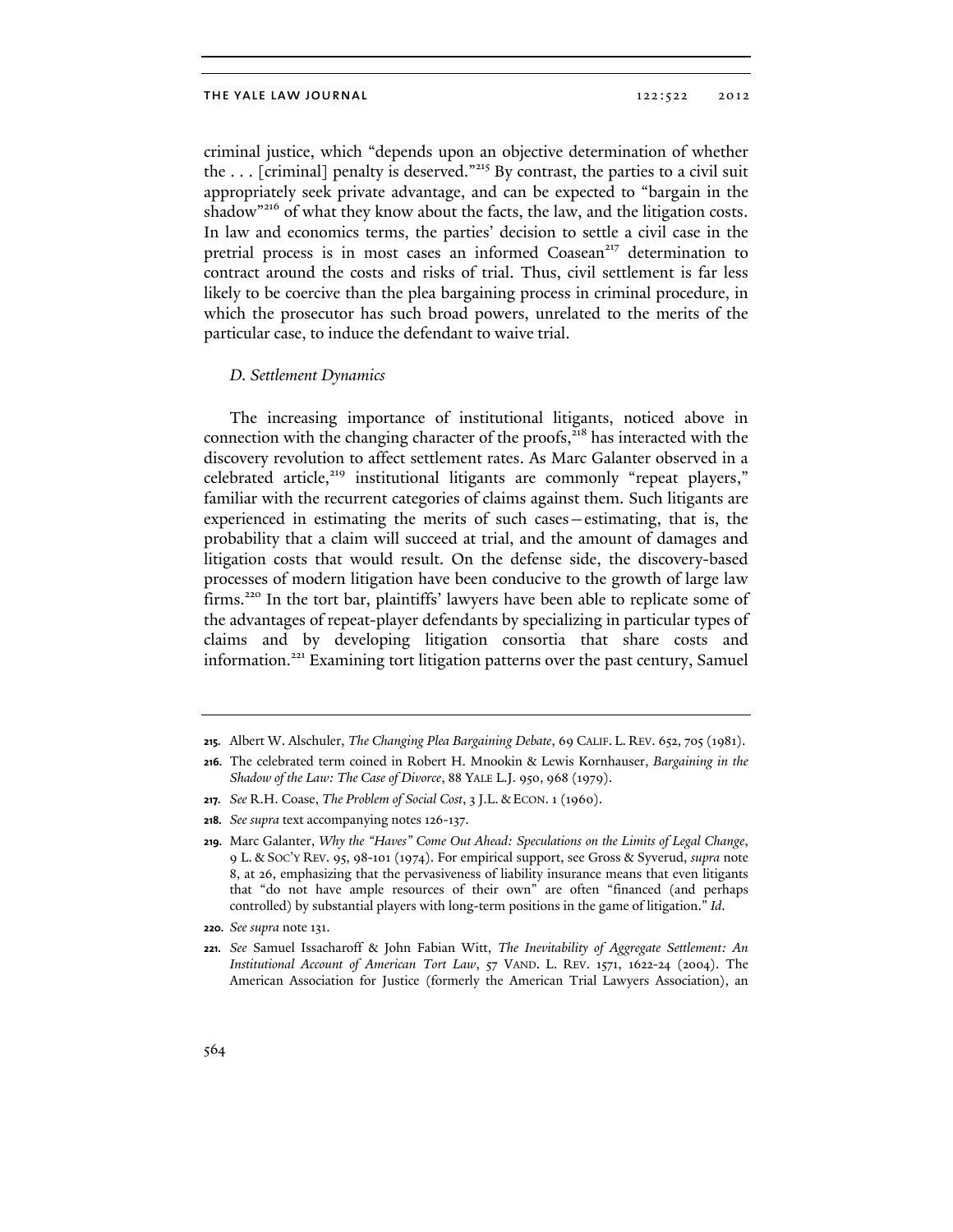Issacharoff and John Witt found that when torts "develop repetitive fact patterns and repeat-play constituencies," what results "are essentially bureaucratized, aggregate settlement structures."<sup>222</sup>

"The standard models for explaining why most cases settle and why some cases actually go to trial hinge largely on the availability of information about likely litigated outcomes."<sup>223</sup> The discovery revolution, by enhancing the information available to litigants and their counsel, fuels this settlement dynamic. "[A]s patterns of liability and damages stabilize, trials seem to become increasingly exceptional as claims are handled through routinized negotiations between established representatives."<sup>224</sup>

Cases that resist settlement are typically those in which there is material uncertainty about the relevant legal rules, or in which the facts remain doubtful despite discovery.<sup>225</sup> Even in such cases, the career incentives of the litigant decisionmakers contribute to the penchant for settlement. A law firm that encourages a client to take a case to trial risks losing the client as well as the case if the outcome is adverse. Likewise, corporate or other institutional managers who settle a case on advice of counsel for materially less than could be lost at trial are taking what is for them a course of action less risky than trial. Pursuing discovery-informed settlement allows these risk-averse actors to

- **222.** Issacharoff & Witt, *supra* note 221, at 1573; *see also* Edward A. Purcell, Jr., *The Action Was Outside the Courts: Consumer Injuries and the Uses of Contract in the United States, 1875-1945*, *in* PRIVATE LAW AND SOCIAL INEQUALITY IN THE INDUSTRIAL AGE: COMPARING LEGAL CULTURES IN BRITAIN, FRANCE, GERMANY, AND THE UNITED STATES 505 (Willibald Steinmetz ed., 2000) (canvassing "organized release-seeking practices" of claims agents, lawyers, and others, engaged to settle personal injury claims arising from workplace, medical, and roadway accidents). Regarding settlement practices in low-value tort cases that are processed to insurers without filing suit or conducting discovery, see Nora Freeman Engstrom, *Sunlight and Settlement Mills*, 86 N.Y.U. L. REV. 805 (2011).
- **223.** Issacharoff & Witt, *supra* note 221, at 1600 (discussing Mnookin & Kornhauser, *supra* note 216; and George L. Priest & Benjamin Klein, *The Selection of Disputes for Litigation*, 13 J. LEGAL STUD. 1 (1984)). For the foundational law and economics account of the incentives for settlement, see Richard A. Posner, *An Economic Approach to Legal Procedure and Judicial Administration*, 2 J. LEGAL STUD. 399, 417-29 (1973); and Steven Shavell, *Suit, Settlement and Trial: A Theoretical Analysis Under Alternative Methods for the Allocation of Legal Costs*, 11 J. LEGAL STUD. 55, 63-69 (1982).

**225.** *See* Priest & Klein, *supra* note 223, at 9-15.

organization of plaintiffs' lawyers, sponsors dozens of "Litigation Groups" in categories such as "Bicycle," "Burn Injury," and "Chinese Drywall." *See Litigation Groups*, AM. ASS'N FOR JUST., http://www.justice.org/cps/rde/justice/hs.xsl/1150.htm (last visited Sept. 15, 2012). The view that changes in the organization and capitalization of the plaintiffs' bar have inclined plaintiff-side law firms toward settling rather than trying cases is developed in Yeazell, *supra* note 41, at 954-64.

**<sup>224.</sup>** Issacharoff & Witt, *supra* note 221, at 1618.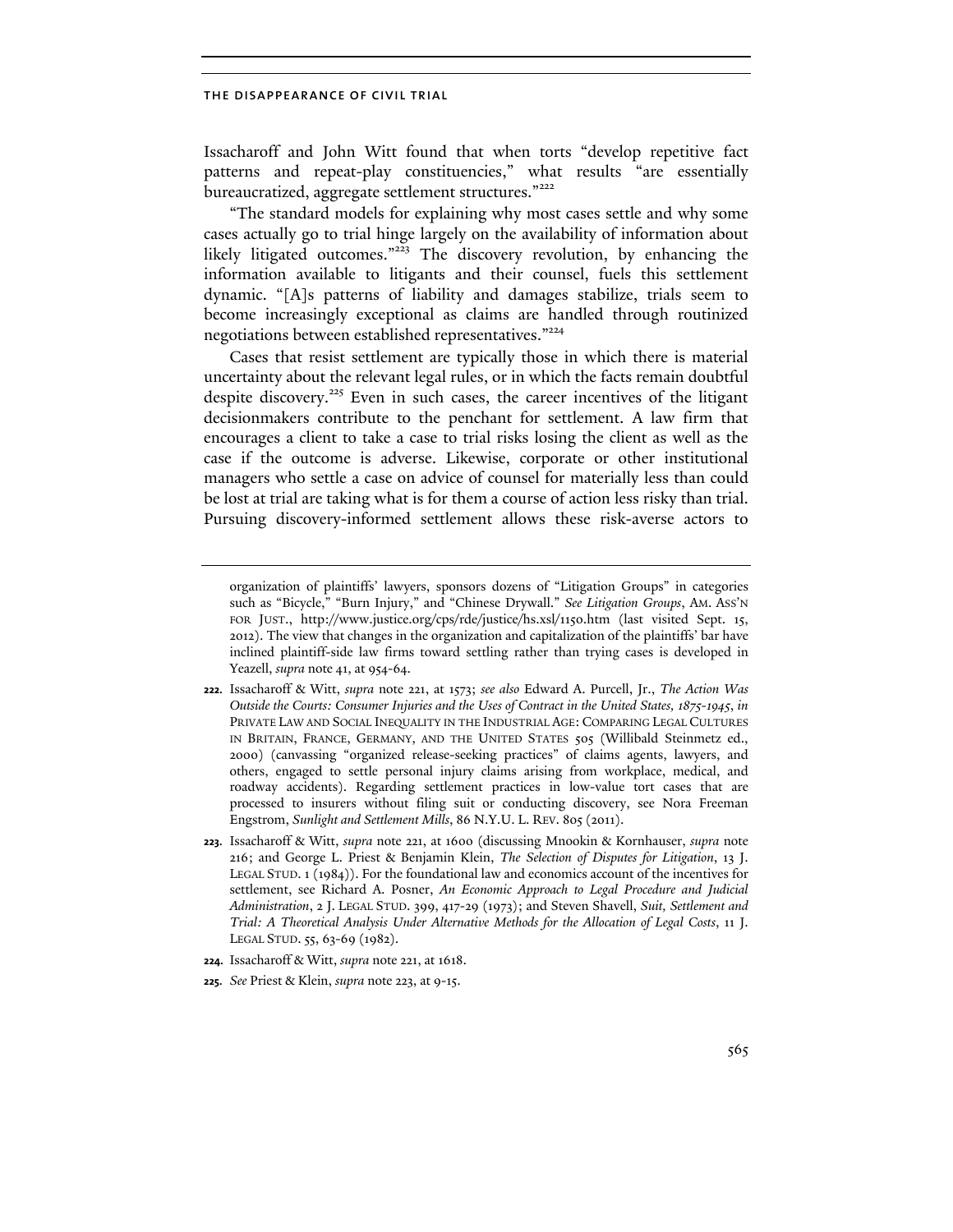position themselves at the point on the litigation risk-return curve that is for them more advantageous, even when it might be in the interest of the client firm to be less risk averse.

# *E. Summary Judgment*

For cases in which pretrial proceedings do not result in consensual resolution, the Federal Rules make provision for adjudication without trial in two distinct ways. One is ancient: the motion to dismiss the opponent's case at the pleading stage, on the ground that the pleaded allegations do not state an actionable claim.<sup>226</sup> The other mode of involuntary termination without trial is the motion for summary judgment. Under Rule  $56(a)$ , the court must grant judgment "as a matter of law" in circumstances in which "there is no genuine dispute as to any material fact."<sup>227</sup> Summary judgment is "the primary procedure used to avoid unnecessary civil trials."<sup>228</sup>

Summary judgment entered mainstream Anglo-American civil procedure remarkably late, in an English statute enacted in  $1855$ <sup>229</sup> That Act provided a creditor's remedy for collecting liquidated debts arising from bills of exchange or promissory notes. Further legislation in the 1870s extended the procedure to a few other types of cases.<sup>230</sup> Writing in 1925, Sunderland, who would become the main architect of the summary judgment provision of the Federal Rules, $^{231}$ observed that summary judgment in England was "in essence . . . nothing but a

**<sup>226.</sup>** FED. R. CIV. P. 12(b)(6).

**<sup>227.</sup>** "The court shall grant summary judgment if the movant shows that there is no genuine dispute as to any material fact and the movant is entitled to judgment as a matter of law. The court should state on the record the reasons for granting or denying the motion." *Id.* R. 56(a).

**<sup>228.</sup>** EDWARD BRUNET & MARTIN H. REDISH, SUMMARY JUDGMENT: FEDERAL LAW AND PRACTICE § 1.1, at 1 (3d ed. 2006).

**<sup>229.</sup>** Summary Procedure on Bills of Exchange Act, 1855, 18 & 19 Vict., c. 67. This law, also known as Keating's Act, is named after Sir Henry Keating, the Member of Parliament (later judge of Common Pleas) who sponsored the bill. *See* John A. Bauman, *The Evolution of the Summary Judgment Procedure: An Essay Commemorating the Centennial Anniversary of Keating's Act*, 31 IND. L.J. 329, 337-38 (1956). For earlier impulses toward summary judgment in some American state legislation, see Robert Wyness Millar, *Three American Ventures in Summary Civil Procedure*, 38 YALE L.J. 193 (1928).

**<sup>230.</sup>** For practice under the English legislation, see Charles E. Clark & Charles U. Samenow, *The Summary Judgment*, 38 YALE L.J. 423, 424-35 (1929).

**<sup>231.</sup>** Regarding Sunderland's role, see Stephen B. Burbank, *Vanishing Trials and Summary Judgment in Federal Civil Cases: Drifting Toward Bethlehem or Gomorrah?*, 1 J. EMPIRICAL LEGAL STUD. 591, 596-603 (2004); and Charles E. Clark, *Edson Sunderland and the Federal Rules of Civil Procedure*, 58 MICH. L. REV. 6, 7, 10 (1959).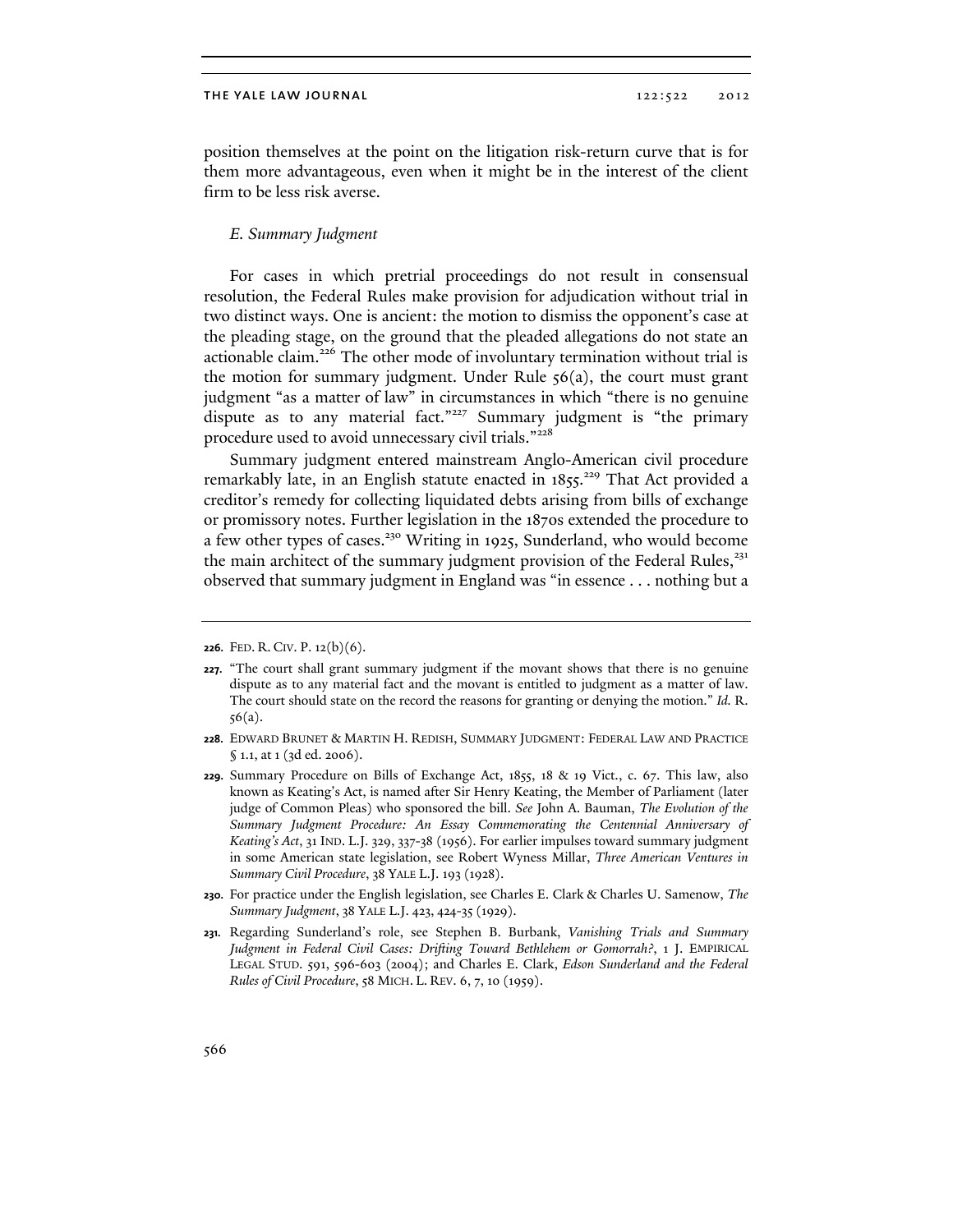process for the prompt collection of debts."<sup>232</sup> The English legislation, which was limited to plaintiffs, was the apparent model for most of the summary judgment provisions found in those American states (about twenty)<sup>233</sup> that had any such procedure before the promulgation of the Federal Rules.<sup>234</sup> Federal Rule 56(a), drafted by Sunderland and somewhat based on an earlier Michigan statute that Sunderland had championed, constituted a drastic expansion, because it made summary judgment available in any type of case, and to any party. Under the Federal Rules, summary judgment lies if the moving party can show that "there is no genuine dispute as to any material fact."<sup>235</sup> The Supreme Court liberalized the interpretation of this standard in three prominent cases ("the trilogy") decided in 1986,<sup>236</sup> but whether that development has affected summary judgment rates is disputed.<sup>237</sup>

There is an intimate connection between the discovery revolution and

**<sup>232.</sup>** Edson R. Sunderland, *An Appraisal of English Procedure*, 24 MICH. L. REV. 109, 111 (1925); *see also* Burbank, *supra* note 231, at 598 (discussing Sunderland's article).

**<sup>233.</sup>** *See* Clark & Samenow, *supra* note 230, at 423, 440-71.

**<sup>234.</sup>** Bauman, *supra* note 229, at 343. Before the Federal Rules, summary judgment, where it existed, was "a collection of very different tools of very different (and usually very limited) scope: as to the types of cases in which they could properly be invoked, the parties who could invoke them, and the purposes for which they could be used." Burbank*, supra* note 231, at 595. It has been argued that, because the origins of Rule 56 appear to trace prevailingly to an innovation in English law of the 1850s, Rule 56 violates the right to jury trial under the Seventh Amendment, which is treated as preserving the jury entitlement that existed under English law as of 1791. *See* Suja A. Thomas, *Why Summary Judgment Is Unconstitutional*, 93 VA. L. REV. 139 (2007). *But see* Edward Brunet, *Summary Judgment Is Constitutional*, 93 IOWA L. REV. 1625 (2008); Brian T. Fitzpatrick, *Originalism and Summary Judgment*, 71 OHIO ST. L.J. 919 (2010).

**<sup>235.</sup>** FED. R. CIV. P. 56(a).

**<sup>236.</sup>** Celotex Corp. v. Catrett, 477 U.S. 317 (1986); Anderson v. Liberty Lobby, Inc., 477 U.S. 242 (1986); Matsushita Elec. Indus. Co. v. Zenith Radio Corp., 475 U.S. 574 (1986). For discussion of the trilogy, see BRUNET & REDISH, *supra* note 228, at §§ 5.6-.9, at 100-19, § 9.6, at 322-35, § 9.9, at 347-51; and Samuel Issacharoff & George Loewenstein, *Second Thoughts About Summary Judgment*, 100 YALE L.J. 73 (1990).

**<sup>237.</sup>** For the view that the trilogy has materially increased grants of summary judgment, see Arthur R. Miller, *The Pretrial Rush to Judgment: Are the "Litigation Explosion," "Liability Crisis," and Efficiency Clichés Eroding Our Day in Court and Jury Trial Commitments?*, 78 N.Y.U. L. REV. 982, 1048-57 (2003), which reviews empirical studies and judicial opinions. *See also* Martin H. Redish, *Summary Judgment and the Vanishing Trial: Implications of the Litigation Matrix*, 57 STAN. L. REV. 1329, 1330 (2005) (attributing "a large part of the dramatic reduction in federal trials" to the trilogy). For the contrary view, see Theodore Eisenberg & Charlotte Lanvers, *Summary Judgment Rates over Time, Across Case Categories, and Across Districts: An Empirical Study of Three Large Federal Districts*, *in* EMPIRICAL STUDIES OF JUDICIAL SYSTEMS 2008, at 1, 1 (Kuo-Chang Huan ed., 2009), an empirical study finding no statistically significant increase in summary judgment in post-trilogy cases.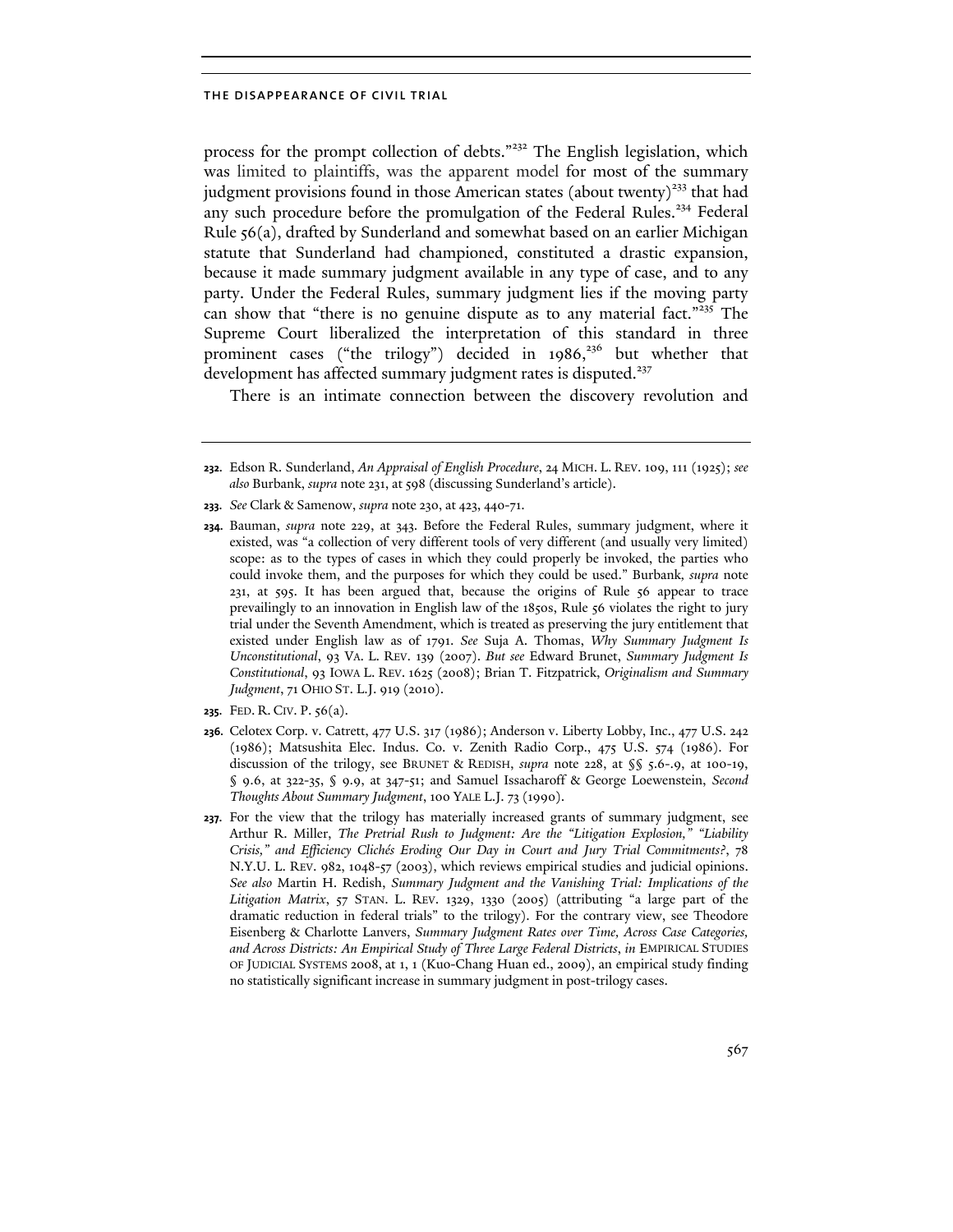summary judgment.<sup>238</sup> Litigants who seek summary judgment commonly do so after discovery has taken place. Rule  $56(c)$  contemplates that, in deciding whether there is genuine dispute regarding a material fact, the court may rely upon elements of the discovery product, "including depositions, documents, . . . [and] interrogatory answers."239 Many litigators "believe that discovery's primary use is to develop evidence for summary judgment, not to prepare for trial."240

Reliable empirical evidence regarding the percentage of cases resolved on summary judgment has proven difficult to obtain.<sup>241</sup> Stephen Burbank's study published in 2004 concluded that summary judgment accounted for about 7.7% of terminations in 2000, up from  $1.8\%$  in 1960.<sup>242</sup> Much larger termination rates appear in other studies.<sup>243</sup> Judge Patricia Wald, writing in 1998, reported a 22% rate of termination by summary judgment for each of the two previous years in the District Court for the District of Columbia.<sup>244</sup> The termination rate varies greatly among types of cases. "Recent data suggests that

- **240.** Diane P. Wood, *Summary Judgment and the Law of Unintended Consequences*, 36 OKLA. CITY U. L. REV. 231, 245 (2010) (reporting this as the view of 50% of surveyed plaintiffs' lawyers and 47% of defense lawyers). Judge Wood cites D. Brock Hornby, *Summary Judgment Without Illusions*, 13 GREEN BAG 2D 273, 274 (2010). Hornby cites *Member Survey on Civil Practice: Detailed Report*, ABA SEC. OF LITIG. 71 tbl.6.11 (Dec. 11, 2009), http://www.uscourts.gov/uscourts/RulesAndPolicies/rules/Duke%20Materials/Library/ABA %20Section%20of%20Litigation,%20Survey%20on%20Civil%20Practice.pdf.
- **241.** "Unfortunately, the federal courts do not keep statistics on dispositions via summary judgment." Milton I. Shadur, *Trial or Tribulations (Rule 56 Style)?*, LITIG., Winter 2003, at 5, 5. Regarding the inconsistent handling of disposition data in the Federal Judicial Center database, see Gillian K. Hadfield, *Where Have All the Trials Gone? Settlements, Nontrial Adjudications, and Statistical Artifacts in the Changing Disposition of Federal Civil Cases*, 1 J. EMPIRICAL LEGAL STUD. 705 (2004). Regarding the shortcomings of prior empirical studies of summary judgment termination rates, see Burbank, *supra* note 231, at 604-18.
- **242.** Burbank, *supra* note 231, at 591, 592, 617-18. Theodore Rave computes materially higher success rates based on Burbank's data. D. Theodore Rave, Note, *Questioning the Efficiency of Summary Judgment*, 81 N.Y.U. L. REV. 875, 900 n.142 (2006).
- **243.** Burbank, *supra* note 231, at 604-18; Rave, *supra* note 242, at 900-01 & nn.142-43. Hadfield, making a variety of "heroic" assumptions to correct for shortcomings of the data, finds it plausible that "nontrial adjudication" has been more important than settlement in the decline of trial in recent decades. Hadfield, *supra* note 241, at 731-33.
- **244.** Patricia M. Wald, *Summary Judgment at Sixty*, 76 TEX. L. REV. 1897, 1915 (1998).

**<sup>238.</sup>** Edson Sunderland, the principal drafter of the discovery and summary judgment provisions of the Federal Rules, remarked on the linkage between the two a few years before drafting of the Rules began. "An effective general system of discovery would greatly increase the effectiveness of the summary judgment." Sunderland, *supra* note 95, at 74.

**<sup>239.</sup>** FED. R. CIV. P. 56(c). For discussion of the evidentiary materials used in summary judgment proceedings, see BRUNET & REDISH, *supra* note 228, §§ 8.1-.12, at 205-79.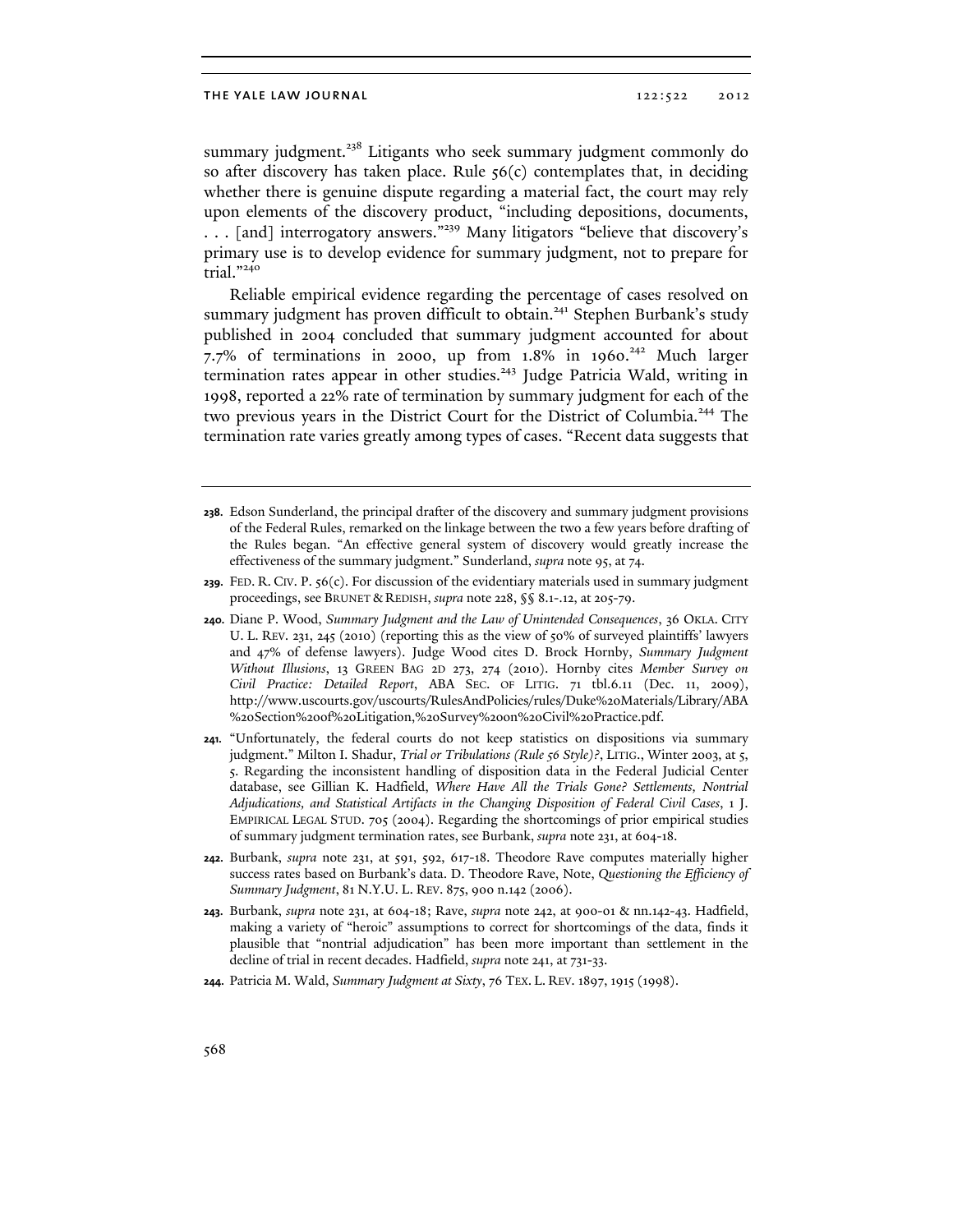70% of summary judgment motions in civil rights cases and 73% of summary judgment motions in employment discrimination cases are granted—the highest of any type of federal civil case."<sup>245</sup>

In many cases in which a motion for summary judgment is denied, the denial exercises a shaping influence on settlement. In such a case, the judge who has "review[ed] a substantial factual record . . . send[s] a signal that the judge thinks the claim has some merit."<sup>246</sup> Such cases commonly lead to settlement.<sup>247</sup>

Summary judgment has preserved adjudication on issues that ostensibly present no material fact dispute, but transferred that adjudication into the pretrial. In consequence, as Judge Wald has written, "[f]ederal jurisprudence is largely the product of summary judgment in civil cases."<sup>248</sup>

# **conclusion: why civil trial vanished**

The Federal Rules preserve the right to civil trial,<sup>249</sup> but across the second half of the twentieth century, civil trial all but disappeared in the United States. I have emphasized a functional account of how this great transformation occurred. Build a better mousetrap, said Emerson, and the world will beat a path to your door.<sup>250</sup> The Federal Rules built a better mousetrap: a civil procedure centered in pretrial discovery. Litigants no longer go to trial because they no longer need to.

The core function of civil trial is to facilitate the investigation and resolution of disputes. As in Blackstone's day,<sup>251</sup> most civil disputes concern matters of fact—what happened in the past. In the early decades of the twentieth century, a consensus emerged that the inherited system for investigating and resolving such disputes at common law was deeply deficient. That inherited system consisted of a pretrial process largely limited to pleading, and a trial procedure reliant on lawyer-conducted selection, preparation, examination, and cross-examination of witness testimony.

**249.** *See supra* note 93.

**251.** *See supra* text accompanying note 9.

**<sup>245.</sup>** Elizabeth M. Schneider, *The Changing Shape of Federal Civil Pretrial Practice: The Disparate Impact on Civil Rights and Employment Discrimination Cases*, 158 U. PA. L. REV. 517, 549 & n.150 (2010) (reporting the Federal Judicial Center data).

**<sup>246.</sup>** Rave, *supra* note 242, at 894.

**<sup>247.</sup>** Schneider, *supra* note 245, at 540.

**<sup>248.</sup>** Wald, *supra* note 244, at 1897.

**<sup>250.</sup>** OXFORD DICTIONARY OF QUOTATIONS 201 (2d ed. 1955).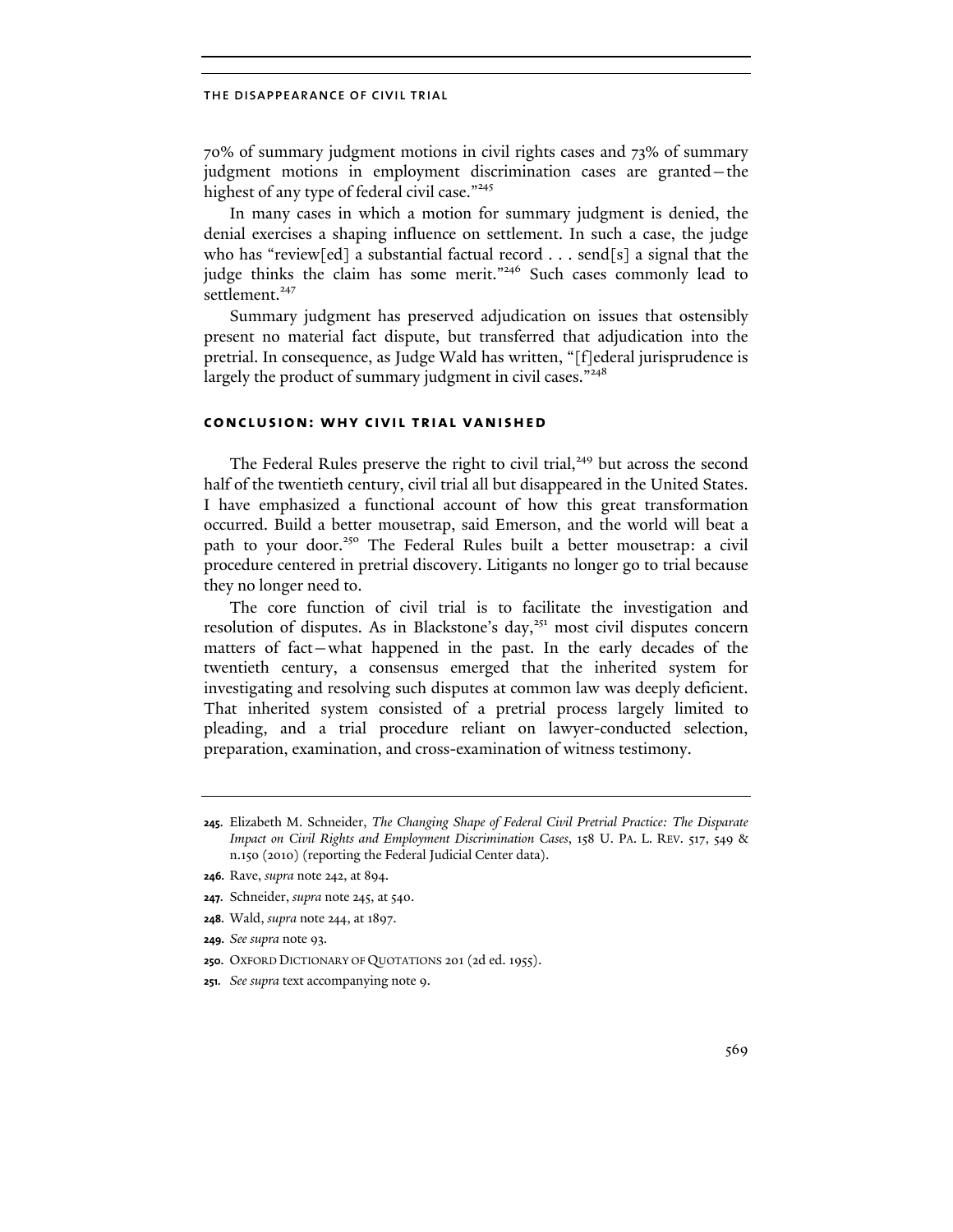In the 1930s, the drafters of the Federal Rules devised a system of discovery that was meant largely to substitute for pleading. They did not foresee that the package of discovery techniques that they devised—interrogatories, documentary discovery, and sworn depositions—would constitute a truthrevealing process so powerful that it would ultimately displace not only the older pleading-based pretrial, but also the trial. By so enhancing the information available to litigants about the evidence likely to be presented were trial to occur, discovery promoted settlement in place of trial. Clarification promoted pacification.

The other innovations of the Federal Rules that have contributed to the demise of trial are importantly connected to the discovery revolution. The driving force behind the pretrial conference and the associated growth of judicial case management was the need to manage discovery—that is, to sequence discovery and the discovery-based pretrial motions, and to resolve disputes concerning the permitted scope of discovery. The discovery revolution also underlies the displacement of trial in cases resolved by means of summary judgment, because the showing that a party seeking summary judgment needs to make—that "there is no genuine dispute as to any material fact"<sup>252</sup>—is routinely based on discovery product.<sup>253</sup>

The substitution of nontrial for trial procedure to which the Federal Rules gave rise took place gradually, across the last two-thirds of the twentieth century, as evidenced in the statistics on declining trial rates canvassed above.<sup>254</sup> The discovery rules underwent important changes in 1946<sup>255</sup> and in the 1970s.<sup>256</sup> The continuous case assignment system of judicial administration did not develop until the 1960s.<sup>257</sup> The modern class action rules were put in place in 1966 and thereafter.<sup>258</sup> The procedure for consolidating multidistrict cases dates from 1968.<sup>259</sup> Only in 1983 was Rule 16 revised to reconceptualize

**<sup>252.</sup>** FED. R. CIV. P. 56(a).

**<sup>253.</sup>** "A party asserting that a fact cannot be or is genuinely disputed must support the assertion by . . . citing to particular parts of materials in the record, including depositions, documents, electronically stored information, affidavits or declarations, . . . interrogatory answers, or other materials . . . ." *Id.* R. 56(c)(1).

**<sup>254.</sup>** *See supra* text accompanying notes 1-8.

**<sup>255.</sup>** *See supra* text accompanying note 110.

**<sup>256.</sup>** *See supra* text accompanying note 111.

**<sup>257.</sup>** *See supra* text accompanying note 155.

**<sup>258.</sup>** *See supra* text accompanying note 169.

**<sup>259.</sup>** *See supra* text accompanying note 181.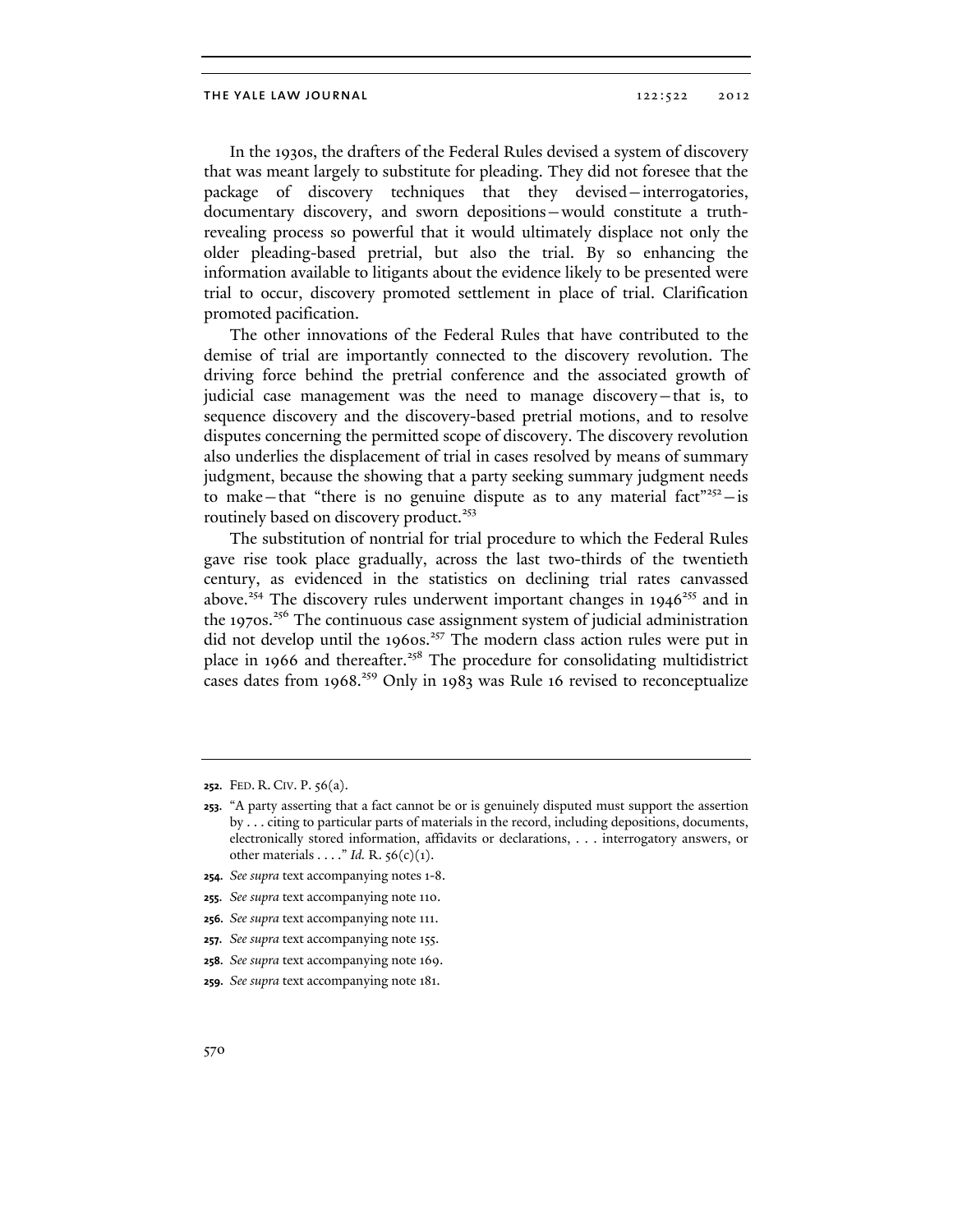the pretrial conference as a forum for encouraging settlement.<sup>260</sup> Congress made it federal policy to promote alternative dispute resolution, including court-connected mediation, in legislation enacted in  $1998$ <sup>261</sup>

Although the central dynamic in the disappearance of trial has been the substitution of discovery-induced settlements and dismissals, other factors have also been at work. I have emphasized how the interaction of changes in the character of evidence with the growing presence of institutional litigants<sup>262</sup> has increased the disposition to settle cases short of trial. Associated with these changes, and with the growth of the regulatory state, has been the growth in size and complexity of some modern lawsuits—the phenomenon sometimes called the "Big Case."<sup>263</sup> Big Cases have bred "Big Law," that is, the litigation departments of large law firms. Large law firms that bill by the hour have thrived on the discovery-based processes of modern litigation.<sup>264</sup> In the field of tort law, large defense-side law firms have provoked plaintiff-side adaptations such as litigation consortia that share expertise and in some cases discovery product and discovery costs.<sup>265</sup> With sophisticated counsel on both sides, the paradigm of modern tort litigation consists of discovery to establish the facts, followed by settlement.

Judges have welcomed the case management role, which has enhanced judicial authority both in promoting settlement<sup>266</sup> and in pretrial (nontrial) adjudication.<sup>267</sup> Nontrial procedure has transformed the judicial role from courtroom umpire to office-bound caseload manager.<sup>268</sup>

The movement to nontrial procedure has inevitably undermined the civil

**266.** *See supra* text accompanying notes 186-198.

**<sup>260.</sup>** *See supra* text accompanying note 187.

**<sup>261.</sup>** *See supra* text accompanying note 197.

**<sup>262.</sup>** *See supra* text accompanying notes 126-137.

**<sup>263.</sup>** *See supra* text accompanying notes 170-182.

**<sup>264.</sup>** *See supra* text accompanying note 131.

**<sup>265.</sup>** *See supra* text accompanying note 221.

**<sup>267.</sup>** A trial judge dealing with a discovery dispute "enjoys enormous discretionary power to shape what may be the only significant stage of litigation. The broad language of most of the key discovery rules gives the judge wide latitude." Yeazell, *Process*, *supra* note 1, at 651. In addition, the abuse-of-discretion standard of review renders "the trial judge, when acting on a discovery dispute, . . . in most cases virtually immune to appellate supervision . . . ." *Id*.

**<sup>268.</sup>** Federal District Judge Hornby describes himself spending his days "using a computer and court administrative staff to monitor the entire caseload and individual case progress; conferring with lawyers (often by telephone or video conference) in individual cases to set dates or limits"; and researching and writing judgments on pretrial motions. D. Brock Hornby, *The Business of the U.S. District Courts*, 10 GREEN BAG 2D 453, 462 (2007).